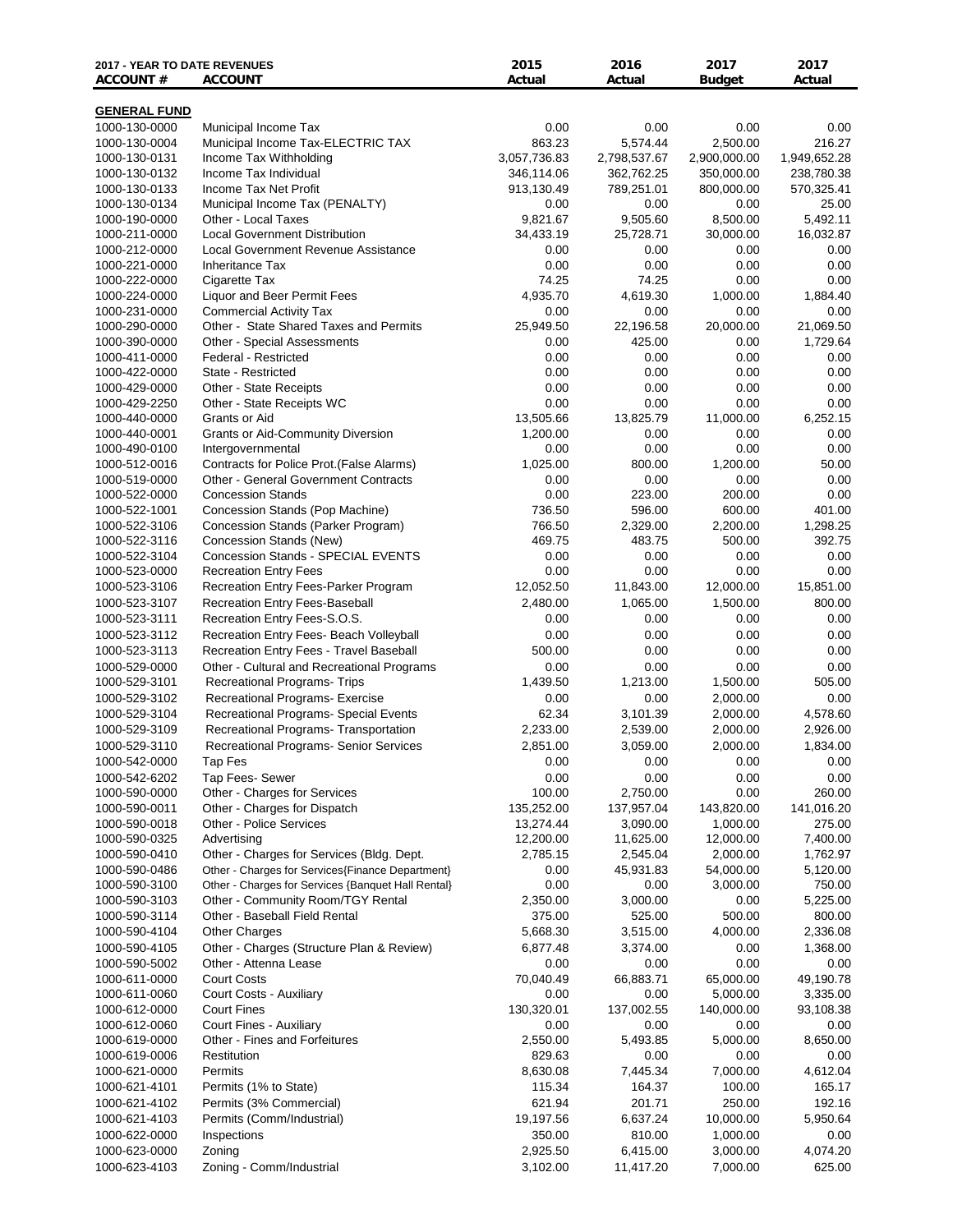| 2017 - YEAR TO DATE REVENUES<br><b>ACCOUNT #</b>                                    | <b>ACCOUNT</b>                                                                                                                  | 2015<br>Actual                          | 2016<br>Actual                          | 2017<br><b>Budget</b>                   | 2017<br>Actual                         |
|-------------------------------------------------------------------------------------|---------------------------------------------------------------------------------------------------------------------------------|-----------------------------------------|-----------------------------------------|-----------------------------------------|----------------------------------------|
| 1000-624-0000                                                                       | <b>Street Opening</b>                                                                                                           | 0.00                                    | 200.00                                  | 0.00                                    | 400.00                                 |
| 1000-625-0000                                                                       | Cable Franchise Fees                                                                                                            | 34,239.81                               | 35,238.93                               | 35,000.00                               | 22,955.89                              |
| 1000-629-0000                                                                       | Other - Licenses and Permits                                                                                                    | 1,000.00                                | 500.00                                  | 0.00                                    | 0.00                                   |
| 1000-629-0411                                                                       | Other Licenses and Permits (General)                                                                                            | 19,775.00                               | 18,100.00                               | 15,000.00                               | 11,965.00                              |
| 1000-690-0000                                                                       | Other - Fines, Licenses and Permits                                                                                             | 0.00                                    | 130.00                                  | 0.00                                    | 0.00                                   |
| 1000-690-5225                                                                       | Fire dept permits                                                                                                               | 834.00                                  | 0.00                                    | 0.00                                    | 200.00                                 |
| 1000-701-0000                                                                       | Interest- Transferred to Capital                                                                                                | 0.00                                    | 2,679.48                                | 0.00                                    | 3,339.17                               |
| 1000-820-0000                                                                       | <b>Contributions and Donations</b>                                                                                              | 100.00                                  | 602.00                                  | 0.00                                    | 3,500.00                               |
| 1000-820-3104                                                                       | <b>Contributions and Donations-Special Events</b>                                                                               | 2,165.00                                | 2,125.00                                | 2,000.00                                | 850.00                                 |
| 1000-820-3106                                                                       | Contributions and Donations (Parker Program)                                                                                    | 50.00                                   | 390.00                                  | 350.00                                  | 14.00                                  |
| 1000-820-3107                                                                       | Contributions and Donations-baseball                                                                                            | 0.00                                    | 150.00                                  | 0.00                                    | 0.00                                   |
| 1000-820-3111                                                                       | Contributions and Donations - SOS                                                                                               | 0.00                                    | 0.00                                    | 0.00                                    | 0.00                                   |
| 1000-891-0000                                                                       | Other - Miscellaneous Operating                                                                                                 | 57.76                                   | 20.00                                   | 0.00                                    | 39,879.11                              |
| 1000-891-5001                                                                       | Other - Miscellaneous Recycling                                                                                                 | 0.00                                    | 0.00                                    | 0.00                                    | 0.00                                   |
| 1000-892-0000                                                                       | Other - Miscellaneous Non-Operating                                                                                             | 4,172.35                                | 31,498.82                               | 3,000.00                                | 6,122.64                               |
| 1000-892-0002                                                                       | Other - Miscellaneous                                                                                                           | 62.34                                   | 3.13                                    | 0.00                                    | 10.00                                  |
| 1000-892-0003                                                                       | Other - Prisoner Housing                                                                                                        | 1,265.00                                | 0.00                                    | 0.00                                    | 0.00                                   |
| 1000-892-0005                                                                       | Printing/Advertising Directory                                                                                                  | 979.73                                  | 58.97                                   | 0.00                                    | 166.07                                 |
| 1000-892-0009                                                                       | Other - Vehicle Release                                                                                                         | 6,860.00                                | 4,745.50                                | 4,000.00                                | 4,080.00                               |
| 1000-892-0014                                                                       | Other - Title Search                                                                                                            | 100.00                                  | 10.00                                   | 100.00                                  | 0.00                                   |
| 1000-892-3105                                                                       | Garage Sale                                                                                                                     | 650.00                                  | 854.00                                  | 800.00                                  | 631.00                                 |
| 1000-892-3110                                                                       | <b>Senior Services</b>                                                                                                          | 0.00                                    | 0.00                                    | 0.00                                    | 0.00                                   |
| 1000-931-0000                                                                       | Transfers - In                                                                                                                  | 0.00                                    | 391,560.99                              | 400,000.00                              | 181,662.13                             |
| 1000-941-0000                                                                       | Advances - In                                                                                                                   | 0.00                                    | 0.00                                    | 0.00                                    | 0.00                                   |
| 1000-961-0000                                                                       | Sale of Fixed Assets                                                                                                            | 0.00                                    | 0.00                                    | 0.00                                    | 0.00                                   |
| 1000-961-0018                                                                       | Sale of Fixed Assets{POLICE SERVICES}                                                                                           |                                         | 0.00                                    | 0.00                                    | 0.00                                   |
|                                                                                     | TOTAL GENERAL FUND                                                                                                              | 4,922,256.58                            | 5,005,403.44                            | 5,074,620.00                            | 3,452,088.24                           |
| <b>S.C.M.R.</b><br>2011-225-0000<br>2011-430-0000<br>2011-440-0000<br>2011-701-0000 | Gasoline Tax (State)<br>License Tax - County Levied<br>Grants or Aid (Non-Federal or State)<br>Interest- Transferred to Capital | 111,547.47<br>64,832.66<br>0.00<br>0.00 | 112,069.70<br>55,503.79<br>0.00<br>0.00 | 110,000.00<br>53,000.00<br>0.00<br>0.00 | 84,303.60<br>45,772.61<br>0.00<br>0.00 |
| 2011-892-0000                                                                       | Other - Miscellaneous Non-Operating                                                                                             | 165.25                                  | 1,992.75                                | 0.00                                    | 975.20                                 |
| 2011-931-0000                                                                       | Transfers in- General Fund                                                                                                      | 590,000.00                              | 660,000.00                              | 600,000.00                              | 0.00                                   |
| 2011-941-0000                                                                       | Advances - In                                                                                                                   | 0.00                                    | 0.00                                    | 0.00                                    | 0.00                                   |
| 2011-961-0000                                                                       | Sale of Fixed Assets                                                                                                            | 0.00                                    | 0.00                                    | 0.00                                    | 0.00                                   |
| <b>STATE HIGHWAY</b>                                                                |                                                                                                                                 |                                         |                                         |                                         |                                        |
| 2021-225-0000                                                                       | Gasoline Tax (State)                                                                                                            | 9,044.39                                | 9,086.76                                | 9,000.00                                | 5,148.51                               |
| 2021-430-0000                                                                       | License Tax - County Levied                                                                                                     | 5,256.72                                | 7,525.96                                | 7,000.00                                | 3,711.65                               |
| 2021-701-0000                                                                       | Interest                                                                                                                        | 0.00                                    | 0.00                                    | 0.00                                    | 0.00                                   |
| 2021-941-0000                                                                       | Advances - In                                                                                                                   | 6,798.76                                | 0.00                                    | 0.00                                    | 0.00                                   |
| <b>LEFT</b><br>2091-413-0000                                                        | Federal - Pass Through Grants                                                                                                   | 0.00                                    | 0.00                                    | 0.00                                    | 0.00                                   |
| 2091-422-0000                                                                       | State - Pass Through Grants                                                                                                     | 0.00                                    | 0.00                                    | 0.00                                    | 0.00                                   |
| 2091-612-0000                                                                       | <b>Court Fines</b>                                                                                                              | 1,540.00                                | 1,530.00                                | 3,000.00                                | 1,495.00                               |
| 2091-619-0000                                                                       | Other - Fines and Forfeitures                                                                                                   | 165.00                                  | 392.00                                  | 1,000.00                                | 140.00                                 |
| 2091-820-0000                                                                       | <b>Contributions and Donations</b>                                                                                              | 0.00                                    | 0.00                                    | 0.00                                    | 0.00                                   |
| 2091-931-0000                                                                       | Transfers - In                                                                                                                  | 0.00                                    | 0.00                                    | 0.00                                    | 0.00                                   |
| 2091-961-0000                                                                       | Sale of Fixed Assets                                                                                                            | 0.00                                    | 3,463.81                                | 0.00                                    | 18,103.10                              |
|                                                                                     |                                                                                                                                 |                                         |                                         |                                         |                                        |
| <b>MOTOR VEHICLE</b>                                                                |                                                                                                                                 |                                         |                                         |                                         |                                        |
| 2101-290-0000                                                                       | Other - State Shared Taxes and Permits                                                                                          | 29,721.16                               | 25,873.71                               | 25,000.00                               | 17,839.36                              |
| 2101-701-0000<br>2101-931-0000                                                      | Interest- Transferred to Capital                                                                                                | 0.00<br>0.00                            | 0.00                                    | 0.00                                    | 0.00                                   |
|                                                                                     | Transfers - In                                                                                                                  |                                         | 0.00                                    | 0.00                                    | 0.00                                   |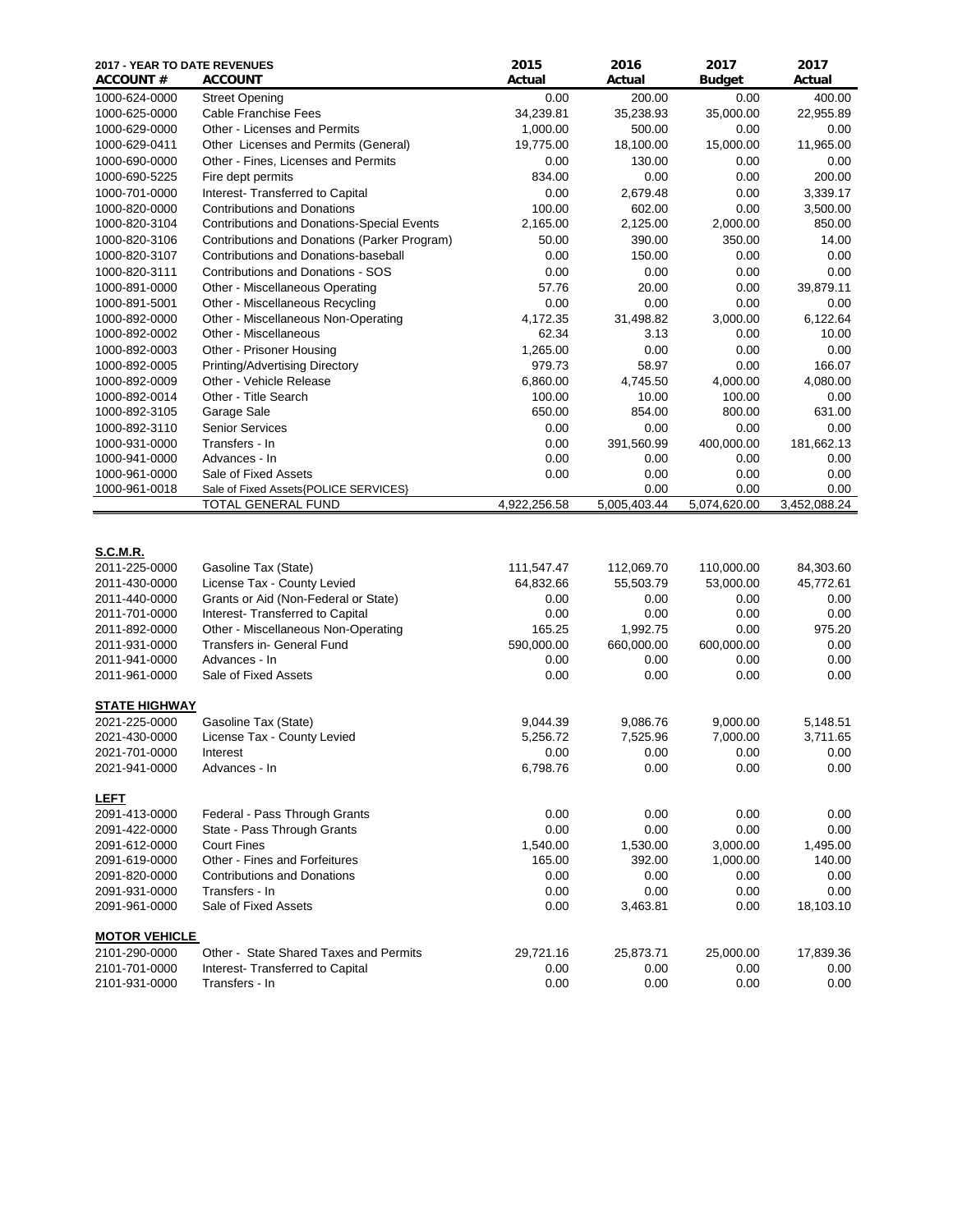| <b>2017 - YEAR TO DATE REVENUES</b><br><b>ACCOUNT#</b> | <b>ACCOUNT</b>                                  | 2015<br>Actual     | 2016<br>Actual             | 2017<br><b>Budget</b> | 2017<br>Actual   |
|--------------------------------------------------------|-------------------------------------------------|--------------------|----------------------------|-----------------------|------------------|
| <b>POLICE PENSION</b>                                  |                                                 |                    |                            |                       |                  |
| 2131-110-0000                                          | General Property Tax - Real Estate              | 38,101.02          | 34,936.91                  | 45,000.00             | 38,394.80        |
| 2131-120-0000                                          | <b>Tangible Personal Property Tax</b>           | 0.00               | 0.00                       | 0.00                  | 0.00             |
| 2131-120-0020                                          | Tangible Personal Prop Tac (CAT Tax)            | 1,741.62           | 0.00                       | 0.00                  | 0.00             |
| 2131-190-0000                                          | Other - Local Taxes                             | 405.09             | 3,200.46                   | 0.00                  | 3,158.23         |
| 2131-231-0000                                          | <b>Property Tax Rollbacks</b>                   | 0.00               | 0.00                       | 0.00                  | 0.00             |
| 2131-290-0000                                          | Other - State Shared Taxes & Permit             | 0.00               | 0.00                       | 0.00                  | 0.00             |
| 2131-931-0000                                          | Transfers - In                                  | 150,000.00         | 150,000.00                 | 120,000.00            | 0.00             |
| <b>WATER METER REPAIR FUND</b>                         |                                                 |                    |                            |                       |                  |
| 2901-542-0000                                          | <b>Tap Fees</b>                                 | 340.00             | 400.00                     | 200.00                | 0.00             |
| 2901-701-0000                                          | Interest                                        | 0.00               | 0.00                       | 0.00                  | 0.00             |
| 2901-931-0000                                          | Transfers - In                                  | 9,000.00           | 9,000.00                   | 9,000.00              | 0.00             |
| <b>MAYOR'S COURT COMPUTER</b>                          |                                                 |                    |                            |                       |                  |
| 2903-612-0000                                          | <b>Court Fines</b>                              | 6,105.00           | 6,030.00                   | 6,000.00              | 4,230.00         |
|                                                        | <b>SPECIAL BOND RETIREMENT FUND</b>             |                    |                            |                       |                  |
| 3101-390-0000                                          | <b>Other - Special Assessments</b>              | 0.00               | 0.00                       | 0.00                  | 0.00             |
|                                                        | Transfer In - Capital                           | 0.00               | 0.00                       | 0.00                  | 0.00             |
| 3101-701-0000                                          | Interest- Transferred to Capital                | 0.00               | 0.00                       | 0.00                  | 0.00             |
| 3101-892-0000                                          | Other- Misc. Non-Operating                      | 0.00               | 9,828.00                   | 0.00                  | 0.00             |
| 3101-911-4905                                          | <b>BONDS</b>                                    | 0.00<br>375,000.00 | 0.00                       | 0.00                  | 0.00             |
| 3101-921-0000<br>3101-931-0000                         | Sale of Notes<br>Transfers - In                 | 100,000.00         | 1,170,000.00<br>170,000.00 | 0.00<br>120,000.00    | 0.00<br>0.00     |
|                                                        |                                                 |                    |                            |                       |                  |
| <b>THIRD PARTY</b>                                     |                                                 |                    |                            |                       |                  |
| 4101-892-0000                                          | Other - Miscellaneous Non-Operating             | 0.00               | 0.00                       | 0.00                  | 0.00             |
| 4101-892-3110                                          | Other - Miscellaneous                           | 0.00               | 0.00                       | 0.00                  | 0.00             |
| 4101-931-0000                                          | Transfers - In                                  | 0.00               | 0.00                       | 0.00                  | 0.00             |
| <b>ISSUE I and II</b>                                  |                                                 |                    |                            |                       |                  |
| 4201-422-0000                                          | State - Restricted                              | 0.00               | 0.00                       | 0.00                  | 0.00             |
| 4201-422-4905                                          | State - Restricted-Dunham Rd Sanitary           | 0.00               | 0.00                       | 0.00                  | 0.00             |
| 4201-931-0000                                          | Advance- In                                     | 0.00               | 0.00                       | 0.00                  | 0.00             |
| 4201-422-0000                                          | State-Restricted                                | 0.00               | 0.00                       | 0.00                  | 0.00             |
| 4201-931-0000                                          | Transfers - In                                  | 0.00               | 0.00                       | 0.00                  | 0.00             |
| 4201-941-0000                                          | Advance-In                                      | 0.00               | 0.00                       | 0.00                  | 0.00             |
| <b>CAPITAL</b><br>4901-440-0000                        |                                                 |                    |                            |                       |                  |
|                                                        | Grants or Aid                                   | 1,918,733.60       | 75,338.44                  | 380,000.00            | 16,687.66        |
| 4901-490-0000                                          | Other - Intergovernmental                       | 375,588.05         | 294,208.49                 | 0.00                  | $0.00\,$         |
| 4901-490-0801                                          | <b>Fueling Facilty Rheab</b><br><b>TAP FEES</b> | 0.00               | 0.00                       | 0.00<br>0.00          | $0.00\,$<br>0.00 |
| 4901-542-0000<br>4901-549-4910                         | <b>Barclay Sewer Fees</b>                       | 0.00<br>0.00       | 0.00<br>20,735.00          | 0.00                  | 15,551.25        |
| 4901-612-0000                                          | Court fines                                     | 0.00               | 0.00                       | 0.00                  | 0.00             |
| 4901-612-0015                                          | Court Fines - Safety Vehicle                    | 12,192.00          | 12,060.00                  | 18,000.00             | 16,044.00        |
| 4901-624-0000                                          |                                                 | 0.00               | 0.00                       | 0.00                  | 0.00             |
| 4901-629-0000                                          |                                                 | 0.00               | 0.00                       | 0.00                  | 0.00             |
| 4901-701-0000                                          | Interest                                        | 13,472.21          | 19,125.00                  | 0.00                  | $0.00\,$         |
| 4901-701-0135                                          | Interest                                        | 754.35             | 0.00                       | 0.00                  | 0.00             |
| 4901-820-0000                                          | <b>Contributions and Donations</b>              | 0.00               | 15,000.00                  | 0.00                  | 0.00             |
| 4901-892-0000                                          | Other - Miscellaneous Non-Operating             | 0.00               | 4,663.69                   | 0.00                  | 242.00           |
| 4901-921-0000                                          | Sale of Notes                                   | 900,000.00         | 550,000.00                 | 0.00                  | 0.00             |
| 4901-931-0000                                          | Trans (Adv) - In (Interest from other Funds)    | 250,000.00         | 110,000.00                 | 360,000.00            | 0.00             |
| 4901-941-0000                                          | Advances - In                                   | 0.00               | 0.00                       | 15,000.00             | 0.00             |
| 4901-961-0000                                          | Sale of Fixed Assets                            | 15,902.15          | 1,372.50                   | 0.00                  | 0.00             |
| 4901-971-0000                                          | <b>Other Debt Proceeds</b>                      | 0.00               | 0.00                       | 0.00                  | 4,000.00         |
|                                                        |                                                 | 0.00               | 0.00                       | 0.00                  | $0.00\,$         |
| <b>VETERAN'S MEMORIAL</b>                              |                                                 |                    |                            |                       |                  |
| 4902-820-0000                                          | <b>Memorial Bricks</b>                          | 450.00             | 50.00                      | 0.00                  | 200.00           |
| 4902-892-0000                                          | Recycling                                       | 1,171.92           | 644.45                     | 600.00                | 334.53           |
| 4902-931-0000                                          | <b>Transfers- General</b>                       | 0.00               | 0.00                       | 500.00                | $0.00\,$         |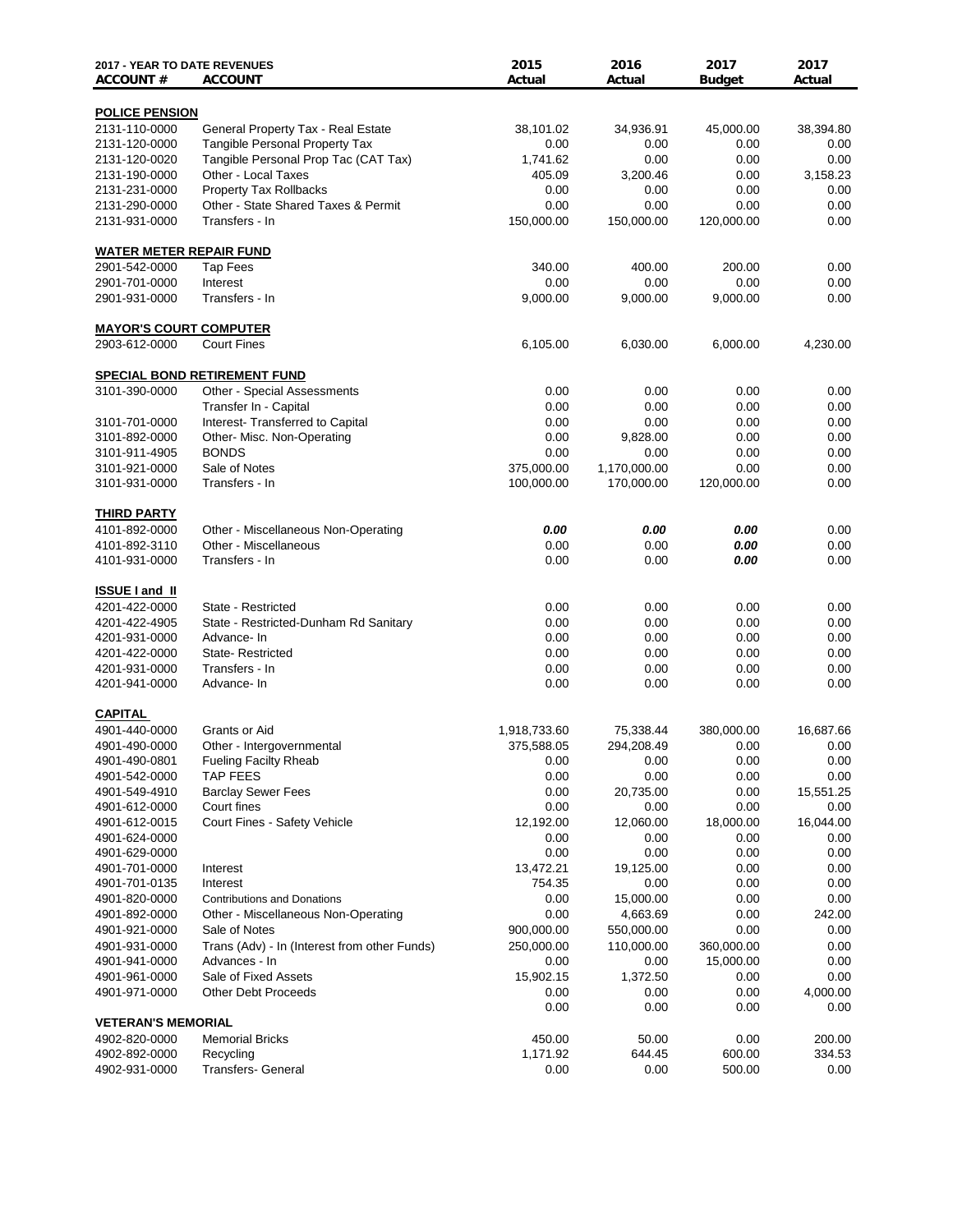| <b>2017 - YEAR TO DATE REVENUES</b><br><b>ACCOUNT#</b> | <b>ACCOUNT</b>                          | 2015<br>Actual | 2016<br>Actual | 2017<br><b>Budget</b> | 2017<br>Actual |
|--------------------------------------------------------|-----------------------------------------|----------------|----------------|-----------------------|----------------|
| <b>BUILDING BOND</b>                                   |                                         |                |                |                       |                |
| 7001-701-0000                                          | <b>INTEREST</b>                         | 0.00           | 0.00           | 0.00                  | 0.00           |
| 7001-892-0000                                          | <b>OTHER</b>                            | 0.00           | 0.00           | 0.00                  | 0.00           |
| <b>UNCLAIMED MONIES</b>                                |                                         |                |                |                       |                |
| 9101-892-0000                                          | Other - Miscellaneous Non-Operating     | 0.00           | 0.00           | 0.00                  | 0.00           |
| <b>BUILDING BOND</b>                                   |                                         |                |                |                       |                |
| 9901-544-0000                                          | Deposits                                | 6,000.00       | 2,500.00       | 0.00                  | 0.00           |
| 9901-892-0000                                          | Other - Miscellaneous Non-Operating     | 0.00           | 0.00           | 0.00                  | 0.00           |
| <b>Mayor's Court</b>                                   |                                         |                |                |                       |                |
| 9902-690-0000                                          | Other-Fines, Licenses, & Permits        | 310,047.40     | 306,178.65     | 0.00                  | 236,013.00     |
| 9902-892-0000                                          | Other- Misc. Non Operating              | 0.00           | 0.00           | 0.00                  | 0.00           |
| <b>SECOND PARTY SERVICE</b>                            |                                         |                |                |                       |                |
| 9903-544-0000                                          | Other - Miscellaneous Non-Operating     | 24,758.90      | 23,174.70      | 0.00                  | 24,176.35      |
| 9903-544-0001                                          | Deposits (Comm. Diversion Program)      | 0.00           | 0.00           | 0.00                  | 0.00           |
| 9903-544-0007                                          | Deposits (Benevolent Fund-General)      | 1,353.20       | 1,272.00       | 0.00                  | 3,355.50       |
| 9903-544-0008                                          | Deposits (Benevolent Fund-Events)       | 506.00         | 605.00         | 0.00                  | 0.00           |
| 9903-544-0013                                          | Deposits (Animal Fund)                  | 0.00           | 0.00           | 0.00                  | 25.00          |
| 9903-544-3200                                          | Deposits (Sr. Snow Plow)                | 10,416.00      | 9.744.00       | 0.00                  | 1,008.00       |
| 9903-892-0000                                          | Other - Miscellaneous Non-Operating     | 0.00           | 10.00          | 0.00                  | 0.00           |
| 9903-931-0000                                          | Transfers-In                            | 0.00           | 0.00           | 0.00                  | 0.00           |
|                                                        | <b>WALTON HILLS/SAGAMORE HILLS JEDD</b> |                |                |                       |                |
| 9904-130-0131                                          | Income Tax Withholding                  | 164,511.76     | 774,915.46     | 0.00                  | 544,085.50     |
| 9904-130-0132                                          | Income Tax Individual                   |                | 298.65         | 0.00                  | 198.77         |
| 9904-130-0133                                          | Income Tax Net Profit                   |                |                | 0.00                  | 32.00          |
|                                                        | <b>TOTAL</b>                            | 10,427,878.26  | 9,658,133.32   | 6,956,920.00          | 4,537,313.86   |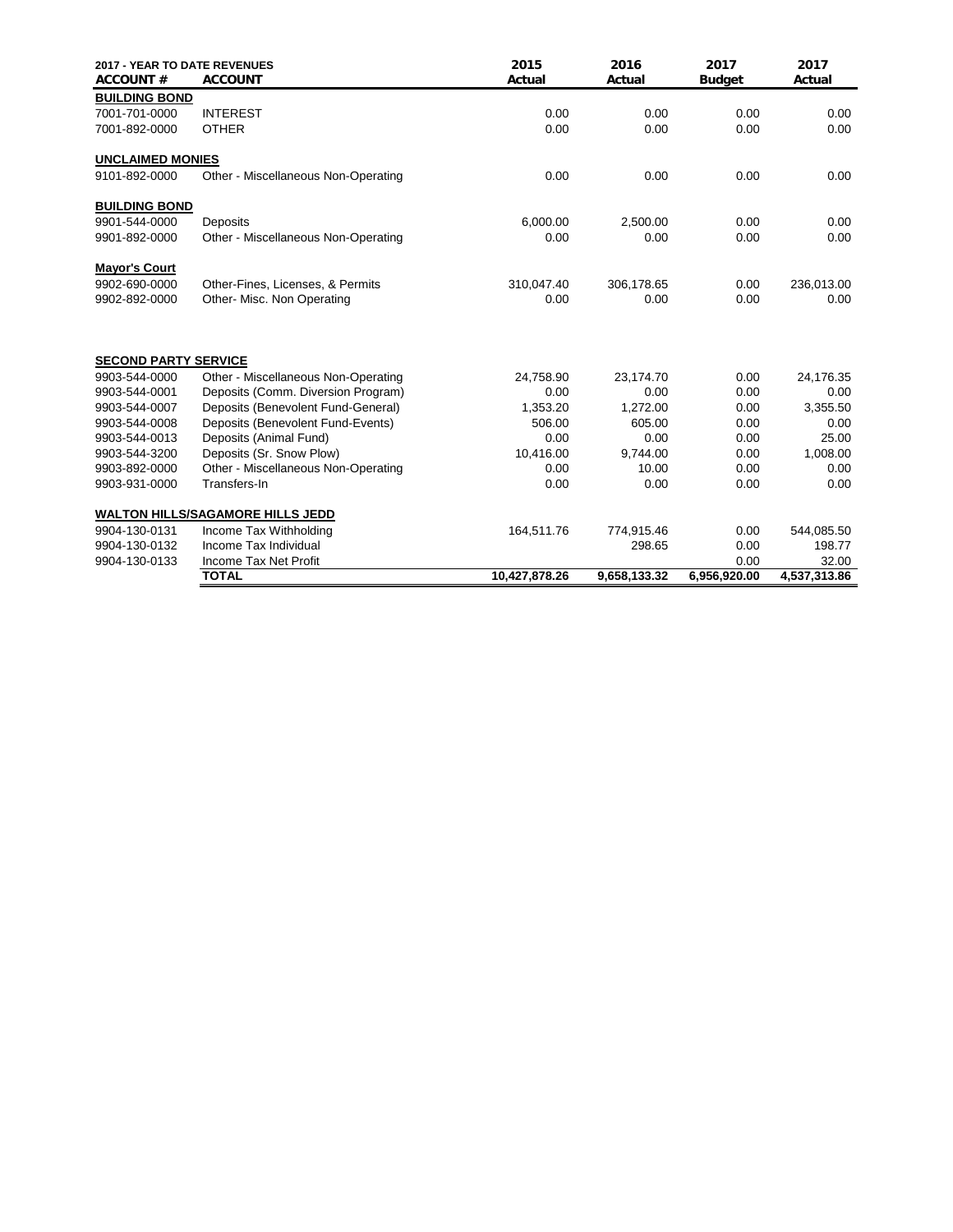| 2017 - YEAR TO DATE EXPENDITURES |                                              | 2015       | 2016       | 2017                 | 2017       |
|----------------------------------|----------------------------------------------|------------|------------|----------------------|------------|
| <b>Account Code</b>              | <b>Account Name</b>                          | Actual     | Actual     | <b>Budget</b>        | Actual     |
|                                  |                                              |            |            |                      |            |
| <b>General Fund</b>              | <b>POLICE</b>                                |            |            |                      |            |
| 1000-110-190-0000                | Police Salary-FT                             | 901,695.59 | 917,754.60 | 983,183.00           | 687,172.27 |
| 1000-110-190-0001                | Salary-Community Diversion                   | 0.00       | 0.00       | 0.00                 | 0.00       |
| 1000-110-190-0010                | Overtime Police                              | 18,501.90  | 21,697.38  | 15,000.00            | 32,966.22  |
| 1000-110-190-0011                | Dispatch Salary-FT                           | 176,217.33 | 204,946.44 | 239,552.00           | 140,926.26 |
| 1000-110-190-0012                | Dispatch Overtime                            | 3,866.03   | 10,392.37  | 5,000.00             | 4,465.77   |
| 1000-110-190-0190                | Police Salary-PT                             | 152,245.58 | 122,816.96 | 90,000.00            | 69,414.77  |
| 1000-110-190-0198                | Auxillary Salary - PT                        | 36,475.75  | 32,479.24  | 24,000.00            | 26,387.07  |
| 1000-110-190-0191                | Dispatch Salary-PT                           | 218,620.20 | 172,196.51 | 100,000.00           | 116,973.14 |
| 1000-110-190-0194                | Longevity                                    | 21,622.27  | 21,160.42  | 20,431.00            | 11,522.60  |
| 1000-110-190-0195                | Employee Uniform Police                      | 0.00       | 0.00       | 0.00                 | 618.32     |
| 1000-110-190-0196                | Employee Weapons Allowance                   | 8,100.00   | 7.650.00   | 7,650.00             | 0.00       |
| 1000-110-190-0197                | Employee Uniform Dispatch                    | 0.00       | 0.00       | 0.00                 | 0.00       |
| 1000-110-190-0200                | <b>Sick Leave Conversion</b>                 | 0.00       | 49,739.54  | 0.00                 | 0.00       |
| 1000-110-190-0201                | Sick Leave Conversion-Dispatch               | 0.00       | 0.00       | 0.00                 | 0.00       |
| 1000-110-190-0202                | Sick Leave - Police                          | 9,591.88   | 7,463.94   | 0.00                 | 8,508.25   |
| 1000-110-190-0203                | Sick Leave - Injury Pay                      | 0.00       | 0.00       | 0.00                 | 0.00       |
| 1000-110-190-0204                | Sick Leave - Dispatch                        | 9.967.64   | 2,602.89   | 0.00                 | 1,659.84   |
| 1000-110-190-7906                | Payments in Lieu of Healthcare               | 0.00       | 0.00       | 0.00                 | 0.00       |
| 1000-110-190-7916                | Payments in Lieu of Healthcare-Dispatch      | 0.00       | 0.00       | 0.00                 | 0.00       |
| 1000-110-211-0000                | OPERS-Police                                 | 26,545.30  | 23,745.82  | 9,000.00             | 15,470.19  |
| 1000-110-211-0011                | OPERS-Dispatch                               | 54,378.93  | 54,548.18  | 38,955.20            | 40,099.03  |
| 1000-110-213-0000                | Medicare-Police                              | 15,237.46  | 15,622.92  | 15,909.15            | 10,924.10  |
| 1000-110-213-0011                | Medicare-Dispatch                            | 5,646.80   | 5,509.31   | 4,923.50             | 3,975.99   |
| 1000-110-221-0000                | Medical/Hospitalization-Police               | 114,891.30 | 140,894.11 | 150,450.00           | 108,775.96 |
| 1000-110-221-0011                | Medical/Hospitalization-Dispatch             | 25,928.50  | 36,597.34  | 39,160.00            | 24,021.78  |
| 1000-110-222-0000                | Life Insurance-Police                        | 3,908.75   | 4,976.20   | 5,648.50             | 3,685.95   |
| 1000-110-222-0011                | Life Insurance-Dispatch                      | 530.00     | 892.00     | 800.00               | 597.48     |
| 1000-110-225-0000                | <b>Workers' Compensation</b>                 | 23,711.26  | 22,053.45  | 12,500.00            | 12,978.70  |
| 1000-110-225-0011                | Workers' Compensation-Dispatch               | 8,743.82   | 8,158.33   | 5,250.00             | 4,813.22   |
| 1000-110-240-0000                | Unemployment Compensation                    | 0.00       | 0.00       | 0.00                 | 0.00       |
| 1000-110-240-0011                | Unemployment Compensation (Dispatch)         | 0.00       | 0.00       | 0.00                 | 0.00       |
| 1000-110-251-0000                | Uniform, Tool, and Equip Reimbursements      | 0.00       | 0.00       | 0.00                 | 0.00       |
| 1000-110-252-0000                | <b>Travel and Transportation-Police</b>      | 302.26     | 390.26     | 1,000.00             | 0.00       |
| 1000-110-252-0001                | Travel and Transportation-Community Div      | 990.00     | 1,010.00   | 1,000.00             | 14.50      |
| 1000-110-260-0000                | Lodging and Meals                            | 1,426.38   | 950.28     | 1,000.00             | 790.00     |
| 1000-110-270-0000                | Uniforms and Clothing                        | 23,110.42  | 30,767.83  | 26,000.00            | 12,044.07  |
| 1000-110-270-0060                | Uniforms and Clothing (Auxiliary)            | 1,290.43   | 3,237.93   | 2,000.00             | 3,095.36   |
| 1000-110-290-0000                | Income Tax Reimbursement                     | 0.00       | 0.00       | 0.00                 | 0.00       |
| 1000-110-321-0000                |                                              |            |            |                      | 3,459.79   |
|                                  | Telephone & Pagers                           | 4,156.02   | 4,337.74   | 4,400.00<br>1,200.00 |            |
| 1000-110-324-0000                | Printing and Reproduction                    | 1,516.64   | 1,922.83   |                      | 1,050.35   |
| 1000-110-330-0000                | Rents and Leases                             | 0.00       | 0.00       | 0.00                 | 0.00       |
| 1000-110-348-0000                | <b>Training Services</b>                     | 865.00     | 5,976.85   | 4,000.00             | 1,015.00   |
| 1000-110-348-0060                | <b>Training Services (Auxiliary)</b>         | 0.00       | 0.00       | 0.00                 | 0.00       |
| 1000-110-349-0000                | Professional and Technical Services          | 17,813.73  | 11,383.62  | 15,000.00            | 1,297.05   |
| 1000-110-391-0000                | Dues and Fees                                | 29,286.89  | 27,513.00  | 30,000.00            | 26,185.50  |
| 1000-110-394-0000                | Machinery, Equipment & Furniture             | 10,747.30  | 16,960.45  | 15,000.00            | 0.00       |
| 1000-110-399-0000                | <b>Contractual Services</b>                  | 11,720.00  | 11,914.62  | 10,000.00            | 107,725.39 |
| 1000-110-410-0000                | <b>Office Supplies and Materials</b>         | 7,837.98   | 9,808.69   | 8,000.00             | 7,544.43   |
| 1000-110-420-0000                | <b>Operating Supplies and Materials</b>      | 29,220.70  | 30,332.11  | 20,000.00            | 19,019.74  |
| 1000-110-420-0060                | <b>Auxiliary - Supplies</b>                  | 0.00       | 0.00       | 0.00                 | 0.00       |
| 1000-110-420-6700                | Fuel                                         | 32,899.70  | 26,315.68  | 32,000.00            | 22,146.53  |
| 1000-110-420-0120                | <b>Operating Supplies - Auxiliary Police</b> | 0.00       | 0.00       | 0.00                 | 0.00       |
| 1000-110-431-0000                | R & M of Buildings and Land                  | 0.00       | 0.00       | 0.00                 | 0.00       |
| 1000-110-432-0000                | R & M of Machinery & Equipment               | 7,986.22   | 5,638.35   | 7,000.00             | 4,892.06   |
| 1000-110-433-0000                | R & M of Motor vehicles                      | 18,582.20  | 24,175.22  | 15,000.00            | 7,704.24   |
| 1000-110-440-0000                | Small Tools and Minor Equipment              | 0.00       | 1,011.79   | 1,000.00             | 1,110.55   |
| 1000-110-490-0000                | Other - Supplies and Materials               | 1,026.43   | 1,413.78   | 1,000.00             | 0.00       |
| 1000-110-490-0003                | Supplies and Materials- Prisoners            | 5,498.05   | 6,235.29   | 5,000.00             | 3,481.95   |
| 1000-110-520-0000                | Equipment                                    | 993.85     | 7,003.23   | 3,000.00             | 0.00       |
| 1000-110-520-0482                | Equipment-Emergency Warning Sirens           | 5,000.00   | 5,000.00   | 5,000.00             | 5,000.00   |
| 1000-110-550-0000                | Motor Vehicle Equipment                      | 0.00       | 0.00       | 0.00                 | 0.00       |
| 1000-110-600-0852                | <b>Computers &amp; Supplies</b>              | 14,897.99  | 0.00       | 5,000.00             | 29,228.20  |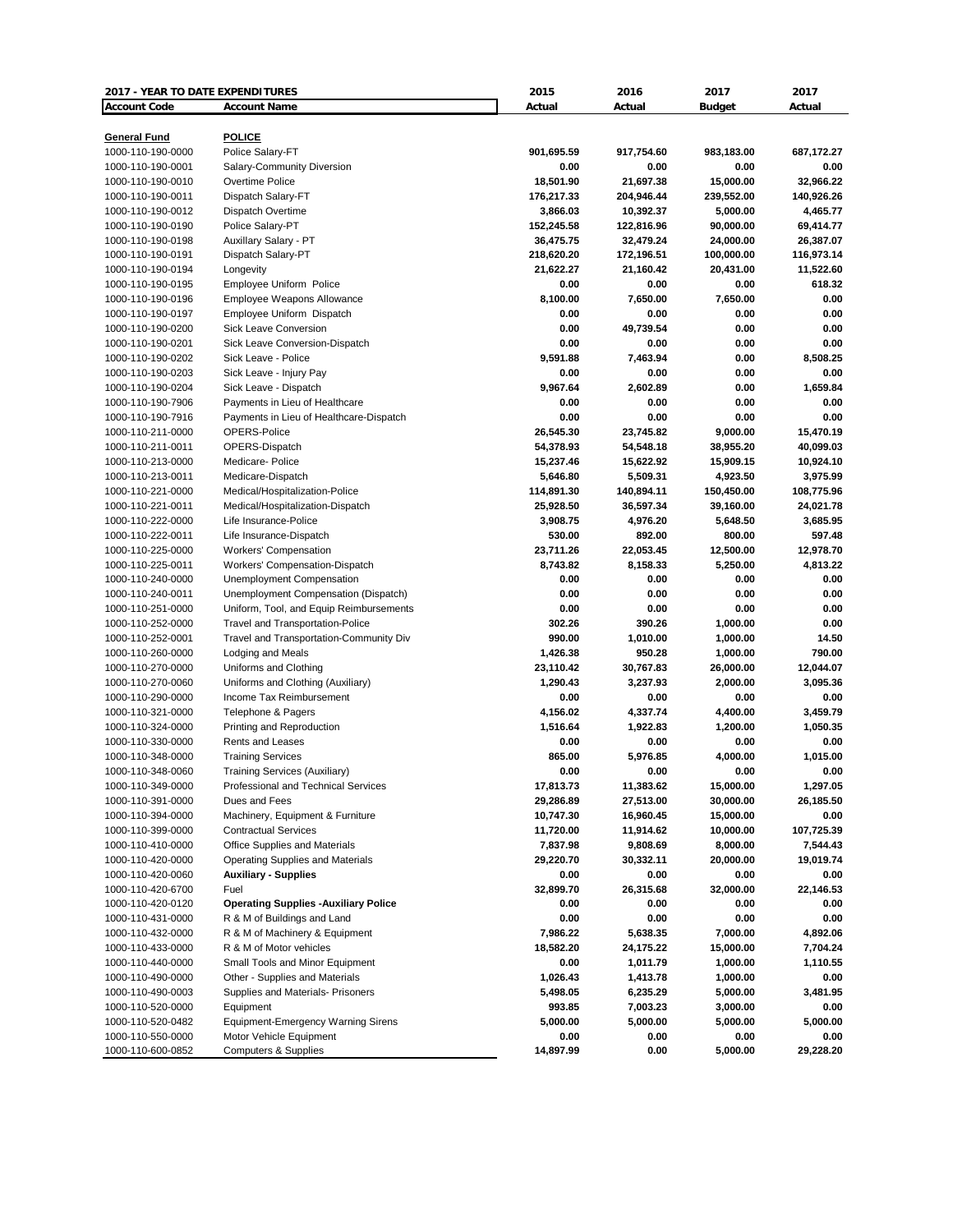| 2017 - YEAR TO DATE EXPENDITURES |                                         | 2015       | 2016       | 2017          | 2017       |
|----------------------------------|-----------------------------------------|------------|------------|---------------|------------|
| <b>Account Code</b>              | <b>Account Name</b>                     | Actual     | Actual     | <b>Budget</b> | Actual     |
|                                  |                                         |            |            |               |            |
|                                  | OTHER SECURITY OF PERSONS & PROPERTY    |            |            |               |            |
| 1000-120-440-0000                | Small Tool and Minor Equipment          | 0.00       | 0.00       | 0.00          | 0.00       |
| 1000-120-590-0000                | Capital Outlay                          | 0.00       | 0.00       | 0.00          | 0.00       |
| 1000-120-640-0000                | <b>Fire Contract</b>                    | 525,402.00 | 535,910.04 | 564,418.08    | 409,971.18 |
| 1000-130-311-0000                | <b>Electricity- Street Lights</b>       | 0.00       | 0.00       | 0.00          | 0.00       |
| 1000-140-399-0000                | <b>Contractual Services</b>             | 3,500.00   | 3,500.00   | 3,500.00      | 3,500.00   |
| 1000-150-311-0000                | <b>Electricity- Traffic Lights</b>      | 0.00       | 0.00       | 0.00          | 0.00       |
| 1000-150-349-0000                | Professional and Technical Services     | 0.00       | 0.00       | 0.00          | 0.00       |
| 1000-160-349-0000                | <b>Other Professional</b>               | 6,478.53   | 449.61     | 3,000.00      | 2,176.75   |
| 1000-210-349-2110                | Board of Health                         | 8,941.52   | 8,941.52   | 9,000.00      | 9,397.72   |
|                                  |                                         |            |            |               |            |
|                                  | <b>RECREATION and COMMUNITY LIFE</b>    |            |            |               |            |
| 1000-310-190-0000                | Salary                                  | 44,528.70  | 48,968.28  | 55,000.00     | 39,058.82  |
| 1000-310-190-0010                | Overtime                                | 0.00       | 915.93     | 0.00          | 625.07     |
| 1000-310-190-0192                | Seasonal Salary                         | 28,554.33  | 38,736.04  | 36,000.00     | 35,477.02  |
| 1000-310-190-0193                | <b>Transportation Salary</b>            | 20,034.54  | 12,076.51  | 20,000.00     | 9,981.38   |
| 1000-310-211-0000                | Ohio Public Employees Retirement System | 12,695.88  | 14,100.35  | 15,540.00     | 11,835.07  |
| 1000-310-212-0000                | Social Security                         | 0.00       | 0.00       | 0.00          | 0.00       |
|                                  |                                         |            |            |               |            |
| 1000-310-213-0000                | Medicare                                | 1,350.21   | 1,460.11   | 1,609.50      | 1,225.37   |
| 1000-310-225-0000                | <b>Workers' Compensation</b>            | 2,355.26   | 2,200.24   | 1,250.00      | 1,299.34   |
| 1000-310-252-0000                | Travel & Transportation                 | 65.80      | 179.37     | 200.00        | 0.00       |
| 1000-310-260-0000                | Lodging & Meals                         | 171.95     | 1,576.15   | 2,000.00      | 499.54     |
| 1000-310-270-0000                | Uniforms                                | 0.00       | 420.00     | 0.00          | 174.00     |
| 1000-310-324-0000                | Printing and Reproduction               | 0.00       | 16.00      | 0.00          | 0.00       |
| 1000-310-330-0000                | Rents and Leases                        | 0.00       | 0.00       | 0.00          | 0.00       |
| 1000-310-348-0000                | Training                                | 0.00       | 0.00       | 0.00          | 0.00       |
| 1000-310-349-0000                | Professional and Technical Services     | 652.52     | 962.09     | 1,200.00      | 948.44     |
| 1000-310-349-2569                | Professional - Golf Outing              | 0.00       | 0.00       | 0.00          | 0.00       |
| 1000-310-349-3101                | Trips                                   | 1,966.85   | 2,646.80   | 3,000.00      | 1,688.33   |
| 1000-310-349-3102                | <b>Exercise Program</b>                 | 0.00       | 0.00       | 0.00          | 0.00       |
| 1000-310-349-3104                | <b>Special Events</b>                   | 8,610.91   | 14,782.18  | 15,000.00     | 6,083.86   |
| 1000-310-349-3105                | Garage Sale                             | 311.50     | 526.24     | 600.00        | 242.50     |
| 1000-310-349-3106                | Parker program                          | 8,681.22   | 11,667.43  | 12,000.00     | 8,628.32   |
| 1000-310-349-3107                | Baseball                                | 11,072.70  | 8,413.46   | 10,000.00     | 1,865.82   |
| 1000-310-349-4587                | <b>Community Day</b>                    | 20,924.70  | 24,018.29  | 25,000.00     | 24,003.95  |
| 1000-310-349-9633                | Music                                   | 0.00       | 0.00       | 0.00          | 0.00       |
| 1000-310-351-0000                | Insurance and Bonding                   | 334.00     | 265.00     | 300.00        | 0.00       |
| 1000-310-353-3107                | Liability Insurance                     | 0.00       | 0.00       | 0.00          | 0.00       |
| 1000-310-391-0000                | Dues & Fees                             | 560.00     | 1,700.00   | 2,000.00      | 750.00     |
| 1000-310-394-0000                | Machinery, Equipment & Furniture        | 216.68     | 0.00       | 3,000.00      | 0.00       |
| 1000-310-399-0000                | Contractual                             | 20,000.00  | 20,000.00  | 20,000.00     | 20,000.00  |
|                                  |                                         | 1,866.03   |            | 2,000.00      |            |
| 1000-310-420-0000                | <b>Operating Supplies and Materials</b> |            | 3,635.20   |               | 2,611.74   |
| 1000-310-420-3108                | <b>Operating Supplies -Concessions</b>  | 1,663.02   | 1,609.94   | 2,000.00      | 1,862.98   |
| 1000-310-420-3110                | <b>Senior Services</b>                  | 8,177.02   | 8,121.20   | 6,500.00      | 7,250.40   |
| 1000-310-420-6700                | Fuel                                    | 3,027.24   | 2,279.06   | 4,000.00      | 1,705.75   |
| 1000-310-420-8522                | Operating Supplies and Materials-TGY    | 9.48       | 80.39      | 100.00        | 91.07      |
| 1000-310-431-0000                | Land & Buildings                        | 414.83     | 399.00     | 750.00        | 244.55     |
| 1000-310-432-0000                | Repairs and Maint of Machinery & Equip  | 458.12     | 0.00       | 0.00          | 162.00     |
| 1000-310-433-0000                | Repairs and Maint of Motor Vehicles     | 2,002.23   | 2,486.73   | 2,500.00      | 901.12     |
| 1000-310-440-0000                | Small Tools and Minor Equipment         | 24.99      | 157.17     | 500.00        | 0.00       |
| 1000-310-500-0000                | Capital Outlay                          | 5,795.00   | 0.00       | 0.00          | 0.00       |
| 1000-310-600-0852                | Other-Computers & Supplies              | 0.00       | 187.96     | 200.00        | 0.00       |
| 1000-310-610-3103                | Deposits Refunded                       | 0.00       | 0.00       | 0.00          | 0.00       |
|                                  |                                         |            |            |               |            |
|                                  | <b>BUILDING DEPARTMENT</b>              |            |            |               |            |
| 1000-410-190-0000                | Salary                                  | 26,018.23  | 16,006.12  | 21,500.00     | 10,230.74  |
| 1000-410-190-0010                | Overtime                                | 0.00       | 0.00       | 0.00          | 0.00       |
| 1000-410-190-0190                | Part-Time                               | 0.00       | 0.00       | 0.00          | 0.00       |
| 1000-410-190-0192                | Seasonal Salary                         | 0.00       | 0.00       | 0.00          | 0.00       |
| 1000-410-190-0200                | Sick Leave Conversion                   | 0.00       | 0.00       | 0.00          | 0.00       |
| 1000-410-190-0202                | Sick Leave                              | 1,404.37   | 0.00       | 0.00          | 0.00       |
| 1000-410-190-7906                | Payments in Lieu of Healthcare          | 0.00       | 0.00       | 0.00          | 0.00       |
| 1000-410-211-0000                | Ohio Public Employees Retirement System | 3,677.82   | 8,489.08   | 3,010.00      | 8,396.28   |
| 1000-410-213-0000                | Medicare                                | 394.38     | 237.88     | 311.75        | 148.39     |
|                                  |                                         |            |            |               |            |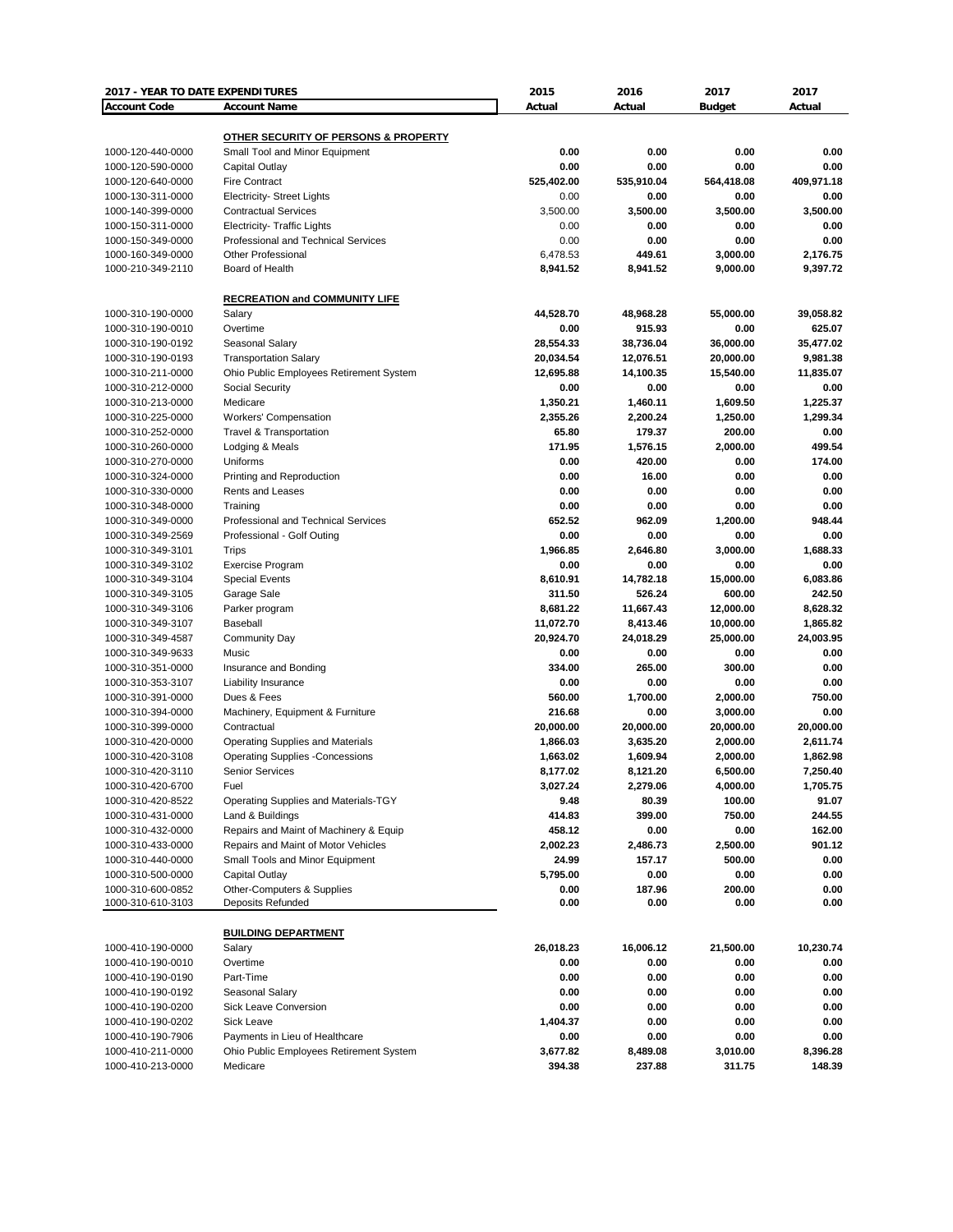| 2017 - YEAR TO DATE EXPENDITURES       |                                                        | 2015           | 2016           | 2017           | 2017           |
|----------------------------------------|--------------------------------------------------------|----------------|----------------|----------------|----------------|
| <b>Account Code</b>                    | <b>Account Name</b>                                    | Actual         | Actual         | <b>Budget</b>  | Actual         |
|                                        |                                                        |                |                |                |                |
|                                        | <b>BUILDING DEPARTMENT (continued)</b>                 |                |                |                |                |
| 1000-410-221-0000                      | Medical/Hospitalization                                | 0.00           | 566.45         | 0.00           | 0.00           |
| 1000-410-222-0000                      | Life Insurance<br><b>Workers' Compensation</b>         | 0.00<br>584.87 | 0.00<br>544.37 | 0.00           | 0.00<br>320.54 |
| 1000-410-225-0000                      |                                                        |                | 0.00           | 315.00         | 0.00           |
| 1000-410-240-0000<br>1000-410-252-0000 | Unemployment Compensation<br>Travel and Transportation | 0.00<br>0.00   | 31.10          | 0.00<br>500.00 | 639.82         |
| 1000-410-260-0000                      | Lodging and Meals                                      | 0.00           | 0.00           | 500.00         | 0.00           |
| 1000-410-270-0000                      | Uniforms                                               | 0.00           | 0.00           | 0.00           | 0.00           |
| 1000-410-320-0000                      | Communications, Printing and Advertising               | 0.00           | 0.00           | 0.00           | 0.00           |
| 1000-410-348-0000                      | Training                                               | 0.00           | 0.00           | 500.00         | 0.00           |
| 1000-410-349-0000                      | Professional and Technical Services                    | 54,334.00      | 29,197.69      | 30,000.00      | 19.171.00      |
| 1000-410-391-0000                      | Dues & Fees                                            | 808.61         | 492.05         | 600.00         | 352.34         |
| 1000-410-394-0000                      | Machinery, Equipment & Furniture                       | 0.00           | 0.00           | 0.00           | 0.00           |
| 1000-410-395-0000                      | Land and Land Improvements                             | 1,000.00       | 0.00           | 0.00           | 0.00           |
| 1000-410-410-0000                      | Office Supplies and Materials                          | 530.75         | 828.28         | 500.00         | 0.00           |
| 1000-410-410-0852                      | <b>Computers &amp; Supplies</b>                        | 520.32         | 520.32         | 500.00         | 607.24         |
| 1000-410-420-0000                      | <b>Operating Supplies</b>                              | 0.00           | 441.50         | 500.00         | 237.57         |
| 1000-410-420-6700                      | <b>FUEL</b>                                            | 0.00           | 0.00           | 0.00           | 0.00           |
| 1000-410-433-0000                      | Repairs & Maint Motor Vehicles                         | 0.00           | 954.32         | 0.00           | 0.00           |
| 1000-410-610-0000                      | Deposits Refunded                                      | 0.00           | 0.00           | 0.00           | 0.00           |
|                                        |                                                        |                |                |                |                |
|                                        | <b>ENGINEERING</b>                                     |                |                |                |                |
| 1000-490-190-0000                      | Salary                                                 | 18,999.90      | 18,296.20      | 20,500.00      | 14.811.22      |
| 1000-490-211-0000                      | Ohio Public Employees Retirement System                | 2,565.26       | 2,561.50       | 2,870.00       | 2,049.87       |
| 1000-490-213-0000                      | Medicare                                               | 275.51         | 265.29         | 297.25         | 214.70         |
| 1000-490-225-0000                      | Workers' Compensation                                  | 371.43         | 345.06         | 188.00         | 202.88         |
| 1000-490-346-0000                      | <b>Engineering Services</b>                            | 0.00           | 0.00           | 0.00           | 0.00           |
| 1000-490-391-0000                      | Dues and Fees                                          | 0.00           | 0.00           | 0.00           | 0.00           |
| 1000-490-399-0000                      | <b>Contractual Services-Engineering</b>                | 0.00           | 0.00           | 0.00           | 0.00           |
|                                        |                                                        |                |                |                |                |
|                                        | <b>UTILITIES</b>                                       |                |                |                |                |
| 1000-519-311-0000                      | Electricity                                            | 72,375.33      | 80,469.27      | 70,000.00      | 52,290.92      |
| 1000-529-313-0000                      | <b>Natural Gas</b>                                     | 24,695.09      | 20,990.95      | 25,000.00      | 17,667.97      |
| 1000-539-312-0000                      | Water and Sewage                                       | 6,126.78       | 1,520.18       | 4,000.00       | 2,180.49       |
| 1000-549-312-0000                      | Water and Sewage                                       | 690.00         | 690.00         | 0.00           | 0.00           |
| 1000-551-349-0000                      | Other- Professional and Technical Services             | 0.00           | 0.00           | 0.00           | 0.00           |
| 1000-559-347-0000                      | <b>Planning Consultants</b>                            | 0.00           | 0.00           | 0.00           | 0.00           |
| 1000-569-398-0000                      | Garbage and Trash Removal                              | 150,323.02     | 141,548.17     | 135,000.00     | 111,727.46     |
| 1000-592-349-0000                      | <b>Other-Professional and Technical Services</b>       | 0.00           | 0.00           | 0.00           | 0.00           |
| 1000-599-321-0000                      | Telephone                                              | 29,576.22      | 22,584.16      | 17,500.00      | 16,725.52      |
| 1000-599-329-0000                      | Other communications                                   | 10,737.14      | 14,736.35      | 14,000.00      | 23,017.96      |
|                                        |                                                        |                |                |                |                |
|                                        | <b>SERVICE DEPARTMENT</b>                              |                |                |                |                |
| 1000-620-190-0000                      | Salary                                                 | 83,617.81      | 89,247.91      | 98,815.56      | 43,654.66      |
| 1000-620-190-0010                      | Overtime                                               | 4,212.47       | 3,711.07       | 5,000.00       | 1,727.83       |
| 1000-620-190-0190                      | Part-time                                              | 0.00           | 0.00           | 0.00           | 0.00           |
| 1000-620-190-0193                      | Salary -Seasonal                                       | 0.00           | 0.00           | 0.00           | 0.00           |
| 1000-620-190-0200                      | Sick Leave Conversion                                  | 0.00           | 0.00           | 0.00           | 0.00           |
| 1000-620-190-0202                      | Sick Leave                                             | 1,404.38       | 416.00         | 0.00           | 0.00           |
| 1000-620-211-0000                      | Ohio Public Employees Retirement System                | 12,064.34      | 9,356.68       | 13,834.18      | 6,512.54       |
| 1000-620-213-0000                      | Medicare                                               | 1,253.88       | 1,502.94       | 1,432.83       | 637.86         |
| 1000-620-221-0000                      | Medical/Hospitalization                                | 24,551.94      | 31,838.07      | 27,000.00      | 23,304.30      |
| 1000-620-222-0000                      | Life Insurance                                         | 265.00         | 344.50         | 265.00         | 212.00         |
| 1000-620-225-0000                      | <b>Workers' Compensation</b>                           | 2,350.54       | 2,168.45       | 1,200.00       | 1,267.96       |
| 1000-620-252-0000                      | <b>Travel and Transportation</b>                       | 0.00           | 0.00           | 0.00           | 0.00           |
| 1000-620-260-0000                      | Lodging and Meals                                      | 0.00           | 0.00           | 0.00           | 0.00           |
| 1000-620-270-0000                      | Uniforms and Clothing                                  | 872.86         | 1,594.88       | 1,500.00       | 1,083.45       |
| 1000-620-330-0000                      | Rents and Leases                                       | 0.00           | 0.00           | 0.00           | 0.00           |
| 1000-620-346-0000                      | <b>Engineering Services</b>                            | 0.00           | 0.00           | 0.00           | 0.00           |
| 1000-620-348-0000                      | <b>Training Services</b>                               | 0.00           | 0.00           | 0.00           | 0.00           |
| 1000-620-349-0000                      | Professional and Technical Services                    | 10,741.49      | 2,476.53       | 25,000.00      | 2,313.01       |
| 1000-620-391-0000                      | Dues and Fees                                          | 156.50         | 53.25          | 200.00         | 0.00           |
| 1000-620-394-0000                      | Machinery, Equipment & Furniture                       | 0.00           | 0.00           | 0.00           | 0.00           |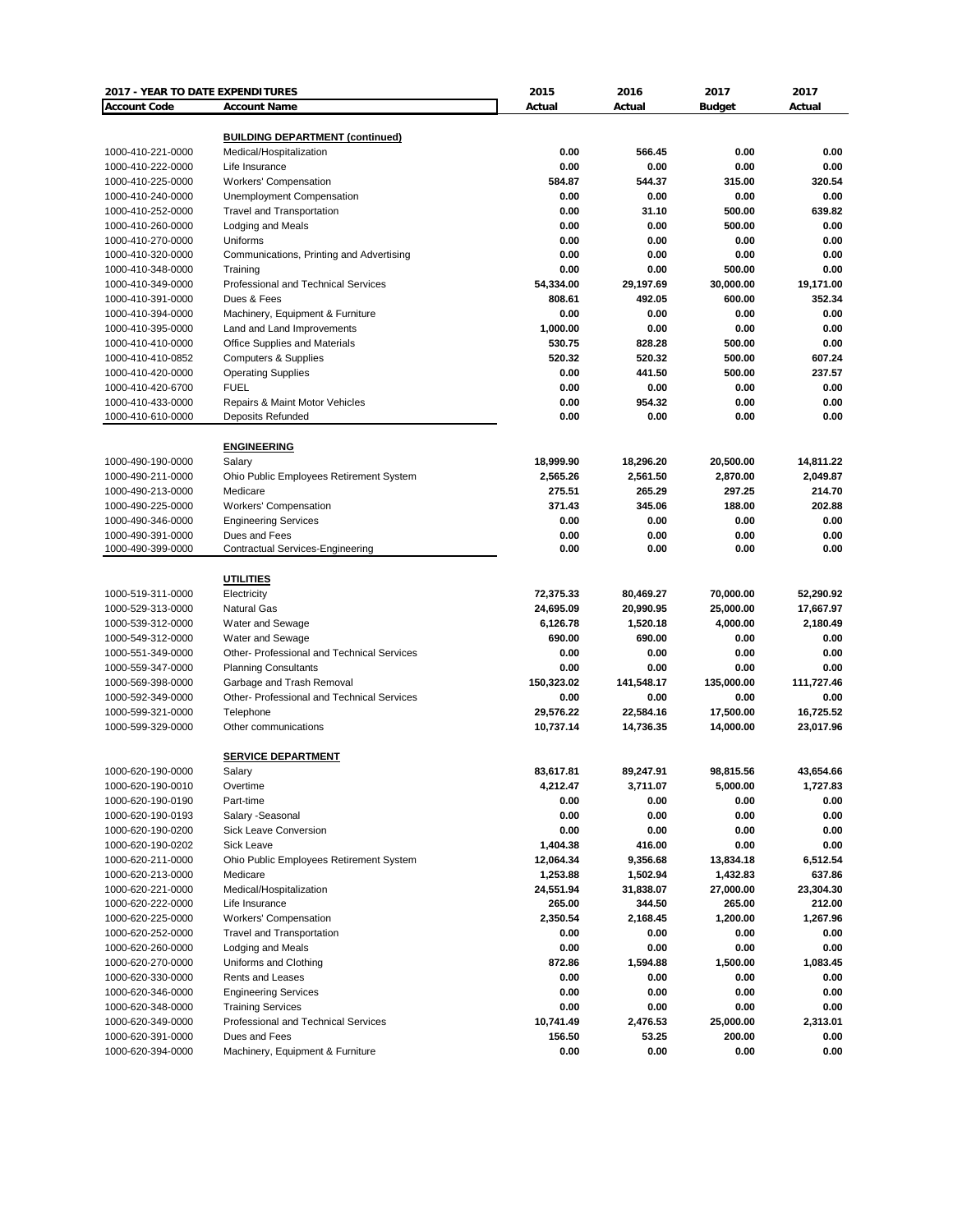| 2017 - YEAR TO DATE EXPENDITURES       |                                                               | 2015                | 2016                | 2017                | 2017           |
|----------------------------------------|---------------------------------------------------------------|---------------------|---------------------|---------------------|----------------|
| <b>Account Code</b>                    | <b>Account Name</b>                                           | Actual              | Actual              | <b>Budget</b>       | Actual         |
|                                        |                                                               |                     |                     |                     |                |
|                                        | <b>SERVICE DEPARTMENT (continued)</b>                         |                     |                     |                     |                |
| 1000-620-395-5001                      | Land and Improvements-Recycling                               | 0.00                | 0.00                | 0.00                | 0.00           |
| 1000-620-420-0000                      | <b>Operating Supplies and Materials</b>                       | 2,165.33            | 5,320.58            | 5.000.00            | 29,770.38      |
| 1000-620-420-6700                      | Fuel                                                          | 0.00                | 0.00                | 0.00                | 0.00           |
| 1000-620-431-0000                      | Repairs and Maint of Buildings and Land                       | 51,848.24           | 67,667.20           | 50,000.00           | 58,873.48      |
| 1000-620-431-6208                      | <b>Building Supplies</b>                                      | 0.00                | 0.00                | 0.00                | 0.00           |
| 1000-620-431-6209                      | <b>Hardware Supplies</b>                                      | 0.00                | 0.00                | 0.00                | 0.00           |
| 1000-620-432-0000                      | R & M of Machinery & Equip                                    | 918.97              | 2,063.94            | 2,000.00            | 853.75         |
| 1000-620-432-6220                      | R & M of Machinery & Equip-Major                              | 0.00                | 0.00                | 0.00                | 0.00           |
| 1000-620-432-6230                      | R & M of Machinery & Equip-Minor<br>R & M of Motor Vehicles   | 0.00                | 0.00                | 0.00                | 0.00           |
| 1000-620-433-0000                      |                                                               | 0.00                | 0.00                | 0.00                | 0.00           |
| 1000-620-433-6110                      | R & M of Motor Vehicles                                       | 0.00                | 0.00                | 0.00                | 0.00           |
| 1000-620-433-6225                      | R & M of Motor Vehicles                                       | 0.00                | 0.00                | 0.00                | 0.00           |
| 1000-620-433-6310                      | R & M of Motor Vehicles                                       | 0.00<br>0.00        | 0.00                | 0.00                | 0.00<br>0.00   |
| 1000-620-440-0000                      | Small Tools and Minor Equipment                               |                     | 573.24<br>0.00      | 0.00                | 0.00           |
| 1000-620-490-0000                      | Other - Supplies and Materials                                | 0.00<br>0.00        | 0.00                | 0.00<br>0.00        | 0.00           |
| 1000-620-490-0000-1                    | <b>Other Operating Supplies</b><br>Equipment                  | 0.00                | 0.00                | 0.00                | 0.00           |
| 1000-620-520-0000                      |                                                               |                     |                     |                     |                |
| 1000-620-640-0000                      | Leaf Dumping                                                  | 0.00                | 0.00                | 0.00                | 0.00           |
| 1000-630-349-0000                      | Professional and Technical Services                           | 0.00                | 0.00                | 0.00                | 0.00           |
| 1000-630-390-0000                      | Contractual -Senior Snow plowing                              | 0.00                | 0.00                | 0.00                | 0.00           |
| 1000-630-420-0000                      | <b>Operating Supplies -Salt</b>                               | 0.00                | 0.00                | 0.00                | 0.00           |
| 1000-630-432-6320                      | R & M - Snow Plows                                            | 0.00<br>28,489.82   | 0.00                | 0.00                | 0.00           |
| 1000-640-399-6201                      | R & M-Sanitary Sewers                                         |                     | 28,011.70           | 25,000.00           | 40,016.32      |
|                                        | <b>MAYOR</b>                                                  |                     |                     |                     |                |
| 1000-710-131-0000                      | Salary - MAYOR                                                | 60,114.36           | 57,887.96           | 61,650.00           | 42,302.74      |
| 1000-710-131-7906                      | Payments in Lieu of Healthcare                                | 0.00                | 0.00                | 0.00                | 0.00           |
|                                        |                                                               | 8,111.69            |                     |                     | 7,602.37       |
| 1000-710-211-0000<br>1000-710-213-0000 | Ohio Public Employees Retirement System                       | 901.26              | 8,272.32            | 8,631.00<br>893.93  | 654.32         |
| 1000-710-221-0000                      | Medicare                                                      |                     | 1,025.60            |                     | 11,353.05      |
| 1000-710-222-0000                      | Medical/Hospitalization<br>Life Insurance                     | 22,117.62<br>132.50 | 19,628.53<br>172.75 | 13,570.00<br>159.00 | 119.25         |
|                                        |                                                               |                     | 1,256.00            | 700.00              | 738.98         |
| 1000-710-225-0000                      | <b>Workers' Compensation</b>                                  | 1,350.84            |                     |                     | 500.00         |
| 1000-710-252-0000                      | <b>Travel and Transportation</b>                              | 804.85<br>0.00      | 2,805.37<br>0.00    | 800.00<br>0.00      | 0.00           |
| 1000-710-259-0000                      | Other - Employee Reimbursements                               |                     |                     |                     |                |
| 1000-710-260-0000                      | Housing & Meals                                               | 1,034.55            | 3,901.31            | 2,000.00            | 2,694.52       |
| 1000-710-324-0000                      | Printing and Reproduction                                     | 0.00                | 0.00                | 0.00                | 0.00           |
| 1000-710-330-0000<br>1000-710-349-0000 | Rents and Leases<br>Professional and Technical Services       | 0.00<br>27.96       | 0.00<br>0.00        | 0.00<br>0.00        | 0.00<br>0.00   |
| 1000-710-349-7150                      |                                                               | 0.00                | 0.00                | 0.00                | 0.00           |
|                                        | <b>Education Expenses</b><br>Dues and Fees                    | 4,248.03            |                     | 5,000.00            | 1,093.03       |
| 1000-710-391-0000                      |                                                               | 174.98              | 3,803.03            | 0.00                | 0.00           |
| 1000-710-394-0000                      | Machinery, Equipment & Furniture                              |                     | 0.00                |                     |                |
| 1000-710-399-0000                      | <b>Contractual Services</b>                                   | 0.00                | 0.00                | 0.00                | 0.00           |
| 1000-710-410-0000<br>1000-710-420-0000 | <b>Office Supplies and Materials</b>                          | 2,041.41<br>0.00    | 216.24<br>201.10    | 1,000.00<br>0.00    | 138.01<br>7.96 |
|                                        | Operating Supplies and Materials                              |                     |                     |                     |                |
|                                        | <b>COUNCIL</b>                                                |                     |                     |                     |                |
| 1000-715-111-0000                      | Salaries - Council                                            | 64,284.30           | 65,569.40           | 65,569.00           | 48,403.83      |
| 1000-715-211-0000                      | Ohio Public Employees Retirement System                       | 8,672.55            | 9,140.01            | 9,179.66            | 6,769.24       |
| 1000-715-212-0000                      | Social Security                                               | 0.00                | 0.00                | 0.00                |                |
| 1000-715-213-0000                      | Medicare                                                      | 996.67              | 950.75              | 950.75              | 702.87         |
| 1000-715-225-0000                      | <b>Workers' Compensation</b>                                  | 1,499.20            | 1,392.76            | 800.00              | 818.91         |
| 1000-715-252-0000                      | <b>Travel and Transportation</b>                              | 0.00                | 0.00                | 0.00                | 0.00           |
| 1000-715-260-0000                      | Lodging & Meals                                               | 0.00                | 0.00                | 0.00                | 0.00           |
| 1000-715-324-0000                      | Printing and Reproduction                                     | 0.00                | 0.00                | 0.00                | 0.00           |
| 1000-715-325-0000                      | Advertising                                                   | 0.00                | 0.00                | 0.00                | 0.00           |
| 1000-715-348-0000                      | Training                                                      | 0.00                | 0.00                | 0.00                | 0.00           |
| 1000-715-349-0000                      | Professional and Technical Services                           | 0.00                | 0.00                | 0.00                | 0.00           |
|                                        | <b>Education Exp</b>                                          | 0.00                | 0.00                | 0.00                | 0.00           |
| 1000-715-349-7150                      |                                                               |                     |                     |                     |                |
| 1000-715-391-0000                      | Dues and Fees                                                 | 0.00                | 0.00                | 0.00                | 0.00           |
| 1000-715-399-0000                      | <b>Contractual Services</b>                                   | 0.00                | 0.00                | 0.00                | 0.00           |
| 1000-715-399-7150                      | Contractual Services-Education Exp                            | 0.00                | 0.00                | 0.00                | 0.00           |
| 1000-715-399-7151                      | Contractual Services- Master Plan                             | 0.00                | 0.00                | 0.00                | 0.00           |
| 1000-715-410-0000                      | Office Supplies and Materials                                 | 0.00<br>0.00        | 0.00                | 0.00                | 39.69<br>0.00  |
| 1000-715-420-0000<br>1000-715-600-6584 | Operating Supplies and Materials<br>Unemployment Compensation | 0.00                | 0.00<br>0.00        | 0.00<br>0.00        | 0.00           |
|                                        |                                                               |                     |                     |                     |                |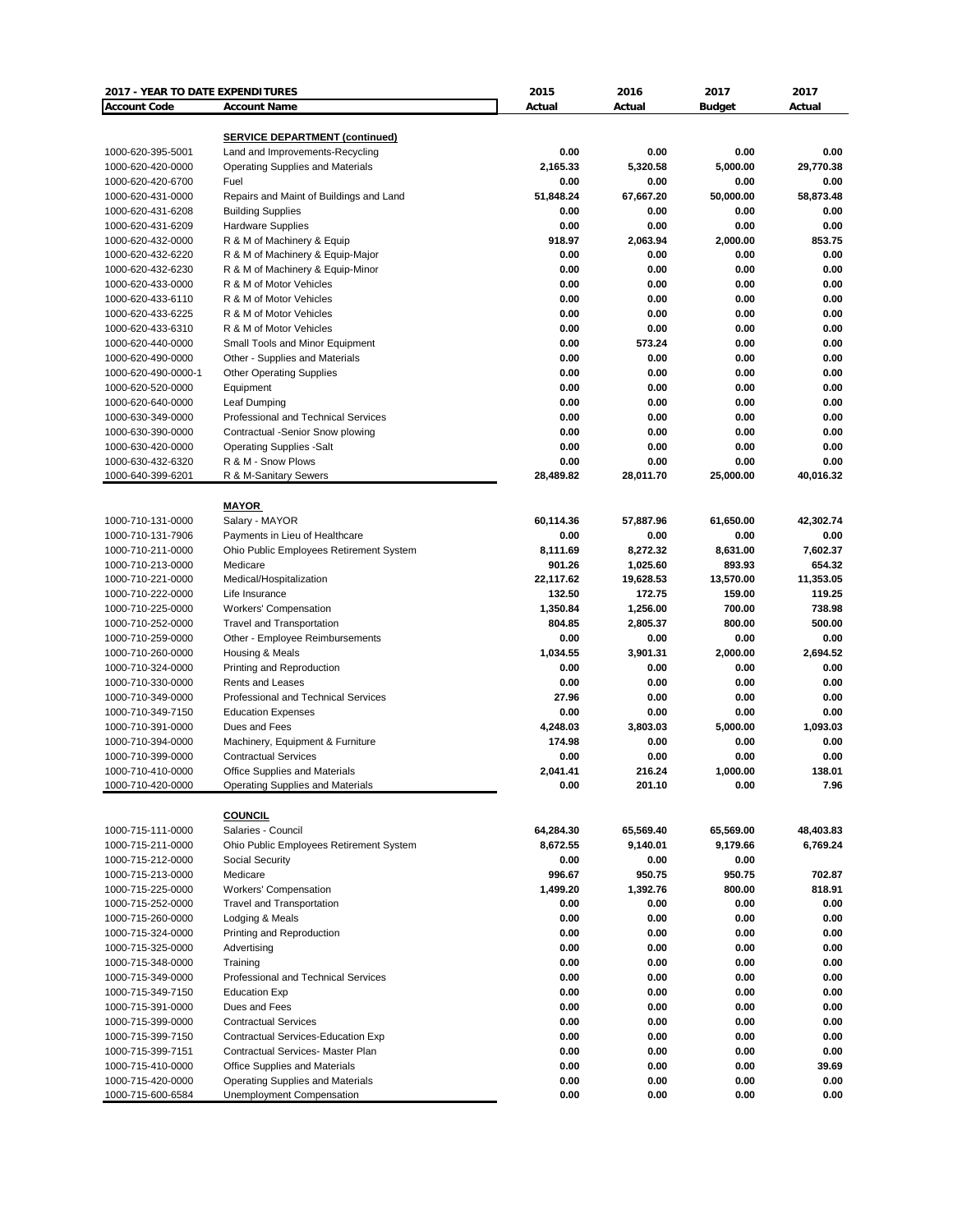| <b>Account Code</b><br><b>Account Name</b><br>Actual<br>Actual<br>Actual<br><b>Budget</b><br><b>MAYOR'S COURT</b><br>1000-720-141-0000<br>Salary - Legal Counsel-Prosecutor<br>31,256.11<br>31,780.83<br>32,000.00<br>19,846.16<br>9,600.00<br>13,600.00<br>1000-720-141-0141<br>18,800.00<br>19,200.00<br>Magistrate<br>30,992.00<br>1000-720-190-0000<br>Salary- Mayor's Court Clerk<br>27,940.50<br>39,430.00<br>42,432.00<br>1000-720-190-0001<br><b>Community Diversion Program</b><br>0.00<br>0.00<br>0.00<br>0.00<br>0.00<br>1000-720-190-0010<br>0.00<br>0.00<br>0.00<br>Overtime<br>0.00<br>0.00<br>Employee Uniform Allowance<br>0.00<br>0.00<br>1000-720-190-0195<br>0.00<br>0.00<br>0.00<br>0.00<br>1000-720-190-0202<br>Sick Leave<br>9,321.78<br>11,036.94<br>13,108.48<br>7,418.55<br>1000-720-211-0000<br>Ohio Public Employees Retirement System<br>965.68<br>860.33<br>1000-720-213-0000<br>Medicare<br>780.08<br>1,357.66<br>0.00<br>14,992.95<br>1000-720-221-0000<br>17,091.75<br>19,661.62<br>Medical/Hospitalization<br>0.00<br>1000-720-222-0000<br>0.00<br>0.00<br>0.00<br>Life Insurance<br>1,593.16<br>1,480.04<br>810.00<br>870.22<br>1000-720-225-0000<br><b>Workers' Compensation</b><br>0.00<br>1000-720-240-0000<br>Unemployment Compensation<br>0.00<br>0.00<br>0.00<br>1000-720-252-0000<br><b>Travel &amp; Transportation</b><br>316.38<br>145.80<br>500.00<br>0.00<br>286.34<br>0.00<br>0.00<br>0.00<br>1000-720-260-0000<br>Lodging & Meals<br>0.00<br>0.00<br>0.00<br>0.00<br>1000-720-270-0000<br>Uniforms and Clothing<br>1000-720-340-0853<br><b>Technical Services-Software Support</b><br>0.00<br>0.00<br>0.00<br>0.00<br>0.00<br>1000-720-348-0000<br>150.00<br>350.00<br>0.00<br>Training<br>0.00<br><b>Training- Community Diversion</b><br>0.00<br>0.00<br>0.00<br>1000-720-348-0001<br>0.00<br>1000-720-349-0000<br>Other - Professional and Technicl Services<br>2,320.97<br>0.00<br>0.00<br>Dues and Fees<br>375.00<br>770.00<br>75.00<br>1000-720-391-0000<br>1,000.00<br>0.00<br>1000-720-391-0001<br>Dues and Fees (Community Diversion Program)<br>0.00<br>0.00<br>0.00<br>0.00<br>1000-720-394-0000<br>Machinery, Equipment & Furniture<br>0.00<br>0.00<br>0.00<br>0.00<br>0.00<br>1000-720-399-0000<br><b>Contractual Services</b><br>0.00<br>0.00<br>2,526.48<br>1000-720-410-0000<br><b>Office Supplies and Materials</b><br>3,016.49<br>1,515.50<br>2,000.00<br>1000-720-410-0001<br>Office Supplies (Community Diversion)<br>0.00<br>0.00<br>0.00<br>0.00<br>0.00<br>251.96<br>24.37<br>1000-720-420-0000<br><b>Operating Supplies and Materials</b><br>0.00<br>0.00<br>0.00<br>1000-720-640-0000<br>Payment to Another Political Subdivision<br>0.00<br>0.00<br><b>BOARDS &amp; COMMISSIONS</b><br>Compensation of Planning Commission<br>1,800.00<br>1,524.93<br>1000-735-150-0000<br>1,710.00<br>1,900.00<br>1000-735-150-0701<br>Compensation of Zoning Board Members<br>3,030.00<br>2,722.48<br>3,000.00<br>1,852.32<br>1000-735-190-0000<br><b>Other- Personal Services</b><br>0.00<br>0.00<br>0.00<br>0.00<br><b>OPERS</b><br>280.00<br>302.40<br>201.60<br>1000-735-211-0000<br>266.00<br>OPERS-BZA<br>257.60<br>1000-735-211-0701<br>213.15<br>420.00<br>201.60<br>1000-735-213-0000<br>Medicare<br>26.10<br>26.55<br>27.55<br>26.97<br>43.95<br>37.75<br>29.14<br>1000-735-213-0701<br>Medicare-BZA<br>43.50<br>26.42<br>1000-735-225-0000<br>48.38<br>44.95<br>50.00<br><b>Workers' Compensation</b><br>95.60<br>88.81<br>25.00<br>52.22<br>1000-735-225-0701<br>Workers' Compensation-BZA<br>0.00<br>0.00<br>0.00<br>1000-735-240-0701<br><b>Unemployment Compensation</b><br>0.00<br>0.00<br>0.00<br>0.00<br>0.00<br>1000-735-252-0000<br><b>Travel and Transportation</b><br>0.00<br>0.00<br>1000-735-349-000<br><b>Professional Services</b><br>0.00<br>0.00<br>0.00<br>0.00<br>0.00<br>0.00<br>1000-735-410-0000<br><b>Office Supplies and Materials</b><br><b>AOS FEES</b><br>1.00<br>16,071.50<br>0.00<br>266.50<br>1000-745-342-0000<br><b>Auditor of State Audit Services</b><br>3,800.00<br>4,296.00<br>Uniform Accounting Network Fees<br>4,500.00<br>3,015.00<br>1000-745-343-0000<br><b>SOLICITOR</b><br>1000-750-141-0000<br>Salary - Legal Counsel<br>54,035.00<br>62,001.30<br>60,000.00<br>0.00<br>0.00<br>Salary - Legal Counsel-Comm Diversion<br>0.00<br>0.00<br>0.00<br>1000-750-141-0001<br><b>OPERS</b><br>7,289.78<br>1,843.89<br>0.00<br>0.00<br>1000-750-211-0000<br><b>OPERS-Community Diversion</b><br>0.00<br>0.00<br>0.00<br>0.00<br>1000-750-211-0001<br>0.00<br>0.00<br>0.00<br>1000-750-211-0001-1<br><b>OPERS (Community Diversion)</b><br>0.00<br>Medicare<br>739.93<br>340.58<br>0.00<br>0.00<br>1000-750-213-0000<br>Medicare-Community Diversion<br>0.00<br>0.00<br>0.00<br>1000-750-213-0001<br>0.00<br>Medicare (Community Diversion Program)<br>0.00<br>0.00<br>0.00<br>0.00<br>1000-750-213-0001-1<br><b>Workers' Compensation</b><br>1,259.70<br>1,170.26<br>0.00<br>688.09<br>1000-750-225-0000<br>1000-750-349-0000<br>Professional and Technical Services<br>14,007.55<br>20,056.87<br>15,000.00<br>48,935.50<br>175.00<br>1000-750-391-0000<br>Dues & Fees<br>0.00<br>0.00<br>0.00 | 2017 - YEAR TO DATE EXPENDITURES |                             | 2015      | 2016      | 2017 | 2017     |
|----------------------------------------------------------------------------------------------------------------------------------------------------------------------------------------------------------------------------------------------------------------------------------------------------------------------------------------------------------------------------------------------------------------------------------------------------------------------------------------------------------------------------------------------------------------------------------------------------------------------------------------------------------------------------------------------------------------------------------------------------------------------------------------------------------------------------------------------------------------------------------------------------------------------------------------------------------------------------------------------------------------------------------------------------------------------------------------------------------------------------------------------------------------------------------------------------------------------------------------------------------------------------------------------------------------------------------------------------------------------------------------------------------------------------------------------------------------------------------------------------------------------------------------------------------------------------------------------------------------------------------------------------------------------------------------------------------------------------------------------------------------------------------------------------------------------------------------------------------------------------------------------------------------------------------------------------------------------------------------------------------------------------------------------------------------------------------------------------------------------------------------------------------------------------------------------------------------------------------------------------------------------------------------------------------------------------------------------------------------------------------------------------------------------------------------------------------------------------------------------------------------------------------------------------------------------------------------------------------------------------------------------------------------------------------------------------------------------------------------------------------------------------------------------------------------------------------------------------------------------------------------------------------------------------------------------------------------------------------------------------------------------------------------------------------------------------------------------------------------------------------------------------------------------------------------------------------------------------------------------------------------------------------------------------------------------------------------------------------------------------------------------------------------------------------------------------------------------------------------------------------------------------------------------------------------------------------------------------------------------------------------------------------------------------------------------------------------------------------------------------------------------------------------------------------------------------------------------------------------------------------------------------------------------------------------------------------------------------------------------------------------------------------------------------------------------------------------------------------------------------------------------------------------------------------------------------------------------------------------------------------------------------------------------------------------------------------------------------------------------------------------------------------------------------------------------------------------------------------------------------------------------------------------------------------------------------------------------------------------------------------------------------------------------------------------------------------------------------------------------------------------------------------------------------------------------------------------------------------------------------------------------------------------------------------------------------------------------------------------------------------------------------------------------------------------------------------------------------------------------------------------------------------------------------------------------------------|----------------------------------|-----------------------------|-----------|-----------|------|----------|
|                                                                                                                                                                                                                                                                                                                                                                                                                                                                                                                                                                                                                                                                                                                                                                                                                                                                                                                                                                                                                                                                                                                                                                                                                                                                                                                                                                                                                                                                                                                                                                                                                                                                                                                                                                                                                                                                                                                                                                                                                                                                                                                                                                                                                                                                                                                                                                                                                                                                                                                                                                                                                                                                                                                                                                                                                                                                                                                                                                                                                                                                                                                                                                                                                                                                                                                                                                                                                                                                                                                                                                                                                                                                                                                                                                                                                                                                                                                                                                                                                                                                                                                                                                                                                                                                                                                                                                                                                                                                                                                                                                                                                                                                                                                                                                                                                                                                                                                                                                                                                                                                                                                                                                                                          |                                  |                             |           |           |      |          |
|                                                                                                                                                                                                                                                                                                                                                                                                                                                                                                                                                                                                                                                                                                                                                                                                                                                                                                                                                                                                                                                                                                                                                                                                                                                                                                                                                                                                                                                                                                                                                                                                                                                                                                                                                                                                                                                                                                                                                                                                                                                                                                                                                                                                                                                                                                                                                                                                                                                                                                                                                                                                                                                                                                                                                                                                                                                                                                                                                                                                                                                                                                                                                                                                                                                                                                                                                                                                                                                                                                                                                                                                                                                                                                                                                                                                                                                                                                                                                                                                                                                                                                                                                                                                                                                                                                                                                                                                                                                                                                                                                                                                                                                                                                                                                                                                                                                                                                                                                                                                                                                                                                                                                                                                          |                                  |                             |           |           |      |          |
|                                                                                                                                                                                                                                                                                                                                                                                                                                                                                                                                                                                                                                                                                                                                                                                                                                                                                                                                                                                                                                                                                                                                                                                                                                                                                                                                                                                                                                                                                                                                                                                                                                                                                                                                                                                                                                                                                                                                                                                                                                                                                                                                                                                                                                                                                                                                                                                                                                                                                                                                                                                                                                                                                                                                                                                                                                                                                                                                                                                                                                                                                                                                                                                                                                                                                                                                                                                                                                                                                                                                                                                                                                                                                                                                                                                                                                                                                                                                                                                                                                                                                                                                                                                                                                                                                                                                                                                                                                                                                                                                                                                                                                                                                                                                                                                                                                                                                                                                                                                                                                                                                                                                                                                                          |                                  |                             |           |           |      |          |
|                                                                                                                                                                                                                                                                                                                                                                                                                                                                                                                                                                                                                                                                                                                                                                                                                                                                                                                                                                                                                                                                                                                                                                                                                                                                                                                                                                                                                                                                                                                                                                                                                                                                                                                                                                                                                                                                                                                                                                                                                                                                                                                                                                                                                                                                                                                                                                                                                                                                                                                                                                                                                                                                                                                                                                                                                                                                                                                                                                                                                                                                                                                                                                                                                                                                                                                                                                                                                                                                                                                                                                                                                                                                                                                                                                                                                                                                                                                                                                                                                                                                                                                                                                                                                                                                                                                                                                                                                                                                                                                                                                                                                                                                                                                                                                                                                                                                                                                                                                                                                                                                                                                                                                                                          |                                  |                             |           |           |      |          |
|                                                                                                                                                                                                                                                                                                                                                                                                                                                                                                                                                                                                                                                                                                                                                                                                                                                                                                                                                                                                                                                                                                                                                                                                                                                                                                                                                                                                                                                                                                                                                                                                                                                                                                                                                                                                                                                                                                                                                                                                                                                                                                                                                                                                                                                                                                                                                                                                                                                                                                                                                                                                                                                                                                                                                                                                                                                                                                                                                                                                                                                                                                                                                                                                                                                                                                                                                                                                                                                                                                                                                                                                                                                                                                                                                                                                                                                                                                                                                                                                                                                                                                                                                                                                                                                                                                                                                                                                                                                                                                                                                                                                                                                                                                                                                                                                                                                                                                                                                                                                                                                                                                                                                                                                          |                                  |                             |           |           |      |          |
|                                                                                                                                                                                                                                                                                                                                                                                                                                                                                                                                                                                                                                                                                                                                                                                                                                                                                                                                                                                                                                                                                                                                                                                                                                                                                                                                                                                                                                                                                                                                                                                                                                                                                                                                                                                                                                                                                                                                                                                                                                                                                                                                                                                                                                                                                                                                                                                                                                                                                                                                                                                                                                                                                                                                                                                                                                                                                                                                                                                                                                                                                                                                                                                                                                                                                                                                                                                                                                                                                                                                                                                                                                                                                                                                                                                                                                                                                                                                                                                                                                                                                                                                                                                                                                                                                                                                                                                                                                                                                                                                                                                                                                                                                                                                                                                                                                                                                                                                                                                                                                                                                                                                                                                                          |                                  |                             |           |           |      |          |
|                                                                                                                                                                                                                                                                                                                                                                                                                                                                                                                                                                                                                                                                                                                                                                                                                                                                                                                                                                                                                                                                                                                                                                                                                                                                                                                                                                                                                                                                                                                                                                                                                                                                                                                                                                                                                                                                                                                                                                                                                                                                                                                                                                                                                                                                                                                                                                                                                                                                                                                                                                                                                                                                                                                                                                                                                                                                                                                                                                                                                                                                                                                                                                                                                                                                                                                                                                                                                                                                                                                                                                                                                                                                                                                                                                                                                                                                                                                                                                                                                                                                                                                                                                                                                                                                                                                                                                                                                                                                                                                                                                                                                                                                                                                                                                                                                                                                                                                                                                                                                                                                                                                                                                                                          |                                  |                             |           |           |      |          |
|                                                                                                                                                                                                                                                                                                                                                                                                                                                                                                                                                                                                                                                                                                                                                                                                                                                                                                                                                                                                                                                                                                                                                                                                                                                                                                                                                                                                                                                                                                                                                                                                                                                                                                                                                                                                                                                                                                                                                                                                                                                                                                                                                                                                                                                                                                                                                                                                                                                                                                                                                                                                                                                                                                                                                                                                                                                                                                                                                                                                                                                                                                                                                                                                                                                                                                                                                                                                                                                                                                                                                                                                                                                                                                                                                                                                                                                                                                                                                                                                                                                                                                                                                                                                                                                                                                                                                                                                                                                                                                                                                                                                                                                                                                                                                                                                                                                                                                                                                                                                                                                                                                                                                                                                          |                                  |                             |           |           |      |          |
|                                                                                                                                                                                                                                                                                                                                                                                                                                                                                                                                                                                                                                                                                                                                                                                                                                                                                                                                                                                                                                                                                                                                                                                                                                                                                                                                                                                                                                                                                                                                                                                                                                                                                                                                                                                                                                                                                                                                                                                                                                                                                                                                                                                                                                                                                                                                                                                                                                                                                                                                                                                                                                                                                                                                                                                                                                                                                                                                                                                                                                                                                                                                                                                                                                                                                                                                                                                                                                                                                                                                                                                                                                                                                                                                                                                                                                                                                                                                                                                                                                                                                                                                                                                                                                                                                                                                                                                                                                                                                                                                                                                                                                                                                                                                                                                                                                                                                                                                                                                                                                                                                                                                                                                                          |                                  |                             |           |           |      |          |
|                                                                                                                                                                                                                                                                                                                                                                                                                                                                                                                                                                                                                                                                                                                                                                                                                                                                                                                                                                                                                                                                                                                                                                                                                                                                                                                                                                                                                                                                                                                                                                                                                                                                                                                                                                                                                                                                                                                                                                                                                                                                                                                                                                                                                                                                                                                                                                                                                                                                                                                                                                                                                                                                                                                                                                                                                                                                                                                                                                                                                                                                                                                                                                                                                                                                                                                                                                                                                                                                                                                                                                                                                                                                                                                                                                                                                                                                                                                                                                                                                                                                                                                                                                                                                                                                                                                                                                                                                                                                                                                                                                                                                                                                                                                                                                                                                                                                                                                                                                                                                                                                                                                                                                                                          |                                  |                             |           |           |      |          |
|                                                                                                                                                                                                                                                                                                                                                                                                                                                                                                                                                                                                                                                                                                                                                                                                                                                                                                                                                                                                                                                                                                                                                                                                                                                                                                                                                                                                                                                                                                                                                                                                                                                                                                                                                                                                                                                                                                                                                                                                                                                                                                                                                                                                                                                                                                                                                                                                                                                                                                                                                                                                                                                                                                                                                                                                                                                                                                                                                                                                                                                                                                                                                                                                                                                                                                                                                                                                                                                                                                                                                                                                                                                                                                                                                                                                                                                                                                                                                                                                                                                                                                                                                                                                                                                                                                                                                                                                                                                                                                                                                                                                                                                                                                                                                                                                                                                                                                                                                                                                                                                                                                                                                                                                          |                                  |                             |           |           |      |          |
|                                                                                                                                                                                                                                                                                                                                                                                                                                                                                                                                                                                                                                                                                                                                                                                                                                                                                                                                                                                                                                                                                                                                                                                                                                                                                                                                                                                                                                                                                                                                                                                                                                                                                                                                                                                                                                                                                                                                                                                                                                                                                                                                                                                                                                                                                                                                                                                                                                                                                                                                                                                                                                                                                                                                                                                                                                                                                                                                                                                                                                                                                                                                                                                                                                                                                                                                                                                                                                                                                                                                                                                                                                                                                                                                                                                                                                                                                                                                                                                                                                                                                                                                                                                                                                                                                                                                                                                                                                                                                                                                                                                                                                                                                                                                                                                                                                                                                                                                                                                                                                                                                                                                                                                                          |                                  |                             |           |           |      |          |
|                                                                                                                                                                                                                                                                                                                                                                                                                                                                                                                                                                                                                                                                                                                                                                                                                                                                                                                                                                                                                                                                                                                                                                                                                                                                                                                                                                                                                                                                                                                                                                                                                                                                                                                                                                                                                                                                                                                                                                                                                                                                                                                                                                                                                                                                                                                                                                                                                                                                                                                                                                                                                                                                                                                                                                                                                                                                                                                                                                                                                                                                                                                                                                                                                                                                                                                                                                                                                                                                                                                                                                                                                                                                                                                                                                                                                                                                                                                                                                                                                                                                                                                                                                                                                                                                                                                                                                                                                                                                                                                                                                                                                                                                                                                                                                                                                                                                                                                                                                                                                                                                                                                                                                                                          |                                  |                             |           |           |      |          |
|                                                                                                                                                                                                                                                                                                                                                                                                                                                                                                                                                                                                                                                                                                                                                                                                                                                                                                                                                                                                                                                                                                                                                                                                                                                                                                                                                                                                                                                                                                                                                                                                                                                                                                                                                                                                                                                                                                                                                                                                                                                                                                                                                                                                                                                                                                                                                                                                                                                                                                                                                                                                                                                                                                                                                                                                                                                                                                                                                                                                                                                                                                                                                                                                                                                                                                                                                                                                                                                                                                                                                                                                                                                                                                                                                                                                                                                                                                                                                                                                                                                                                                                                                                                                                                                                                                                                                                                                                                                                                                                                                                                                                                                                                                                                                                                                                                                                                                                                                                                                                                                                                                                                                                                                          |                                  |                             |           |           |      |          |
|                                                                                                                                                                                                                                                                                                                                                                                                                                                                                                                                                                                                                                                                                                                                                                                                                                                                                                                                                                                                                                                                                                                                                                                                                                                                                                                                                                                                                                                                                                                                                                                                                                                                                                                                                                                                                                                                                                                                                                                                                                                                                                                                                                                                                                                                                                                                                                                                                                                                                                                                                                                                                                                                                                                                                                                                                                                                                                                                                                                                                                                                                                                                                                                                                                                                                                                                                                                                                                                                                                                                                                                                                                                                                                                                                                                                                                                                                                                                                                                                                                                                                                                                                                                                                                                                                                                                                                                                                                                                                                                                                                                                                                                                                                                                                                                                                                                                                                                                                                                                                                                                                                                                                                                                          |                                  |                             |           |           |      |          |
|                                                                                                                                                                                                                                                                                                                                                                                                                                                                                                                                                                                                                                                                                                                                                                                                                                                                                                                                                                                                                                                                                                                                                                                                                                                                                                                                                                                                                                                                                                                                                                                                                                                                                                                                                                                                                                                                                                                                                                                                                                                                                                                                                                                                                                                                                                                                                                                                                                                                                                                                                                                                                                                                                                                                                                                                                                                                                                                                                                                                                                                                                                                                                                                                                                                                                                                                                                                                                                                                                                                                                                                                                                                                                                                                                                                                                                                                                                                                                                                                                                                                                                                                                                                                                                                                                                                                                                                                                                                                                                                                                                                                                                                                                                                                                                                                                                                                                                                                                                                                                                                                                                                                                                                                          |                                  |                             |           |           |      |          |
|                                                                                                                                                                                                                                                                                                                                                                                                                                                                                                                                                                                                                                                                                                                                                                                                                                                                                                                                                                                                                                                                                                                                                                                                                                                                                                                                                                                                                                                                                                                                                                                                                                                                                                                                                                                                                                                                                                                                                                                                                                                                                                                                                                                                                                                                                                                                                                                                                                                                                                                                                                                                                                                                                                                                                                                                                                                                                                                                                                                                                                                                                                                                                                                                                                                                                                                                                                                                                                                                                                                                                                                                                                                                                                                                                                                                                                                                                                                                                                                                                                                                                                                                                                                                                                                                                                                                                                                                                                                                                                                                                                                                                                                                                                                                                                                                                                                                                                                                                                                                                                                                                                                                                                                                          |                                  |                             |           |           |      |          |
|                                                                                                                                                                                                                                                                                                                                                                                                                                                                                                                                                                                                                                                                                                                                                                                                                                                                                                                                                                                                                                                                                                                                                                                                                                                                                                                                                                                                                                                                                                                                                                                                                                                                                                                                                                                                                                                                                                                                                                                                                                                                                                                                                                                                                                                                                                                                                                                                                                                                                                                                                                                                                                                                                                                                                                                                                                                                                                                                                                                                                                                                                                                                                                                                                                                                                                                                                                                                                                                                                                                                                                                                                                                                                                                                                                                                                                                                                                                                                                                                                                                                                                                                                                                                                                                                                                                                                                                                                                                                                                                                                                                                                                                                                                                                                                                                                                                                                                                                                                                                                                                                                                                                                                                                          |                                  |                             |           |           |      |          |
|                                                                                                                                                                                                                                                                                                                                                                                                                                                                                                                                                                                                                                                                                                                                                                                                                                                                                                                                                                                                                                                                                                                                                                                                                                                                                                                                                                                                                                                                                                                                                                                                                                                                                                                                                                                                                                                                                                                                                                                                                                                                                                                                                                                                                                                                                                                                                                                                                                                                                                                                                                                                                                                                                                                                                                                                                                                                                                                                                                                                                                                                                                                                                                                                                                                                                                                                                                                                                                                                                                                                                                                                                                                                                                                                                                                                                                                                                                                                                                                                                                                                                                                                                                                                                                                                                                                                                                                                                                                                                                                                                                                                                                                                                                                                                                                                                                                                                                                                                                                                                                                                                                                                                                                                          |                                  |                             |           |           |      |          |
|                                                                                                                                                                                                                                                                                                                                                                                                                                                                                                                                                                                                                                                                                                                                                                                                                                                                                                                                                                                                                                                                                                                                                                                                                                                                                                                                                                                                                                                                                                                                                                                                                                                                                                                                                                                                                                                                                                                                                                                                                                                                                                                                                                                                                                                                                                                                                                                                                                                                                                                                                                                                                                                                                                                                                                                                                                                                                                                                                                                                                                                                                                                                                                                                                                                                                                                                                                                                                                                                                                                                                                                                                                                                                                                                                                                                                                                                                                                                                                                                                                                                                                                                                                                                                                                                                                                                                                                                                                                                                                                                                                                                                                                                                                                                                                                                                                                                                                                                                                                                                                                                                                                                                                                                          |                                  |                             |           |           |      |          |
|                                                                                                                                                                                                                                                                                                                                                                                                                                                                                                                                                                                                                                                                                                                                                                                                                                                                                                                                                                                                                                                                                                                                                                                                                                                                                                                                                                                                                                                                                                                                                                                                                                                                                                                                                                                                                                                                                                                                                                                                                                                                                                                                                                                                                                                                                                                                                                                                                                                                                                                                                                                                                                                                                                                                                                                                                                                                                                                                                                                                                                                                                                                                                                                                                                                                                                                                                                                                                                                                                                                                                                                                                                                                                                                                                                                                                                                                                                                                                                                                                                                                                                                                                                                                                                                                                                                                                                                                                                                                                                                                                                                                                                                                                                                                                                                                                                                                                                                                                                                                                                                                                                                                                                                                          |                                  |                             |           |           |      |          |
|                                                                                                                                                                                                                                                                                                                                                                                                                                                                                                                                                                                                                                                                                                                                                                                                                                                                                                                                                                                                                                                                                                                                                                                                                                                                                                                                                                                                                                                                                                                                                                                                                                                                                                                                                                                                                                                                                                                                                                                                                                                                                                                                                                                                                                                                                                                                                                                                                                                                                                                                                                                                                                                                                                                                                                                                                                                                                                                                                                                                                                                                                                                                                                                                                                                                                                                                                                                                                                                                                                                                                                                                                                                                                                                                                                                                                                                                                                                                                                                                                                                                                                                                                                                                                                                                                                                                                                                                                                                                                                                                                                                                                                                                                                                                                                                                                                                                                                                                                                                                                                                                                                                                                                                                          |                                  |                             |           |           |      |          |
|                                                                                                                                                                                                                                                                                                                                                                                                                                                                                                                                                                                                                                                                                                                                                                                                                                                                                                                                                                                                                                                                                                                                                                                                                                                                                                                                                                                                                                                                                                                                                                                                                                                                                                                                                                                                                                                                                                                                                                                                                                                                                                                                                                                                                                                                                                                                                                                                                                                                                                                                                                                                                                                                                                                                                                                                                                                                                                                                                                                                                                                                                                                                                                                                                                                                                                                                                                                                                                                                                                                                                                                                                                                                                                                                                                                                                                                                                                                                                                                                                                                                                                                                                                                                                                                                                                                                                                                                                                                                                                                                                                                                                                                                                                                                                                                                                                                                                                                                                                                                                                                                                                                                                                                                          |                                  |                             |           |           |      |          |
|                                                                                                                                                                                                                                                                                                                                                                                                                                                                                                                                                                                                                                                                                                                                                                                                                                                                                                                                                                                                                                                                                                                                                                                                                                                                                                                                                                                                                                                                                                                                                                                                                                                                                                                                                                                                                                                                                                                                                                                                                                                                                                                                                                                                                                                                                                                                                                                                                                                                                                                                                                                                                                                                                                                                                                                                                                                                                                                                                                                                                                                                                                                                                                                                                                                                                                                                                                                                                                                                                                                                                                                                                                                                                                                                                                                                                                                                                                                                                                                                                                                                                                                                                                                                                                                                                                                                                                                                                                                                                                                                                                                                                                                                                                                                                                                                                                                                                                                                                                                                                                                                                                                                                                                                          |                                  |                             |           |           |      |          |
|                                                                                                                                                                                                                                                                                                                                                                                                                                                                                                                                                                                                                                                                                                                                                                                                                                                                                                                                                                                                                                                                                                                                                                                                                                                                                                                                                                                                                                                                                                                                                                                                                                                                                                                                                                                                                                                                                                                                                                                                                                                                                                                                                                                                                                                                                                                                                                                                                                                                                                                                                                                                                                                                                                                                                                                                                                                                                                                                                                                                                                                                                                                                                                                                                                                                                                                                                                                                                                                                                                                                                                                                                                                                                                                                                                                                                                                                                                                                                                                                                                                                                                                                                                                                                                                                                                                                                                                                                                                                                                                                                                                                                                                                                                                                                                                                                                                                                                                                                                                                                                                                                                                                                                                                          |                                  |                             |           |           |      |          |
|                                                                                                                                                                                                                                                                                                                                                                                                                                                                                                                                                                                                                                                                                                                                                                                                                                                                                                                                                                                                                                                                                                                                                                                                                                                                                                                                                                                                                                                                                                                                                                                                                                                                                                                                                                                                                                                                                                                                                                                                                                                                                                                                                                                                                                                                                                                                                                                                                                                                                                                                                                                                                                                                                                                                                                                                                                                                                                                                                                                                                                                                                                                                                                                                                                                                                                                                                                                                                                                                                                                                                                                                                                                                                                                                                                                                                                                                                                                                                                                                                                                                                                                                                                                                                                                                                                                                                                                                                                                                                                                                                                                                                                                                                                                                                                                                                                                                                                                                                                                                                                                                                                                                                                                                          |                                  |                             |           |           |      |          |
|                                                                                                                                                                                                                                                                                                                                                                                                                                                                                                                                                                                                                                                                                                                                                                                                                                                                                                                                                                                                                                                                                                                                                                                                                                                                                                                                                                                                                                                                                                                                                                                                                                                                                                                                                                                                                                                                                                                                                                                                                                                                                                                                                                                                                                                                                                                                                                                                                                                                                                                                                                                                                                                                                                                                                                                                                                                                                                                                                                                                                                                                                                                                                                                                                                                                                                                                                                                                                                                                                                                                                                                                                                                                                                                                                                                                                                                                                                                                                                                                                                                                                                                                                                                                                                                                                                                                                                                                                                                                                                                                                                                                                                                                                                                                                                                                                                                                                                                                                                                                                                                                                                                                                                                                          |                                  |                             |           |           |      |          |
|                                                                                                                                                                                                                                                                                                                                                                                                                                                                                                                                                                                                                                                                                                                                                                                                                                                                                                                                                                                                                                                                                                                                                                                                                                                                                                                                                                                                                                                                                                                                                                                                                                                                                                                                                                                                                                                                                                                                                                                                                                                                                                                                                                                                                                                                                                                                                                                                                                                                                                                                                                                                                                                                                                                                                                                                                                                                                                                                                                                                                                                                                                                                                                                                                                                                                                                                                                                                                                                                                                                                                                                                                                                                                                                                                                                                                                                                                                                                                                                                                                                                                                                                                                                                                                                                                                                                                                                                                                                                                                                                                                                                                                                                                                                                                                                                                                                                                                                                                                                                                                                                                                                                                                                                          |                                  |                             |           |           |      |          |
|                                                                                                                                                                                                                                                                                                                                                                                                                                                                                                                                                                                                                                                                                                                                                                                                                                                                                                                                                                                                                                                                                                                                                                                                                                                                                                                                                                                                                                                                                                                                                                                                                                                                                                                                                                                                                                                                                                                                                                                                                                                                                                                                                                                                                                                                                                                                                                                                                                                                                                                                                                                                                                                                                                                                                                                                                                                                                                                                                                                                                                                                                                                                                                                                                                                                                                                                                                                                                                                                                                                                                                                                                                                                                                                                                                                                                                                                                                                                                                                                                                                                                                                                                                                                                                                                                                                                                                                                                                                                                                                                                                                                                                                                                                                                                                                                                                                                                                                                                                                                                                                                                                                                                                                                          |                                  |                             |           |           |      |          |
|                                                                                                                                                                                                                                                                                                                                                                                                                                                                                                                                                                                                                                                                                                                                                                                                                                                                                                                                                                                                                                                                                                                                                                                                                                                                                                                                                                                                                                                                                                                                                                                                                                                                                                                                                                                                                                                                                                                                                                                                                                                                                                                                                                                                                                                                                                                                                                                                                                                                                                                                                                                                                                                                                                                                                                                                                                                                                                                                                                                                                                                                                                                                                                                                                                                                                                                                                                                                                                                                                                                                                                                                                                                                                                                                                                                                                                                                                                                                                                                                                                                                                                                                                                                                                                                                                                                                                                                                                                                                                                                                                                                                                                                                                                                                                                                                                                                                                                                                                                                                                                                                                                                                                                                                          |                                  |                             |           |           |      |          |
|                                                                                                                                                                                                                                                                                                                                                                                                                                                                                                                                                                                                                                                                                                                                                                                                                                                                                                                                                                                                                                                                                                                                                                                                                                                                                                                                                                                                                                                                                                                                                                                                                                                                                                                                                                                                                                                                                                                                                                                                                                                                                                                                                                                                                                                                                                                                                                                                                                                                                                                                                                                                                                                                                                                                                                                                                                                                                                                                                                                                                                                                                                                                                                                                                                                                                                                                                                                                                                                                                                                                                                                                                                                                                                                                                                                                                                                                                                                                                                                                                                                                                                                                                                                                                                                                                                                                                                                                                                                                                                                                                                                                                                                                                                                                                                                                                                                                                                                                                                                                                                                                                                                                                                                                          |                                  |                             |           |           |      |          |
|                                                                                                                                                                                                                                                                                                                                                                                                                                                                                                                                                                                                                                                                                                                                                                                                                                                                                                                                                                                                                                                                                                                                                                                                                                                                                                                                                                                                                                                                                                                                                                                                                                                                                                                                                                                                                                                                                                                                                                                                                                                                                                                                                                                                                                                                                                                                                                                                                                                                                                                                                                                                                                                                                                                                                                                                                                                                                                                                                                                                                                                                                                                                                                                                                                                                                                                                                                                                                                                                                                                                                                                                                                                                                                                                                                                                                                                                                                                                                                                                                                                                                                                                                                                                                                                                                                                                                                                                                                                                                                                                                                                                                                                                                                                                                                                                                                                                                                                                                                                                                                                                                                                                                                                                          |                                  |                             |           |           |      |          |
|                                                                                                                                                                                                                                                                                                                                                                                                                                                                                                                                                                                                                                                                                                                                                                                                                                                                                                                                                                                                                                                                                                                                                                                                                                                                                                                                                                                                                                                                                                                                                                                                                                                                                                                                                                                                                                                                                                                                                                                                                                                                                                                                                                                                                                                                                                                                                                                                                                                                                                                                                                                                                                                                                                                                                                                                                                                                                                                                                                                                                                                                                                                                                                                                                                                                                                                                                                                                                                                                                                                                                                                                                                                                                                                                                                                                                                                                                                                                                                                                                                                                                                                                                                                                                                                                                                                                                                                                                                                                                                                                                                                                                                                                                                                                                                                                                                                                                                                                                                                                                                                                                                                                                                                                          |                                  |                             |           |           |      |          |
|                                                                                                                                                                                                                                                                                                                                                                                                                                                                                                                                                                                                                                                                                                                                                                                                                                                                                                                                                                                                                                                                                                                                                                                                                                                                                                                                                                                                                                                                                                                                                                                                                                                                                                                                                                                                                                                                                                                                                                                                                                                                                                                                                                                                                                                                                                                                                                                                                                                                                                                                                                                                                                                                                                                                                                                                                                                                                                                                                                                                                                                                                                                                                                                                                                                                                                                                                                                                                                                                                                                                                                                                                                                                                                                                                                                                                                                                                                                                                                                                                                                                                                                                                                                                                                                                                                                                                                                                                                                                                                                                                                                                                                                                                                                                                                                                                                                                                                                                                                                                                                                                                                                                                                                                          |                                  |                             |           |           |      |          |
|                                                                                                                                                                                                                                                                                                                                                                                                                                                                                                                                                                                                                                                                                                                                                                                                                                                                                                                                                                                                                                                                                                                                                                                                                                                                                                                                                                                                                                                                                                                                                                                                                                                                                                                                                                                                                                                                                                                                                                                                                                                                                                                                                                                                                                                                                                                                                                                                                                                                                                                                                                                                                                                                                                                                                                                                                                                                                                                                                                                                                                                                                                                                                                                                                                                                                                                                                                                                                                                                                                                                                                                                                                                                                                                                                                                                                                                                                                                                                                                                                                                                                                                                                                                                                                                                                                                                                                                                                                                                                                                                                                                                                                                                                                                                                                                                                                                                                                                                                                                                                                                                                                                                                                                                          |                                  |                             |           |           |      |          |
|                                                                                                                                                                                                                                                                                                                                                                                                                                                                                                                                                                                                                                                                                                                                                                                                                                                                                                                                                                                                                                                                                                                                                                                                                                                                                                                                                                                                                                                                                                                                                                                                                                                                                                                                                                                                                                                                                                                                                                                                                                                                                                                                                                                                                                                                                                                                                                                                                                                                                                                                                                                                                                                                                                                                                                                                                                                                                                                                                                                                                                                                                                                                                                                                                                                                                                                                                                                                                                                                                                                                                                                                                                                                                                                                                                                                                                                                                                                                                                                                                                                                                                                                                                                                                                                                                                                                                                                                                                                                                                                                                                                                                                                                                                                                                                                                                                                                                                                                                                                                                                                                                                                                                                                                          |                                  |                             |           |           |      |          |
|                                                                                                                                                                                                                                                                                                                                                                                                                                                                                                                                                                                                                                                                                                                                                                                                                                                                                                                                                                                                                                                                                                                                                                                                                                                                                                                                                                                                                                                                                                                                                                                                                                                                                                                                                                                                                                                                                                                                                                                                                                                                                                                                                                                                                                                                                                                                                                                                                                                                                                                                                                                                                                                                                                                                                                                                                                                                                                                                                                                                                                                                                                                                                                                                                                                                                                                                                                                                                                                                                                                                                                                                                                                                                                                                                                                                                                                                                                                                                                                                                                                                                                                                                                                                                                                                                                                                                                                                                                                                                                                                                                                                                                                                                                                                                                                                                                                                                                                                                                                                                                                                                                                                                                                                          |                                  |                             |           |           |      |          |
|                                                                                                                                                                                                                                                                                                                                                                                                                                                                                                                                                                                                                                                                                                                                                                                                                                                                                                                                                                                                                                                                                                                                                                                                                                                                                                                                                                                                                                                                                                                                                                                                                                                                                                                                                                                                                                                                                                                                                                                                                                                                                                                                                                                                                                                                                                                                                                                                                                                                                                                                                                                                                                                                                                                                                                                                                                                                                                                                                                                                                                                                                                                                                                                                                                                                                                                                                                                                                                                                                                                                                                                                                                                                                                                                                                                                                                                                                                                                                                                                                                                                                                                                                                                                                                                                                                                                                                                                                                                                                                                                                                                                                                                                                                                                                                                                                                                                                                                                                                                                                                                                                                                                                                                                          |                                  |                             |           |           |      |          |
|                                                                                                                                                                                                                                                                                                                                                                                                                                                                                                                                                                                                                                                                                                                                                                                                                                                                                                                                                                                                                                                                                                                                                                                                                                                                                                                                                                                                                                                                                                                                                                                                                                                                                                                                                                                                                                                                                                                                                                                                                                                                                                                                                                                                                                                                                                                                                                                                                                                                                                                                                                                                                                                                                                                                                                                                                                                                                                                                                                                                                                                                                                                                                                                                                                                                                                                                                                                                                                                                                                                                                                                                                                                                                                                                                                                                                                                                                                                                                                                                                                                                                                                                                                                                                                                                                                                                                                                                                                                                                                                                                                                                                                                                                                                                                                                                                                                                                                                                                                                                                                                                                                                                                                                                          |                                  |                             |           |           |      |          |
|                                                                                                                                                                                                                                                                                                                                                                                                                                                                                                                                                                                                                                                                                                                                                                                                                                                                                                                                                                                                                                                                                                                                                                                                                                                                                                                                                                                                                                                                                                                                                                                                                                                                                                                                                                                                                                                                                                                                                                                                                                                                                                                                                                                                                                                                                                                                                                                                                                                                                                                                                                                                                                                                                                                                                                                                                                                                                                                                                                                                                                                                                                                                                                                                                                                                                                                                                                                                                                                                                                                                                                                                                                                                                                                                                                                                                                                                                                                                                                                                                                                                                                                                                                                                                                                                                                                                                                                                                                                                                                                                                                                                                                                                                                                                                                                                                                                                                                                                                                                                                                                                                                                                                                                                          |                                  |                             |           |           |      |          |
|                                                                                                                                                                                                                                                                                                                                                                                                                                                                                                                                                                                                                                                                                                                                                                                                                                                                                                                                                                                                                                                                                                                                                                                                                                                                                                                                                                                                                                                                                                                                                                                                                                                                                                                                                                                                                                                                                                                                                                                                                                                                                                                                                                                                                                                                                                                                                                                                                                                                                                                                                                                                                                                                                                                                                                                                                                                                                                                                                                                                                                                                                                                                                                                                                                                                                                                                                                                                                                                                                                                                                                                                                                                                                                                                                                                                                                                                                                                                                                                                                                                                                                                                                                                                                                                                                                                                                                                                                                                                                                                                                                                                                                                                                                                                                                                                                                                                                                                                                                                                                                                                                                                                                                                                          |                                  |                             |           |           |      |          |
|                                                                                                                                                                                                                                                                                                                                                                                                                                                                                                                                                                                                                                                                                                                                                                                                                                                                                                                                                                                                                                                                                                                                                                                                                                                                                                                                                                                                                                                                                                                                                                                                                                                                                                                                                                                                                                                                                                                                                                                                                                                                                                                                                                                                                                                                                                                                                                                                                                                                                                                                                                                                                                                                                                                                                                                                                                                                                                                                                                                                                                                                                                                                                                                                                                                                                                                                                                                                                                                                                                                                                                                                                                                                                                                                                                                                                                                                                                                                                                                                                                                                                                                                                                                                                                                                                                                                                                                                                                                                                                                                                                                                                                                                                                                                                                                                                                                                                                                                                                                                                                                                                                                                                                                                          |                                  |                             |           |           |      |          |
|                                                                                                                                                                                                                                                                                                                                                                                                                                                                                                                                                                                                                                                                                                                                                                                                                                                                                                                                                                                                                                                                                                                                                                                                                                                                                                                                                                                                                                                                                                                                                                                                                                                                                                                                                                                                                                                                                                                                                                                                                                                                                                                                                                                                                                                                                                                                                                                                                                                                                                                                                                                                                                                                                                                                                                                                                                                                                                                                                                                                                                                                                                                                                                                                                                                                                                                                                                                                                                                                                                                                                                                                                                                                                                                                                                                                                                                                                                                                                                                                                                                                                                                                                                                                                                                                                                                                                                                                                                                                                                                                                                                                                                                                                                                                                                                                                                                                                                                                                                                                                                                                                                                                                                                                          |                                  |                             |           |           |      |          |
|                                                                                                                                                                                                                                                                                                                                                                                                                                                                                                                                                                                                                                                                                                                                                                                                                                                                                                                                                                                                                                                                                                                                                                                                                                                                                                                                                                                                                                                                                                                                                                                                                                                                                                                                                                                                                                                                                                                                                                                                                                                                                                                                                                                                                                                                                                                                                                                                                                                                                                                                                                                                                                                                                                                                                                                                                                                                                                                                                                                                                                                                                                                                                                                                                                                                                                                                                                                                                                                                                                                                                                                                                                                                                                                                                                                                                                                                                                                                                                                                                                                                                                                                                                                                                                                                                                                                                                                                                                                                                                                                                                                                                                                                                                                                                                                                                                                                                                                                                                                                                                                                                                                                                                                                          |                                  |                             |           |           |      |          |
|                                                                                                                                                                                                                                                                                                                                                                                                                                                                                                                                                                                                                                                                                                                                                                                                                                                                                                                                                                                                                                                                                                                                                                                                                                                                                                                                                                                                                                                                                                                                                                                                                                                                                                                                                                                                                                                                                                                                                                                                                                                                                                                                                                                                                                                                                                                                                                                                                                                                                                                                                                                                                                                                                                                                                                                                                                                                                                                                                                                                                                                                                                                                                                                                                                                                                                                                                                                                                                                                                                                                                                                                                                                                                                                                                                                                                                                                                                                                                                                                                                                                                                                                                                                                                                                                                                                                                                                                                                                                                                                                                                                                                                                                                                                                                                                                                                                                                                                                                                                                                                                                                                                                                                                                          |                                  |                             |           |           |      |          |
|                                                                                                                                                                                                                                                                                                                                                                                                                                                                                                                                                                                                                                                                                                                                                                                                                                                                                                                                                                                                                                                                                                                                                                                                                                                                                                                                                                                                                                                                                                                                                                                                                                                                                                                                                                                                                                                                                                                                                                                                                                                                                                                                                                                                                                                                                                                                                                                                                                                                                                                                                                                                                                                                                                                                                                                                                                                                                                                                                                                                                                                                                                                                                                                                                                                                                                                                                                                                                                                                                                                                                                                                                                                                                                                                                                                                                                                                                                                                                                                                                                                                                                                                                                                                                                                                                                                                                                                                                                                                                                                                                                                                                                                                                                                                                                                                                                                                                                                                                                                                                                                                                                                                                                                                          |                                  |                             |           |           |      |          |
|                                                                                                                                                                                                                                                                                                                                                                                                                                                                                                                                                                                                                                                                                                                                                                                                                                                                                                                                                                                                                                                                                                                                                                                                                                                                                                                                                                                                                                                                                                                                                                                                                                                                                                                                                                                                                                                                                                                                                                                                                                                                                                                                                                                                                                                                                                                                                                                                                                                                                                                                                                                                                                                                                                                                                                                                                                                                                                                                                                                                                                                                                                                                                                                                                                                                                                                                                                                                                                                                                                                                                                                                                                                                                                                                                                                                                                                                                                                                                                                                                                                                                                                                                                                                                                                                                                                                                                                                                                                                                                                                                                                                                                                                                                                                                                                                                                                                                                                                                                                                                                                                                                                                                                                                          |                                  |                             |           |           |      |          |
|                                                                                                                                                                                                                                                                                                                                                                                                                                                                                                                                                                                                                                                                                                                                                                                                                                                                                                                                                                                                                                                                                                                                                                                                                                                                                                                                                                                                                                                                                                                                                                                                                                                                                                                                                                                                                                                                                                                                                                                                                                                                                                                                                                                                                                                                                                                                                                                                                                                                                                                                                                                                                                                                                                                                                                                                                                                                                                                                                                                                                                                                                                                                                                                                                                                                                                                                                                                                                                                                                                                                                                                                                                                                                                                                                                                                                                                                                                                                                                                                                                                                                                                                                                                                                                                                                                                                                                                                                                                                                                                                                                                                                                                                                                                                                                                                                                                                                                                                                                                                                                                                                                                                                                                                          |                                  |                             |           |           |      |          |
|                                                                                                                                                                                                                                                                                                                                                                                                                                                                                                                                                                                                                                                                                                                                                                                                                                                                                                                                                                                                                                                                                                                                                                                                                                                                                                                                                                                                                                                                                                                                                                                                                                                                                                                                                                                                                                                                                                                                                                                                                                                                                                                                                                                                                                                                                                                                                                                                                                                                                                                                                                                                                                                                                                                                                                                                                                                                                                                                                                                                                                                                                                                                                                                                                                                                                                                                                                                                                                                                                                                                                                                                                                                                                                                                                                                                                                                                                                                                                                                                                                                                                                                                                                                                                                                                                                                                                                                                                                                                                                                                                                                                                                                                                                                                                                                                                                                                                                                                                                                                                                                                                                                                                                                                          |                                  |                             |           |           |      |          |
|                                                                                                                                                                                                                                                                                                                                                                                                                                                                                                                                                                                                                                                                                                                                                                                                                                                                                                                                                                                                                                                                                                                                                                                                                                                                                                                                                                                                                                                                                                                                                                                                                                                                                                                                                                                                                                                                                                                                                                                                                                                                                                                                                                                                                                                                                                                                                                                                                                                                                                                                                                                                                                                                                                                                                                                                                                                                                                                                                                                                                                                                                                                                                                                                                                                                                                                                                                                                                                                                                                                                                                                                                                                                                                                                                                                                                                                                                                                                                                                                                                                                                                                                                                                                                                                                                                                                                                                                                                                                                                                                                                                                                                                                                                                                                                                                                                                                                                                                                                                                                                                                                                                                                                                                          |                                  |                             |           |           |      |          |
|                                                                                                                                                                                                                                                                                                                                                                                                                                                                                                                                                                                                                                                                                                                                                                                                                                                                                                                                                                                                                                                                                                                                                                                                                                                                                                                                                                                                                                                                                                                                                                                                                                                                                                                                                                                                                                                                                                                                                                                                                                                                                                                                                                                                                                                                                                                                                                                                                                                                                                                                                                                                                                                                                                                                                                                                                                                                                                                                                                                                                                                                                                                                                                                                                                                                                                                                                                                                                                                                                                                                                                                                                                                                                                                                                                                                                                                                                                                                                                                                                                                                                                                                                                                                                                                                                                                                                                                                                                                                                                                                                                                                                                                                                                                                                                                                                                                                                                                                                                                                                                                                                                                                                                                                          |                                  |                             |           |           |      |          |
|                                                                                                                                                                                                                                                                                                                                                                                                                                                                                                                                                                                                                                                                                                                                                                                                                                                                                                                                                                                                                                                                                                                                                                                                                                                                                                                                                                                                                                                                                                                                                                                                                                                                                                                                                                                                                                                                                                                                                                                                                                                                                                                                                                                                                                                                                                                                                                                                                                                                                                                                                                                                                                                                                                                                                                                                                                                                                                                                                                                                                                                                                                                                                                                                                                                                                                                                                                                                                                                                                                                                                                                                                                                                                                                                                                                                                                                                                                                                                                                                                                                                                                                                                                                                                                                                                                                                                                                                                                                                                                                                                                                                                                                                                                                                                                                                                                                                                                                                                                                                                                                                                                                                                                                                          |                                  |                             |           |           |      |          |
|                                                                                                                                                                                                                                                                                                                                                                                                                                                                                                                                                                                                                                                                                                                                                                                                                                                                                                                                                                                                                                                                                                                                                                                                                                                                                                                                                                                                                                                                                                                                                                                                                                                                                                                                                                                                                                                                                                                                                                                                                                                                                                                                                                                                                                                                                                                                                                                                                                                                                                                                                                                                                                                                                                                                                                                                                                                                                                                                                                                                                                                                                                                                                                                                                                                                                                                                                                                                                                                                                                                                                                                                                                                                                                                                                                                                                                                                                                                                                                                                                                                                                                                                                                                                                                                                                                                                                                                                                                                                                                                                                                                                                                                                                                                                                                                                                                                                                                                                                                                                                                                                                                                                                                                                          |                                  |                             |           |           |      |          |
|                                                                                                                                                                                                                                                                                                                                                                                                                                                                                                                                                                                                                                                                                                                                                                                                                                                                                                                                                                                                                                                                                                                                                                                                                                                                                                                                                                                                                                                                                                                                                                                                                                                                                                                                                                                                                                                                                                                                                                                                                                                                                                                                                                                                                                                                                                                                                                                                                                                                                                                                                                                                                                                                                                                                                                                                                                                                                                                                                                                                                                                                                                                                                                                                                                                                                                                                                                                                                                                                                                                                                                                                                                                                                                                                                                                                                                                                                                                                                                                                                                                                                                                                                                                                                                                                                                                                                                                                                                                                                                                                                                                                                                                                                                                                                                                                                                                                                                                                                                                                                                                                                                                                                                                                          |                                  |                             |           |           |      |          |
|                                                                                                                                                                                                                                                                                                                                                                                                                                                                                                                                                                                                                                                                                                                                                                                                                                                                                                                                                                                                                                                                                                                                                                                                                                                                                                                                                                                                                                                                                                                                                                                                                                                                                                                                                                                                                                                                                                                                                                                                                                                                                                                                                                                                                                                                                                                                                                                                                                                                                                                                                                                                                                                                                                                                                                                                                                                                                                                                                                                                                                                                                                                                                                                                                                                                                                                                                                                                                                                                                                                                                                                                                                                                                                                                                                                                                                                                                                                                                                                                                                                                                                                                                                                                                                                                                                                                                                                                                                                                                                                                                                                                                                                                                                                                                                                                                                                                                                                                                                                                                                                                                                                                                                                                          |                                  |                             |           |           |      |          |
|                                                                                                                                                                                                                                                                                                                                                                                                                                                                                                                                                                                                                                                                                                                                                                                                                                                                                                                                                                                                                                                                                                                                                                                                                                                                                                                                                                                                                                                                                                                                                                                                                                                                                                                                                                                                                                                                                                                                                                                                                                                                                                                                                                                                                                                                                                                                                                                                                                                                                                                                                                                                                                                                                                                                                                                                                                                                                                                                                                                                                                                                                                                                                                                                                                                                                                                                                                                                                                                                                                                                                                                                                                                                                                                                                                                                                                                                                                                                                                                                                                                                                                                                                                                                                                                                                                                                                                                                                                                                                                                                                                                                                                                                                                                                                                                                                                                                                                                                                                                                                                                                                                                                                                                                          |                                  |                             |           |           |      |          |
|                                                                                                                                                                                                                                                                                                                                                                                                                                                                                                                                                                                                                                                                                                                                                                                                                                                                                                                                                                                                                                                                                                                                                                                                                                                                                                                                                                                                                                                                                                                                                                                                                                                                                                                                                                                                                                                                                                                                                                                                                                                                                                                                                                                                                                                                                                                                                                                                                                                                                                                                                                                                                                                                                                                                                                                                                                                                                                                                                                                                                                                                                                                                                                                                                                                                                                                                                                                                                                                                                                                                                                                                                                                                                                                                                                                                                                                                                                                                                                                                                                                                                                                                                                                                                                                                                                                                                                                                                                                                                                                                                                                                                                                                                                                                                                                                                                                                                                                                                                                                                                                                                                                                                                                                          |                                  |                             |           |           |      |          |
|                                                                                                                                                                                                                                                                                                                                                                                                                                                                                                                                                                                                                                                                                                                                                                                                                                                                                                                                                                                                                                                                                                                                                                                                                                                                                                                                                                                                                                                                                                                                                                                                                                                                                                                                                                                                                                                                                                                                                                                                                                                                                                                                                                                                                                                                                                                                                                                                                                                                                                                                                                                                                                                                                                                                                                                                                                                                                                                                                                                                                                                                                                                                                                                                                                                                                                                                                                                                                                                                                                                                                                                                                                                                                                                                                                                                                                                                                                                                                                                                                                                                                                                                                                                                                                                                                                                                                                                                                                                                                                                                                                                                                                                                                                                                                                                                                                                                                                                                                                                                                                                                                                                                                                                                          |                                  |                             |           |           |      |          |
|                                                                                                                                                                                                                                                                                                                                                                                                                                                                                                                                                                                                                                                                                                                                                                                                                                                                                                                                                                                                                                                                                                                                                                                                                                                                                                                                                                                                                                                                                                                                                                                                                                                                                                                                                                                                                                                                                                                                                                                                                                                                                                                                                                                                                                                                                                                                                                                                                                                                                                                                                                                                                                                                                                                                                                                                                                                                                                                                                                                                                                                                                                                                                                                                                                                                                                                                                                                                                                                                                                                                                                                                                                                                                                                                                                                                                                                                                                                                                                                                                                                                                                                                                                                                                                                                                                                                                                                                                                                                                                                                                                                                                                                                                                                                                                                                                                                                                                                                                                                                                                                                                                                                                                                                          |                                  |                             |           |           |      |          |
|                                                                                                                                                                                                                                                                                                                                                                                                                                                                                                                                                                                                                                                                                                                                                                                                                                                                                                                                                                                                                                                                                                                                                                                                                                                                                                                                                                                                                                                                                                                                                                                                                                                                                                                                                                                                                                                                                                                                                                                                                                                                                                                                                                                                                                                                                                                                                                                                                                                                                                                                                                                                                                                                                                                                                                                                                                                                                                                                                                                                                                                                                                                                                                                                                                                                                                                                                                                                                                                                                                                                                                                                                                                                                                                                                                                                                                                                                                                                                                                                                                                                                                                                                                                                                                                                                                                                                                                                                                                                                                                                                                                                                                                                                                                                                                                                                                                                                                                                                                                                                                                                                                                                                                                                          |                                  |                             |           |           |      |          |
|                                                                                                                                                                                                                                                                                                                                                                                                                                                                                                                                                                                                                                                                                                                                                                                                                                                                                                                                                                                                                                                                                                                                                                                                                                                                                                                                                                                                                                                                                                                                                                                                                                                                                                                                                                                                                                                                                                                                                                                                                                                                                                                                                                                                                                                                                                                                                                                                                                                                                                                                                                                                                                                                                                                                                                                                                                                                                                                                                                                                                                                                                                                                                                                                                                                                                                                                                                                                                                                                                                                                                                                                                                                                                                                                                                                                                                                                                                                                                                                                                                                                                                                                                                                                                                                                                                                                                                                                                                                                                                                                                                                                                                                                                                                                                                                                                                                                                                                                                                                                                                                                                                                                                                                                          | 1000-750-399-0000                | <b>Contractual Services</b> | 21,514.83 | 54,936.12 | 0.00 | 5,950.00 |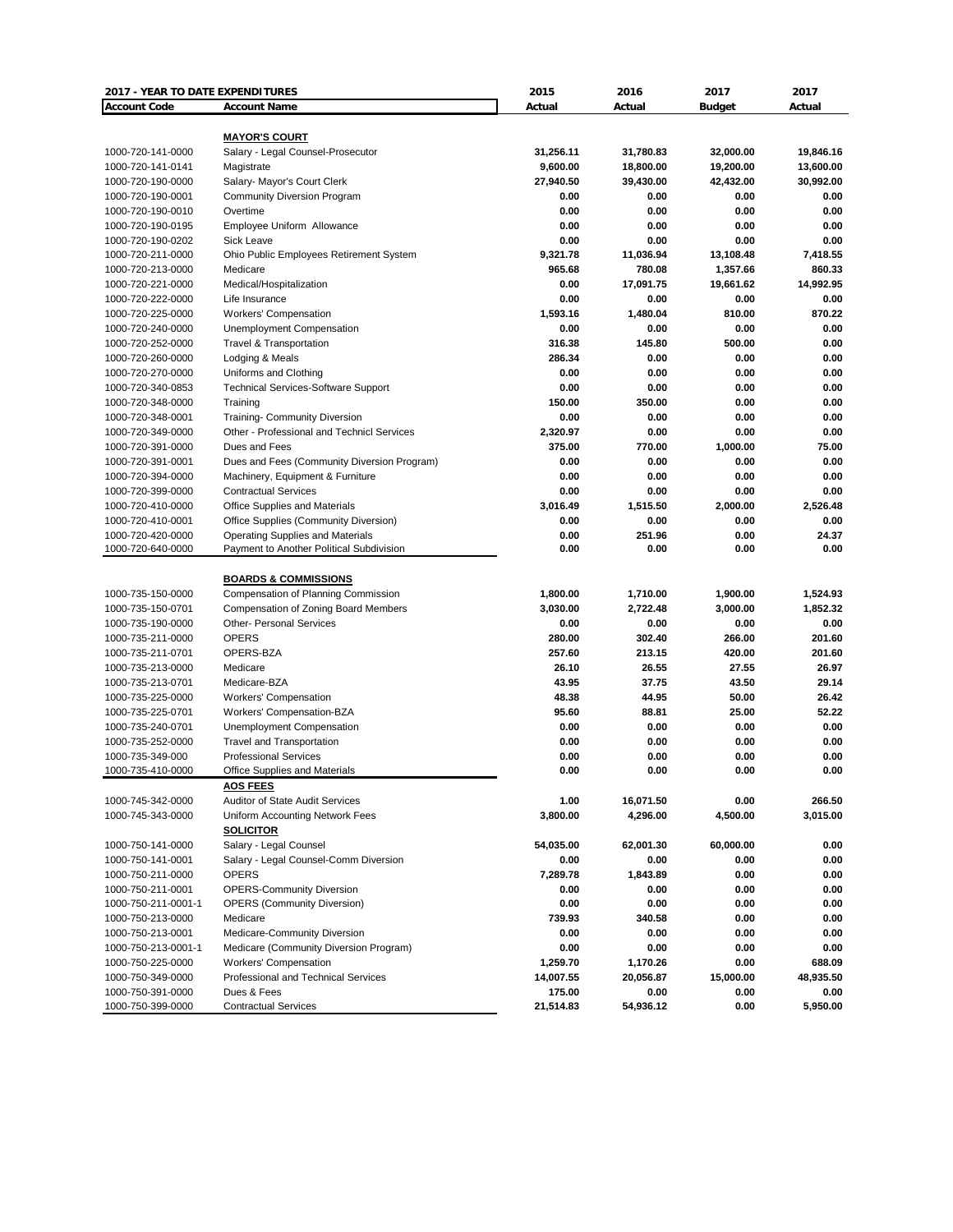| 2017 - YEAR TO DATE EXPENDITURES         |                                                                               | 2015                 | 2016             | 2017          | 2017             |
|------------------------------------------|-------------------------------------------------------------------------------|----------------------|------------------|---------------|------------------|
| <b>Account Code</b>                      | <b>Account Name</b>                                                           | Actual               | Actual           | <b>Budget</b> | Actual           |
|                                          |                                                                               |                      |                  |               |                  |
|                                          | <b>INCOME TAX</b>                                                             |                      |                  |               |                  |
| 1000-755-322-0000                        | Postage                                                                       | 911.29               | 48.63            | 600.00        | 0.00             |
| 1000-755-342-0000                        | <b>Auditing Services</b>                                                      | 0.00                 | 0.00             | 0.00          | 0.00             |
| 1000-755-348-0000                        | Training                                                                      | 0.00                 | 0.00             | 0.00          | 0.00             |
| 1000-755-348-0000-1                      | <b>Training Services</b>                                                      | 0.00                 | 0.00             | 0.00          | 0.00             |
| 1000-755-349-0000                        | <b>Other Technical Services-Software</b><br><b>Other Contractual Services</b> | 2,782.26<br>0.00     | 3,418.33<br>0.00 | 3,000.00      | 1,263.50<br>0.00 |
| 1000-755-349-0000-1<br>1000-755-391-0000 | Dues and Fees                                                                 | 0.00                 | 0.00             | 0.00<br>0.00  | 0.00             |
| 1000-755-391-0000-1                      | Dues and Fees                                                                 | 0.00                 | 0.00             | 0.00          | 0.00             |
| 1000-755-399-0000                        | <b>Contractual Services</b>                                                   | 0.00                 | 0.00             | 0.00          | 0.00             |
| 1000-755-420-0000                        | <b>Operating Supplies</b>                                                     | 359.66               | 0.00             | 0.00          | 0.00             |
| 1000-760-690-0000                        | <b>Tax Refunds</b>                                                            | 72,450.50            | 248,889.49       | 150,000.00    | 43,812.85        |
|                                          |                                                                               |                      |                  |               |                  |
|                                          | <b>ADMINISTRATIVE &amp; FINANCE</b>                                           |                      |                  |               |                  |
| 1000-790-190-0000                        | Salary                                                                        | 169,563.48           | 213,950.38       | 224,000.00    | 160,723.64       |
| 1000-790-190-0010                        | Overtime                                                                      | 0.00                 | 0.00             | 0.00          | 0.00             |
| 1000-790-190-0190                        | Part-time                                                                     | 43,459.85            | 17,879.16        | 0.00          | 1,061.94         |
| 1000-790-190-0192                        | <b>Salary Seasonal</b>                                                        | 0.00                 | 0.00             | 0.00          | 0.00             |
| 1000-790-190-0200                        | Sick Leave conversion                                                         | 18,550.93            | 0.00             | 0.00          | 0.00             |
| 1000-790-190-0202                        | Sick Leave                                                                    | 3,205.23             | 4,376.17         | 0.00          | 2,311.29         |
| 1000-790-190-7906                        | Payments in Lieu of Healthcare                                                | 0.00                 | 0.00             | 0.00          | 0.00             |
| 1000-790-211-0000                        | OPERS                                                                         | 28,883.22            | 30,282.17        | 31,360.00     | 21,710.49        |
| 1000-790-213-0000                        | Medicare                                                                      | 3,383.38             | 3,250.07         | 3,248.00      | 2.211.47         |
| 1000-790-221-0000                        | Medical/Hospitalization                                                       | 39,958.50            | 52,921.25        | 58,300.00     | 40,098.38        |
| 1000-790-222-0000                        | Life Insurance                                                                | 397.50               | 699.50           | 650.00        | 172.25           |
| 1000-790-222-1790                        | Life Insurance-RETIREE                                                        | 1,293.00             | 1,937.96         | 2,400.00      | 939.98           |
| 1000-790-225-0000                        | <b>Workers' Compensation</b>                                                  | 4,387.26             | 4,089.18         | 2,500.00      | 2,410.56         |
| 1000-790-252-0000                        | <b>Travel and Transportation</b>                                              | 358.95               | 779.29           | 1,000.00      | 175.60           |
| 1000-790-260-0000                        | Meals & Lodging                                                               | 369.27               | 2,305.05         | 2,000.00      | 388.20           |
| 1000-790-322-0000                        | Postage                                                                       | 3,392.91             | 3,200.00         | 3,000.00      | 2,606.65         |
| 1000-790-323-0000                        | Postage Machine Rental                                                        | 593.99               | 767.99           | 800.00        | 174.00           |
| 1000-790-324-0000                        | Printing and Reproduction                                                     | 1,690.64             | 1,354.19         | 2,500.00      | 867.04           |
| 1000-790-324-0005                        | Printing and Reproduction                                                     | 16,840.82            | 17,491.54        | 19,000.00     | 101.59           |
| 1000-790-325-0000                        | Advertising                                                                   | 5,767.22             | 6,169.40         | 6,000.00      | 1,023.47         |
| 1000-790-330-0000                        | Rents and Leases                                                              | 0.00                 | 0.00             | 0.00          | 0.00             |
| 1000-790-345-0000                        | <b>Election Expenses</b>                                                      | 0.00                 | 2,120.25         | 6,000.00      | 0.00             |
| 1000-790-348-0000                        | Training                                                                      | 200.00               | 591.66           | 500.00        | 200.00           |
| 1000-790-349-0000                        | Professional and Technical Services                                           | 76,246.94            | 126,798.66       | 75,000.00     | 130,241.82       |
| 1000-790-351-0000                        | Insurance and Bonding                                                         | 52,115.00            | 53,066.00        | 53,000.00     | 29,317.00        |
| 1000-790-391-0000                        | Dues and Fees                                                                 | 2,784.92             | 11,054.24        | 9,000.00      | 13,969.27        |
| 1000-790-394-0000                        | Machinery, Equipment & Furniture                                              | 8,575.13             | 14,160.59        | 5,000.00      | 0.00             |
| 1000-790-399-0000                        | <b>Contractual Services</b>                                                   | 0.00                 | 1,679.19         | 0.00          | 6,061.87         |
| 1000-790-410-0000                        | <b>Office Supplies and Materials</b>                                          | 4,105.32             | 3,761.41         | 4,000.00      | 2,585.01         |
| 1000-790-420-0000                        | Operating Supplies and Materials                                              | 3,213.10             | 3,680.14         | 4,000.00      | 2,954.33         |
| 1000-790-431-0000                        | R & M of Buildings and Land                                                   | 0.00                 | 0.00             | 0.00          | 0.00             |
| 1000-790-432-0000                        | R & M of Machinery & Equip                                                    | 0.00                 | 65.16            | 0.00          | 440.00           |
| 1000-790-490-0000                        | Econ Dev - Supplies & Materials                                               | 909.20               | 298.65           | 0.00          | 0.00             |
| 1000-790-640-0000                        | Payment to County Treasurer                                                   | 210.73               | 0.00             | 0.00          | 17.14            |
|                                          | <b>CAPITAL &amp; TRANSFERS</b>                                                |                      |                  |               |                  |
|                                          |                                                                               |                      |                  |               |                  |
| 1000-800-520-0000                        | Equipment<br>Transfers - Out OP&F                                             |                      |                  |               |                  |
| 1000-910-910-0000                        |                                                                               | 289,000.00           | 159,000.00       | 120,000.00    | 0.00             |
| 1000-910-910-0620                        | Transfers - Out S.C.M.R. & Int<br>Transfers - Out VETERAN'S MEM               | 460,000.00           | 660,000.00       | 600,000.00    | 0.00             |
| 1000-910-910-0000-1                      |                                                                               | 0.00                 | 0.00             | 500.00        | 0.00             |
| 1000-910-910-4901                        | Transfers - Out Interest to Capital                                           | 250,000.00           | 110,000.00       | 360,000.00    | 0.00             |
| 1000-910-910-0000-2                      | Transfers - Out Water Meter Repair                                            | 0.00                 | 0.00             | 9,000.00      | 0.00             |
| 1000-920-920-0000                        | Advances - Out                                                                | 0.00                 | 0.00             | 0.00          | 0.00             |
| 1000-930-930-0000                        | Contingencies                                                                 | 0.00<br>5,383,384.64 | 0.00             | 500.00        | 0.00             |
|                                          |                                                                               |                      | 5,724,853.36     | 5,551,582.65  | 3,423,998.62     |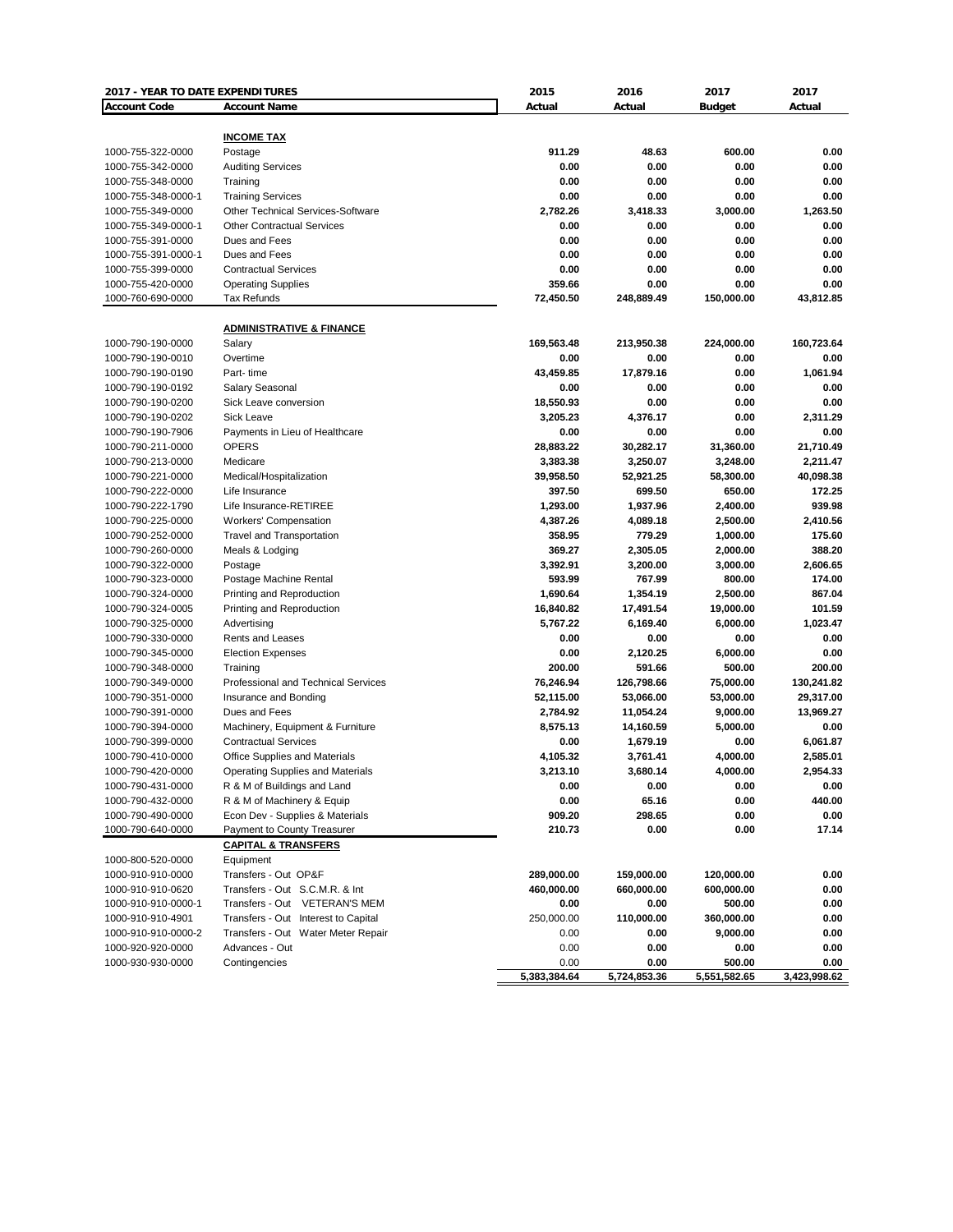| 2017 - YEAR TO DATE EXPENDITURES           |                                                 | 2015                    | 2016                    | 2017                    | 2017                    |
|--------------------------------------------|-------------------------------------------------|-------------------------|-------------------------|-------------------------|-------------------------|
| <b>Account Code</b>                        | <b>Account Name</b>                             | Actual                  | Actual                  | <b>Budget</b>           | Actual                  |
|                                            |                                                 |                         |                         |                         |                         |
| <b>SCMR Fund</b>                           |                                                 |                         |                         |                         |                         |
| 2011-620-190-0000<br>2011-620-190-0010     | Salary<br>Overtime                              | 345,160.78<br>15,890.13 | 423,502.56<br>16,622.99 | 378,420.00<br>20,000.00 | 285,355.06<br>18,291.96 |
| 2011-620-190-0190                          | Part-time                                       | 2,842.00                | 0.00                    | 0.00                    | 0.00                    |
| 2011-620-190-0192                          | Salary -Seasonal                                | 0.00                    | 0.00                    | 0.00                    | 0.00                    |
| 2011-620-190-0200                          | Sick Leave conversion                           | 0.00                    | 316.32                  | 0.00                    | 0.00                    |
| 2011-620-190-0202                          | Sick Leave                                      | 6,805.48                | 11,338.65               | 0.00                    | 18,355.18               |
| 2011-620-190-0203                          | <b>Injury Pay</b>                               | 1,760.36                | 0.00                    | 0.00                    | 0.00                    |
| 2011-620-190-7906                          | In Lieu of Healthcare                           | 0.00                    | 0.00                    | 0.00                    | 0.00                    |
| 2011-620-211-0000                          | Ohio Public Employees Retirement System         | 50,192.69               | 55,776.16               | 52,978.80               | 39,498.71               |
| 2011-620-213-0000                          | Medicare                                        | 3,189.77                | 4,127.41                | 5,487.09                | 3,223.58                |
| 2011-620-221-0000                          | Medical/Hospitalization                         | 55,017.54               | 78,408.17               | 91,700.00               | 47,833.65               |
| 2011-620-222-0000                          | Life Insurance                                  | 927.50                  | 1,498.50                | 1,200.00                | 1,152.75                |
| 2011-620-225-0000                          | Workers' Compensation                           | 7,113.65                | 6,616.30                | 6,600.00                | 3,893.83                |
| 2011-620-252-0000                          | <b>Travel and Transportation</b>                | 0.00                    | 24.00                   | 0.00                    | 0.00                    |
| 2011-620-259-0000                          | <b>Sick Leave Conversion</b>                    | 0.00                    | 0.00                    | 0.00                    | 0.00                    |
| 2011-620-260-0000                          | Lodging and Meals                               | 62.35                   | 0.00                    | 0.00                    | 0.00                    |
| 2011-620-270-0000                          | Uniforms and Clothing                           | 2,433.54                | 2,650.29                | 3,250.00                | 575.24                  |
| 2011-620-325-0000                          | Advertising                                     | 0.00                    | 0.00                    | 0.00                    | 0.00                    |
| 2011-620-346-0000                          | <b>Engineering Services</b>                     | 0.00                    | 0.00                    | 0.00                    | 0.00                    |
| 2011-620-348-0000                          | Training                                        | 158.00                  | 522.00                  | 0.00                    | 60.00                   |
| 2011-620-349-0000                          | Professional and Technical Services             | 9,766.31                | 15,836.52               | 15,000.00               | 7,114.24                |
| 2011-620-391-0000                          | Dues and Fees                                   | 858.52                  | 617.43<br>69,620.30     | 600.00                  | 222.78                  |
| 2011-620-420-0000<br>2011-620-420-6700     | <b>Operating Supplies and Materials</b><br>Fuel | 44,376.94               |                         | 45,000.00               | 48,001.77               |
| 2011-620-431-0000                          | R & M of Buildings and Land                     | 24,535.83<br>5,608.26   | 20,268.26<br>4,018.66   | 22,000.00<br>5,000.00   | 15,780.36<br>25,692.78  |
| 2011-620-432-0000                          | R & M of Machinery & Equip                      | 7,097.94                | 4,102.22                | 10,000.00               | 3,584.31                |
| 2011-620-433-0000                          | Repairs and Maintenance of Motor Vehicles       | 8,211.84                | 31,946.43               | 15,000.00               | 21,071.28               |
| 2011-620-440-0000                          | Minor equipment                                 | 359.10                  | 0.00                    | 0.00                    | 0.00                    |
| 2011-630-420-0000                          | Materials-Salt, Cold Patch & Gravel             | 89,588.08               | 110,227.39              | 75,000.00               | 52,405.28               |
| 2011-630-432-0000                          | Repairs and Maintenance - Snow Plows            | 4,966.35                | 0.00                    | 6,500.00                | 0.00                    |
| 2011-800-555-0000                          | Streets, Highways, Sidewalks and Curbs          | 0.00                    | 0.00                    | 0.00                    | 0.00                    |
| 2011-920-920-0000                          | Advances - Out                                  | 0.00                    | 0.00                    | 0.00                    | 0.00                    |
|                                            |                                                 | 686,922.96              | 858,040.56              | 753,735.89              | 592,112.76              |
|                                            |                                                 |                         |                         |                         |                         |
| <b>State Highway Fund</b>                  |                                                 |                         |                         |                         |                         |
| 2021-610-430-4569                          | Repairs and Maintenance-Signals                 | 0.00                    | 0.00                    | 0.00                    | 0.00                    |
| 2021-620-420-0000                          | Materials-Salt                                  | 17,864.90               | 0.00                    | 13,000.00               | 0.00                    |
| 2021-650-349-0000                          | Professional and Technical Services             | 0.00                    | 0.00                    | 0.00                    | 0.00                    |
| 2021-620-431-0000                          | R & M of Buildings and Land                     | 0.00                    | 0.00                    | 0.00                    | 0.00                    |
| 2021-630-432-0000                          | R & M of Machinery & Equip                      | 0.00                    | 0.00                    | 0.00                    | 0.00                    |
| 2021-800-555-0000                          | Streets, Highways, Sidewalks and Curbs          | 0.00                    | 0.00                    | 0.00                    | 0.00                    |
| 2021-800-555-0802                          | Streets, Highways, Sidewalks and Curbs          | 0.00                    | 0.00                    | 0.00                    | 0.00                    |
| 2021-800-590-0802                          | Other - Capital Outlay                          | 0.00                    | 0.00                    | 0.00                    | 0.00                    |
| 2021-800-590-0803                          | Advances - Out                                  | 0.00                    | 0.00                    | 0.00                    | 0.00                    |
| 2021-650-349-0000-1<br>2021-800-555-0000-1 | Other-Professional & Technical Services         | 0.00                    | 0.00                    | 0.00                    | 0.00<br>0.00            |
|                                            | Streets, Highways, Sidewalks and Curbs          | 0.00                    | 0.00                    | 0.00<br>0.00            |                         |
|                                            |                                                 | 17,864.90               | 0.00                    | 13,000.00               | 0.00                    |
|                                            |                                                 |                         |                         |                         |                         |
| <b>Law Enforcement Trust Fund</b>          |                                                 |                         |                         |                         |                         |
| 2091-110-100-0101                          | <b>Personal Services-DARE</b>                   | 0.00                    | 0.00                    | 0.00                    | 0.00                    |
| 2091-110-213-0000                          | Medicare                                        | 254.65                  | 0.00                    | 0.00                    | 0.00                    |
| 2091-110-348-0000                          | Training                                        | 0.00                    | 0.00                    | 0.00                    | 0.00                    |
| 2091-110-349-0102                          | Professional Services                           | 2,822.74                | 3,742.24                | 3,000.00                | 2,199.08                |
| 2091-110-420-0000                          | <b>Operating Supplies and Materials</b>         | 1,933.61                | 1,042.50                | 1,000.00                | 666.34                  |
| 2091-110-420-0101                          | Operating Supplies and Materials-DARE           | 95.65                   | 0.00                    | 0.00                    | 0.00                    |
| 2091-110-640-0000                          | Payment to Another Political Subdivision        | 0.00                    | 0.00                    | 0.00                    | 0.00                    |
| 2091-800-520-0000                          | Equipment                                       | 0.00                    | 0.00                    | 0.00                    | 0.00                    |
|                                            |                                                 | 5,106.65                | 4,784.74                | 4,000.00                | 2,865.42                |
|                                            |                                                 |                         |                         |                         |                         |
| Motor Vehicle License Tax Fund             |                                                 |                         |                         |                         |                         |
| 2101-610-420-0000                          | Operating Supplies and Materials                | 0.00                    | 0.00                    | 0.00                    | 0.00                    |
| 2101-760-431-0000                          | R & M of Buildings and Land                     | 0.00                    | 0.00                    | 0.00                    | 0.00                    |
| 2101-760-432-0000                          | R & M of Machinery & Equip                      | 0.00                    | 0.00                    | 0.00                    | 0.00                    |
| 2101-800-555-0000                          | Streets, Highways, Sidewalks and Curbs          | 0.00                    | 0.00                    | 0.00                    | 0.00                    |
|                                            |                                                 | 0.00                    | 0.00                    | 0.00                    | 0.00                    |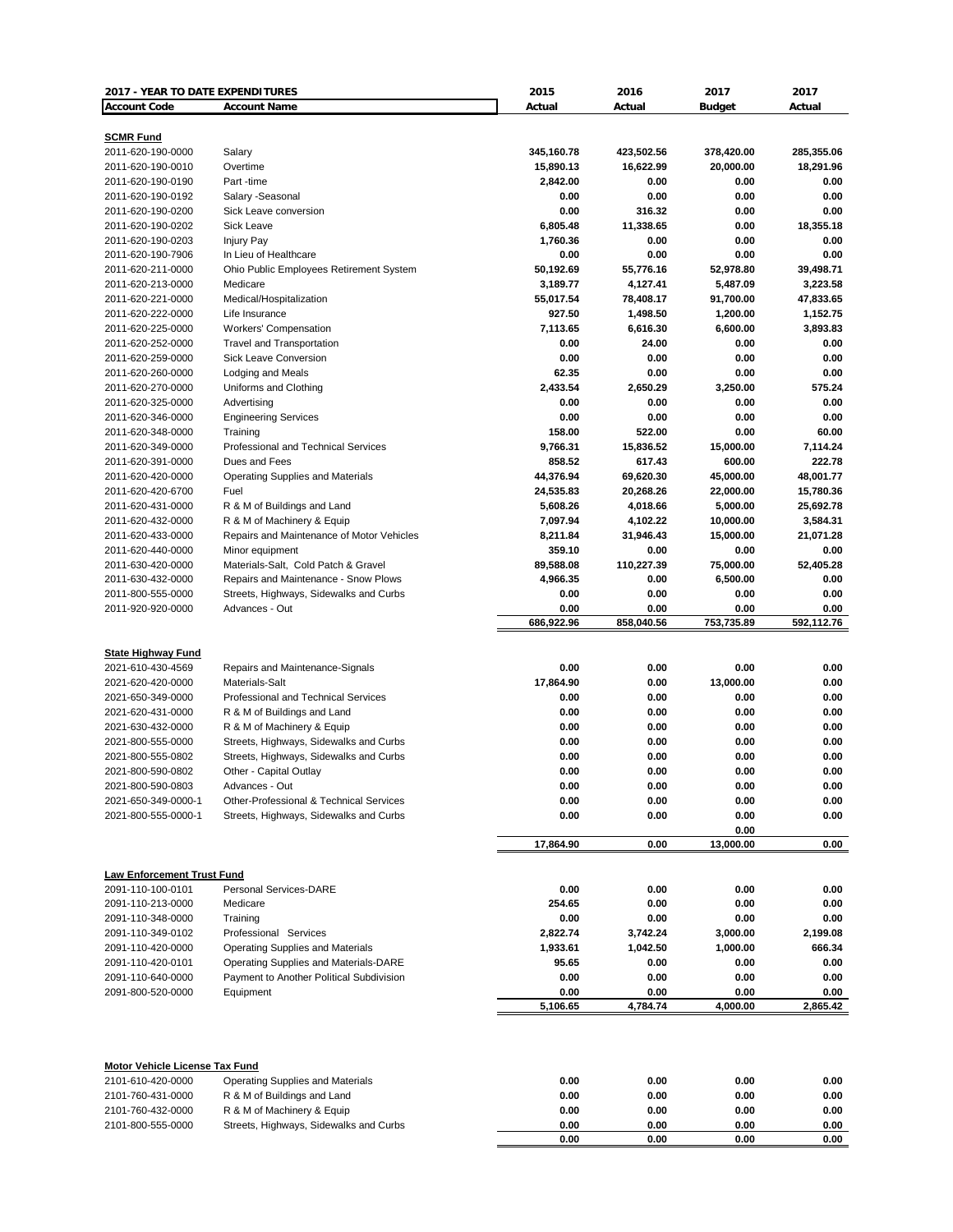| 2017 - YEAR TO DATE EXPENDITURES       |                                                                             | 2015                    | 2016                      | 2017                   | 2017                   |
|----------------------------------------|-----------------------------------------------------------------------------|-------------------------|---------------------------|------------------------|------------------------|
| <b>Account Code</b>                    | <b>Account Name</b>                                                         | Actual                  | Actual                    | <b>Budget</b>          | Actual                 |
|                                        |                                                                             |                         |                           |                        |                        |
|                                        |                                                                             |                         |                           |                        |                        |
| <b>Police Pension Fund</b>             | Ohio Police and Fire Pension Fund                                           | 179,743.82              |                           |                        |                        |
| 2131-110-215-0000<br>2131-110-344-0000 | <b>Property Tax Collection Fees</b>                                         | 519.44                  | 187,114.80<br>535.75      | 192,000.00<br>1,000.00 | 128,153.91<br>557.25   |
| 2131-110-345-0000                      | <b>Election Expense</b>                                                     | 0.00                    | 0.00                      | 0.00                   | 0.00                   |
| 2131-910-910-0000                      | Transfer out                                                                | 0.00                    | 0.00                      | 0.00                   | 0.00                   |
|                                        |                                                                             | 180,263.26              | 187,650.55                | 193,000.00             | 128,711.16             |
|                                        |                                                                             |                         |                           |                        |                        |
|                                        |                                                                             |                         |                           |                        |                        |
| <b>Water Meter &amp; Repair Fund</b>   |                                                                             |                         |                           |                        |                        |
| 2901-539-312-0000                      | Water and Sewage                                                            | 0.00                    | 0.00                      | 0.00                   | 0.00                   |
| 2901-539-431-0000<br>2901-800-560-0000 | R & M of Buildings and Land                                                 | 0.00                    | 0.00                      | 0.00<br>9,000.00       | 0.00                   |
|                                        | <b>Utility Distribution Systems</b>                                         | 8,847.36<br>8,847.36    | 8,847.36<br>8,847.36      | 9,000.00               | 10,371.88<br>10,371.88 |
| <b>FEMA Fund</b>                       |                                                                             |                         |                           |                        |                        |
| 2902-110-420-0000                      | <b>Operating Supplies and Materials</b>                                     | 0.00                    | 0.00                      | 0.00                   | 0.00                   |
|                                        |                                                                             | 0.00                    | 0.00                      | 0.00                   | 0.00                   |
|                                        |                                                                             |                         |                           |                        |                        |
| <b>Mayor's Court Computer Fund</b>     |                                                                             |                         |                           |                        |                        |
| 2903-720-340-0000                      | Pro and Tech Services                                                       | 0.00                    | 0.00                      | 0.00                   | 0.00                   |
| 2903-720-340-0853                      | <b>Technical &amp; Software</b>                                             | 0.00                    | 0.00                      | 0.00                   | 0.00                   |
| 2903-720-394-0000                      | Machinery, Equipment & Furniture                                            | 0.00<br>0.00            | 0.00<br>0.00              | 0.00                   | 0.00<br>0.00           |
| 2903-720-410-0000<br>2903-720-420-0001 | <b>Office Supplies</b><br>Operating Supplies - Comm Diversion               | 0.00                    | 0.00                      | 0.00<br>0.00           | 0.00                   |
| 2903-720-600-0852                      | <b>Computers &amp; Supplies</b>                                             | 1,910.00                | 1,948.00                  | 3,000.00               | 2,246.37               |
| 2903-800-520-0000                      | Equipment                                                                   | 0.00                    | 0.00                      | 0.00                   | 0.00                   |
|                                        |                                                                             | 1,910.00                | 1,948.00                  | 3,000.00               | 2,246.37               |
| <b>Special Bond Retirement Fund</b>    |                                                                             |                         |                           |                        |                        |
| 3101-740-344-0000                      | <b>Property Tax Collection Fees</b>                                         | 0.00                    | 0.00                      | 0.00                   | 0.00                   |
| 3101-800-346-4905                      | Eng services -Dunham san sewer                                              | 0.00                    | 0.00                      | 0.00                   | 0.00                   |
| 3101-850-710-0000                      | Principal                                                                   | 0.00                    | 0.00                      | 0.00                   | 0.00                   |
| 3101-850-710-4905-1                    | Principal                                                                   | 0.00                    | 0.00                      | 0.00                   | 0.00                   |
| 3101-850-720-0000                      | Interest                                                                    | 0.00                    | 0.00                      | 0.00                   | 0.00<br>0.00           |
| 3101-850-710-4905<br>3101-850-710-4906 | Principal-Dunham Rd Sanitary Sewer<br>Principal- Dunham Rd Water Main Rehab | 425,000.00<br>32,534.49 | 1,275,000.00<br>34,702.80 | 0.00<br>36,471.67      | 20,281.23              |
| 3101-850-720-4906                      | Interest                                                                    | 16,687.20               | 20,893.88                 | 25,800.00              | 0.00                   |
| 3101-850-790-0000                      | Other - Debt Service                                                        | 0.00                    | 4,726.26                  | 0.00                   | 0.00                   |
| 3101-850-790-0000-1                    | Other - Debt Service                                                        | 0.00                    | 0.00                      | 0.00                   | 0.00                   |
| 3101-850-790-4905                      | Other - Debt service                                                        | 0.00                    | 0.00                      | 0.00                   | 0.00                   |
|                                        | <b>Walton Road</b>                                                          | 0.00                    | 0.00                      | 0.00                   | 0.00                   |
|                                        | Alex/Dunham Traffic                                                         | 0.00                    | 0.00                      | 0.00                   | 0.00                   |
|                                        |                                                                             | 474,221.69              | 1,335,322.94              | 62,271.67              | 20,281.23              |
| <b>Third Party Services</b>            |                                                                             |                         |                           |                        |                        |
| 4101-790-620-3110                      | Senior Lawn Care & Benevolent Events                                        | 0.00                    | 0.00                      | 0.00                   | 0.00                   |
| 4101-800-610-6589                      | <b>Deposits Refunded</b>                                                    | 0.00                    | 0.00                      | 0.00                   | 0.00                   |
| 4101-800-620-0000                      | Deposits Applied                                                            | 0.00                    | 0.00                      | 0.00                   | 0.00                   |
|                                        |                                                                             | 0.00                    | 0.00                      | 0.00                   | 0.00                   |
|                                        |                                                                             |                         |                           |                        |                        |
|                                        |                                                                             |                         |                           |                        |                        |
| <b>Issue I and II Capital Funds</b>    |                                                                             |                         |                           |                        |                        |
| 4201-800-555-0000                      | Streets, Highways, Sidewalks and Curbs                                      | 0.00                    | 0.00                      | 0.00                   | 0.00                   |
| 4201-800-560-4905<br>4201-800-560-4906 | <b>Utility Distribution Systems</b><br><b>Utility Distribution Systems</b>  | 0.00<br>0.00            | 0.00<br>0.00              | 0.00<br>0.00           | 0.00<br>0.00           |
| 4201-920-920-0000                      | <b>Advances Out</b>                                                         | 0.00                    | 0.00                      | 0.00                   | 0.00                   |
|                                        |                                                                             | 0.00                    | 0.00                      | 0.00                   | 0.00                   |
|                                        |                                                                             |                         |                           |                        |                        |
|                                        |                                                                             |                         |                           |                        |                        |
|                                        |                                                                             |                         |                           |                        |                        |
| <b>Capital Improvements Fund</b>       |                                                                             |                         |                           |                        |                        |
| 4901-410-610-0000                      | Deposits Refunded                                                           | 0.00                    | 0.00                      | 0.00                   | 0.00                   |
| 4901-800-312-0000                      | Water & sewage                                                              | 0.00                    | 0.00                      | 0.00                   | 0.00                   |
| 4901-800-325-0000                      | Advertising                                                                 | 1,001.00                | 1,522.41                  | 0.00                   | 449.32                 |
| 4901-800-346-0000                      | <b>Engineering Services</b>                                                 | 0.00                    | 0.00                      | 0.00                   | 0.00                   |
| 4901-800-349-0000                      | Other- Pro services                                                         | 251,396.71              | 242,479.88                | 150,000.00             | 72,231.28              |
| 4901-800-420-0480<br>4901-800-433-0000 | Advertising<br>Repairs and Main. Of Motor Vehicles                          | 0.00<br>0.00            | 0.00<br>0.00              | 0.00<br>0.00           | 0.00<br>15,300.00      |
| 4901-800-510-0000                      | Land and Land Improvements                                                  | 3,072,671.09            | 379,182.97                | 125,000.00             | 61,856.76              |
|                                        |                                                                             |                         |                           |                        |                        |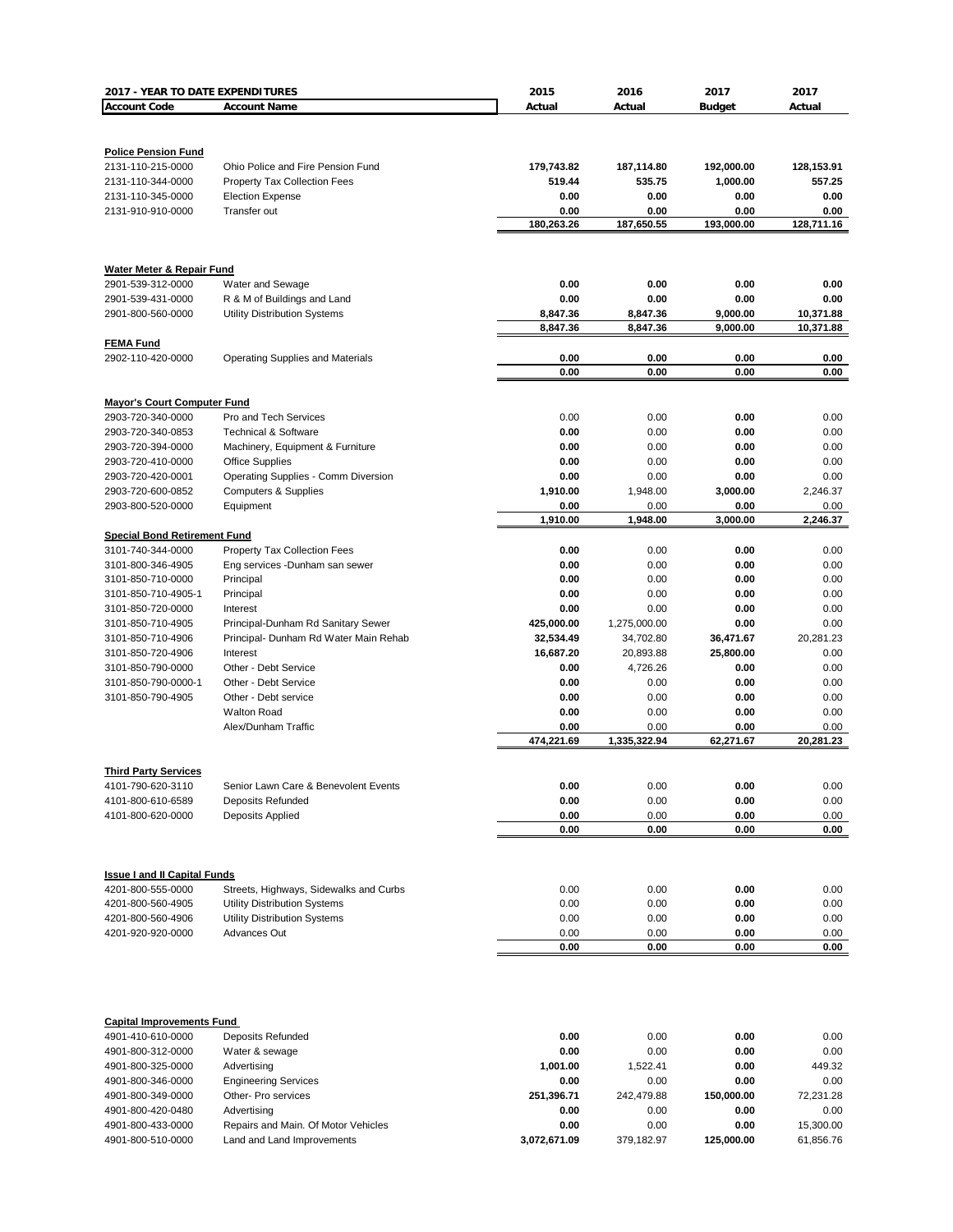| 2017 - YEAR TO DATE EXPENDITURES        |                                                               | 2015               | 2016               | 2017             | 2017            |
|-----------------------------------------|---------------------------------------------------------------|--------------------|--------------------|------------------|-----------------|
| <b>Account Code</b>                     | <b>Account Name</b>                                           | Actual             | Actual             | <b>Budget</b>    | Actual          |
|                                         |                                                               |                    |                    |                  |                 |
| 4901-800-510-0489                       | Land and Land Imp Sagamore Creek                              | 0.00               | 0.00               | 0.00             | 0.00            |
| 4901-800-510-0491                       | Land and Land Improvements-Egbert Rd                          | 0.00               | 0.00               | 0.00             | 0.00            |
| 4901-800-520-0000                       | Equipment                                                     | 3,783.00           | 13,315.23          | 0.00             | 18,827.06       |
| 4901-800-520-0480                       | Equipment                                                     | 0.00               | 0.00               | 0.00             | 0.00            |
| 4901-800-520-0481                       | Equipment-Police                                              | 0.00               | 0.00               | 0.00             | 0.00            |
| 4901-800-520-0483                       | Equipment                                                     | 0.00<br>0.00       | 0.00<br>0.00       | 0.00             | 0.00<br>0.00    |
| 4901-800-520-0484<br>4901-800-520-0487  | Equipment-Service Dept<br>Equipment- Finance Computer Upgrade | 0.00               | 0.00               | 0.00<br>0.00     | 0.00            |
| 4901-800-530-0000                       | Buildings & Structures- Toiletry & Sinks                      | 5,928.00           | 463,805.50         | 0.00             | 105,152.39      |
| 4901-800-530-0000-1                     | <b>Buildings and Other Structures</b>                         | 0.00               | 0.00               | 0.00             | 0.00            |
| 4901-800-530-5896                       | <b>Buildings and Other Structures</b>                         | 0.00               | 0.00               | 0.00             | 0.00            |
| 4901-800-540-0000                       | Machinery, and Equip-                                         | 2,847.87           | 0.00               | 0.00             | 2,650.00        |
| 4901-800-540-0487                       | Equipment- Finance Computer Upgrade                           | 0.00               | 0.00               | 0.00             | 0.00            |
| 4901-800-550-0000                       | Motor Vehicles - Recreation                                   | 18,698.87          | 5,819.12           | 0.00             | 0.00            |
| 4901-800-550-0000-1                     | Motor Vehicles - Road Dept                                    | 0.00               | 0.00               | 0.00             | 0.00            |
| 4901-800-550-0488                       | Motor Vehicles- POLICE                                        | 0.00               | 0.00               | 0.00             | 122,374.26      |
| 4901-800-555-0000                       | Streets, Highways, Sidewalks and Curbs                        | 13,115.11          | 219,069.82         | 380,000.00       | 37,847.00       |
| 4901-800-555-6202                       | Streets, Highways, Sidewalks and Curbs (Storm Sewers)         | 21,581.83          | 0.00               | 0.00             | 11,600.00       |
| 4901-800-560-0000                       | Utility Distribution Systems                                  | 1,802.88           | 147.50             | 0.00             | 0.00            |
| 4901-800-560-0803                       | Utility Systems-Alexander Storm Sewer                         | 0.00               | 0.00               | 0.00             | 0.00            |
| 4901-800-560-4905                       | Utility Systems-Dunham Rd Sanitary                            | 0.00               | 0.00               | 0.00             | 0.00            |
| 4901-800-560-4906                       | Utility Systems-Dunham Rd Water Main                          | 0.00               | 0.00               | 0.00             | 0.00            |
| 4901-800-560-4908                       | Utility Systems-Dunham Rd Resurfacing                         | 0.00               | 0.00               | 0.00             | 0.00            |
| 4901-800-690-0000                       | Other - Engineering                                           | 0.00               | 0.00               | 0.00             | 0.00            |
| 4901-800-690-0801                       | <b>Other Capital</b><br>Culvert                               | 0.00               | 0.00               | 0.00             | 0.00            |
| 4901-800-690-6523                       | Other-Storm damage                                            | 0.00               | 0.00               | 0.00             | 0.00            |
| 4901-990-990-0000                       | Other - Other Financing Uses                                  | 0.00               | 2,221.74           | 0.00             | 0.00            |
| 4901-910-910-0000                       | Transfers - Out (Debt Service)                                | 100,000.00         | 170,000.00         | 120,000.00       | 0.00            |
| 4901-920-920-0000                       | Advances Out (capital Lease)                                  | 0.00               | 0.00               | 0.00             | 0.00            |
|                                         |                                                               | 3,492,826.36       | 1,497,564.17       | 775,000.00       | 448,288.07      |
| <b>Veteran's Memorial Fund</b>          |                                                               |                    |                    |                  |                 |
| 4902-800-349-0000<br>4902-800-530-0000  | <b>Professional Services</b>                                  | 2,067.99<br>937.48 | 573.00<br>1,237.50 | 0.00<br>4,500.00 | 110.00          |
|                                         | <b>Buildings and Other Structures</b>                         | 3,005.47           | 1,810.50           | 4,500.00         | 30.00<br>140.00 |
| <b>Building Bond Fund</b>               |                                                               |                    |                    |                  |                 |
|                                         |                                                               |                    |                    |                  |                 |
| 7001-410-610-0000                       | <b>Deposits Refunded</b>                                      | 0.00               | 0.00               | 0.00             | 2,050.00        |
| 7001-910-910-0000                       | Transfers - Out                                               | 0.00               | 0.00               | 0.00             | 0.00            |
|                                         |                                                               | 0.00               | 0.00               | 0.00             | 2,050.00        |
|                                         |                                                               |                    |                    |                  |                 |
| <b>Unclaimed Monies Fund</b>            |                                                               |                    |                    |                  |                 |
| 9101-790-690-0000                       | Other - Other                                                 | 0.00               | 0.00               | 0.00             | 0.00            |
|                                         |                                                               | 0.00               | 0.00               | 0.00             | 0.00            |
| <b>Unclaimed Monies Fund</b>            |                                                               |                    |                    |                  |                 |
| 9901-410-610-0000                       | <b>Deposits Refunded</b>                                      | 0.00               | 7,545.76           | 0.00             | 0.00            |
| 9901-410-620-0000                       | Deposits Applied                                              | 0.00               | 0.00               | 0.00             | 0.00            |
|                                         |                                                               |                    |                    |                  |                 |
| 9901-790-690-0000                       | Other - Other                                                 | 0.00               | 0.00               | 0.00             | 0.00            |
| 9901-790-690-3110                       | <b>Other-Senior Services</b>                                  | 0.00               | 0.00               | 0.00             | 0.00            |
|                                         |                                                               | 0.00               | 0.00               | 0.00             | 0.00            |
| <b>Mayor's Court</b>                    |                                                               | 0.00               | 0.00               | 0.00             | 0.00            |
| 9902-720-620-0000                       | <b>Deposits Applied</b>                                       | 0.00               | 300,544.31         | 0.00             | 228,033.68      |
|                                         |                                                               |                    |                    |                  |                 |
|                                         |                                                               |                    |                    |                  |                 |
| <b>Second Party Service</b>             |                                                               |                    |                    |                  |                 |
| 9903-110-349-0013                       | Professional Serv - Animal Fund                               | 200.00             | 520.00             | 0.00             | 585.00          |
| 9903-310-420-0007                       | Operating Exp. Benevolent Fund General                        | 433.81             | 731.99             | 0.00             | 222.62          |
| 9903-310-420-0008                       | Operating Exp. Benevolent Fund Events                         | 455.46             | 0.00               | 0.00             | 0.00            |
| 9903-730-620-3110                       | Deposits Applied (Senior Services)                            | 38,686.50          | 32,244.00          | 0.00             | 18,833.00       |
|                                         |                                                               | 39,775.77          | 33,495.99          | 0.00             | 19,640.62       |
|                                         |                                                               |                    |                    |                  |                 |
| <b>Walton Hills/Sagamore Hills JEDD</b> |                                                               |                    |                    |                  |                 |
| 9904-790-640-0000                       | Payment to another political subdivision                      |                    | 368,751.61         | 0.00             | 266,400.35      |
| 9904-910-910-0000                       | Transfers - Out                                               |                    | 391,560.99         | 0.00             | 181,662.13      |
|                                         |                                                               |                    | 760,312.60         | 0.00             | 448,062.48      |
|                                         | <b>TOTALS</b>                                                 | 10,600,583.12      | 10,722,720.84      | 7,369,090.21     | 5,326,802.29    |
|                                         |                                                               |                    |                    |                  |                 |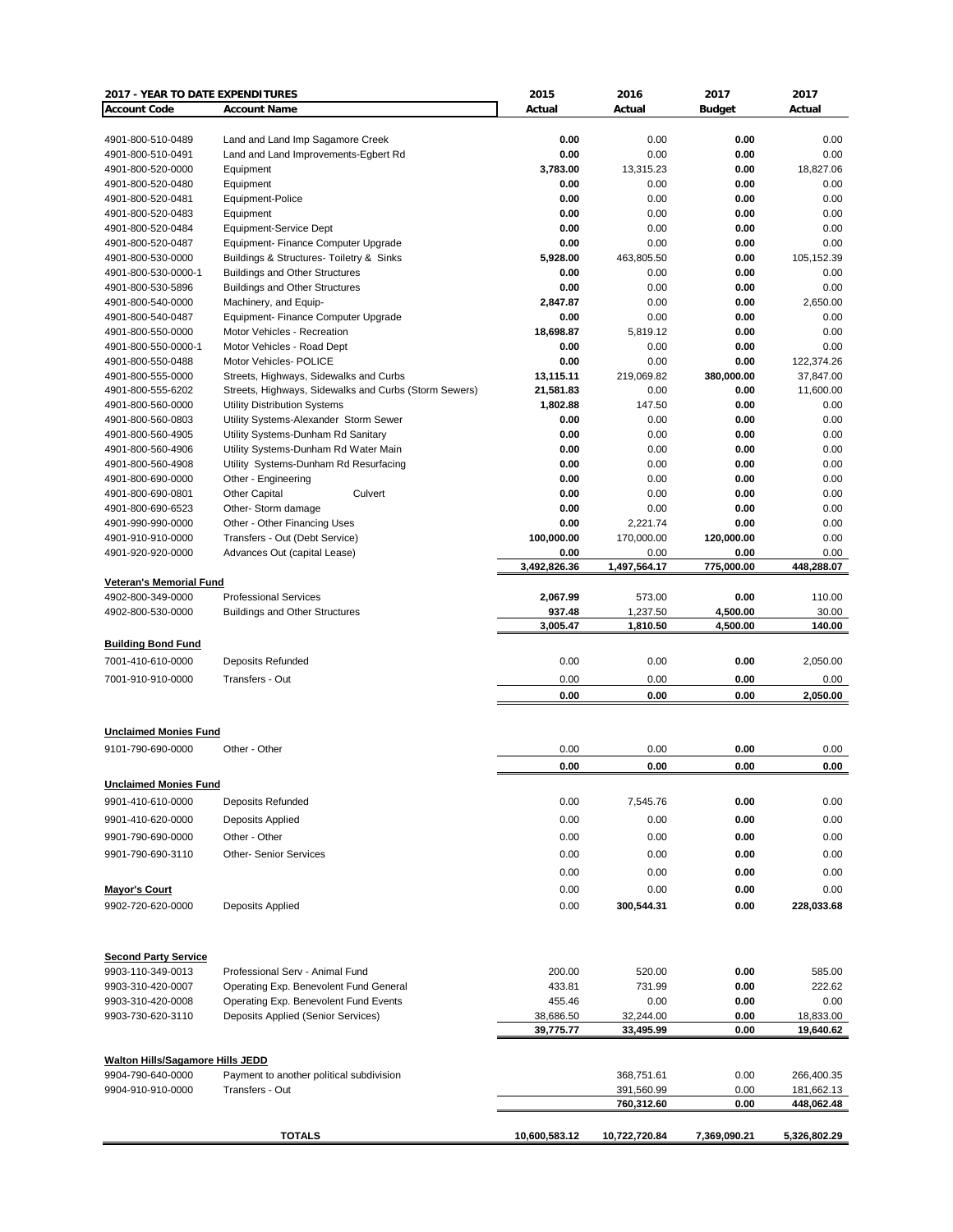|                                         | 2015<br>Actual | 2016<br>Actual | 2017<br><b>Budget</b> | 2017<br>Actual |
|-----------------------------------------|----------------|----------------|-----------------------|----------------|
| <b>GENERAL FUND #1000</b>               |                |                |                       |                |
| Balance - January 1st                   | 2,404,794.19   | 1,943,854.82   | 1,746,465.92          | 1,224,404.90   |
| <b>Revenues</b>                         |                |                |                       |                |
| <b>Municipal Income Tax</b>             | 4,317,844.61   | 3,956,125.37   | 4,052,500.00          | 2,758,999.34   |
| Income Tax                              | 4,316,981.38   | 3,950,550.93   | 4,050,000.00          | 2,758,783.07   |
| Public Utility - Net Profit Tax         | 863.23         | 5,574.44       | 2,500.00              | 216.27         |
| <b>Other Local Taxes</b>                | 9,821.67       | 9,930.60       | 8,500.00              | 7,221.75       |
| Admissions                              | 9,821.67       | 9,505.60       | 8,500.00              | 5,492.11       |
| <b>Special Assessments</b>              | 0.00           | 425.00         | 0.00                  | 1,729.64       |
| Licenses & Permits & Inspections        | 55,717.42      | 52,020.86      | 43,350.00             | 27,984.21      |
| <b>Building Permits</b>                 | 28,564.92      | 14,448.66      | 17,350.00             | 10,920.01      |
| Tap Fees                                | 0.00           | 0.00           | 0.00                  | 0.00           |
| Zoning                                  | 6,027.50       | 17,832.20      | 10,000.00             | 4,699.20       |
| <b>Street Opening</b>                   | 0.00           | 200.00         | 0.00                  | 400.00         |
| Other                                   | 21,125.00      | 19,540.00      | 16,000.00             | 11,965.00      |
| Intergovernmental                       | 80,098.30      | 66,444.63      | 62,000.00             | 45,238.92      |
| Grants                                  | 14,705.66      | 13,825.79      | 11,000.00             | 6,252.15       |
| Shared Taxes and Permits (Track)        | 25,949.50      | 22,196.58      | 20,000.00             | 21,069.50      |
| Local Gov't Fund - State of Ohio        | 34,433.19      | 25,728.71      | 30,000.00             | 16,032.87      |
| Local Gov't Fund - County               | 0.00           | 0.00           | 0.00                  | 0.00           |
| Cigarette Tax - Ohio                    | 74.25          | 74.25          | 0.00                  | 0.00           |
| Liquor & Beer Permits - Ohio            | 4,935.70       | 4,619.30       | 1.000.00              | 1,884.40       |
| Estate (Inheritance) Tax                | 0.00           | 0.00           | 0.00                  | 0.00           |
| Other                                   | 0.00           | 0.00           | 0.00                  | 0.00           |
| <b>Charges for Services</b>             | 238,572.27     | 276,803.98     | 283,020.00            | 218,105.74     |
| Concessions                             | 1,972.75       | 3,631.75       | 3,500.00              | 2,092.00       |
| <b>Recreation Entry Fees</b>            | 4,234.84       | 6,853.39       | 7,500.00              | 8,009.60       |
| <b>Cultural &amp; Recreation</b>        | 17,383.50      | 15,967.00      | 15,500.00             | 18,485.00      |
| Comm. Room                              | 2,350.00       | 3,000.00       | 3,000.00              | 5,975.00       |
| Antenna Lease                           | 0.00           | 0.00           | 0.00                  | 0.00           |
| Cable TV                                | 34,239.81      | 35,238.93      | 35,000.00             | 22,955.89      |
| Fire                                    | 834.00         | 0.00           | 0.00                  | 200.00         |
| Other                                   | 177,557.37     | 212,112.91     | 218,520.00            | 160,388.25     |
| <b>Interest</b>                         | 0.00           | 2,679.48       | 0.00                  | 3,339.17       |
| <b>Interest Earnings</b>                | 0.00           | 2,679.48       | 0.00                  | 3,339.17       |
| <b>Municipal Court</b>                  | 203,740.13     | 209,380.11     | 215,000.00            | 154,284.16     |
| Court Fines                             | 130,320.01     | 137,002.55     | 140,000.00            | 93,108.38      |
| Court Costs                             | 70,040.49      | 66,883.71      | 70,000.00             | 52,525.78      |
| Forfeiture                              | 3,379.63       | 5,493.85       | 5,000.00              | 8,650.00       |
| <b>Witness Fees</b>                     | 0.00           | 0.00           | 0.00                  | 0.00           |
| <b>All Other Revenue</b>                | 16,462.18      | 432,018.41     | 410,250.00            | 236,914.95     |
| Special Assessments - Direct            | 0.00           | 0.00           | 0.00                  | 0.00           |
| <b>Unclaimed Property</b>               | 0.00           | 0.00           | 0.00                  | 0.00           |
| Prisoner Housing (County)               | 1,265.00       | 0.00           | 0.00                  | 0.00           |
| Donations and Contributions             | 2,315.00       | 3,267.00       | 2,350.00              | 4,364.00       |
| Garage Sale                             | 650.00         | 854.00         | 800.00                | 631.00         |
| <b>Asset Sales</b>                      | 0.00           | 0.00           | 0.00                  | 0.00           |
| Other                                   | 12,232.18      | 427,897.41     | 407,100.00            | 231,919.95     |
| <b>Operating Transfers - In</b>         | 0.00           | 0.00           | 0.00                  | 0.00           |
| Transfer In (Political Subdivision Fund | 0.00           | 0.00           | 0.00                  | 0.00           |
| Advances In                             | 0.00           | 0.00           | 0.00                  | 0.00           |
| <b>Non Revenue</b>                      | 0.00           | 0.00           | 0.00                  | 0.00           |
| Miscellaneous Revenue                   | 0.00           | 0.00           | 0.00                  | 0.00           |
| RITA Refund                             | 0.00           | 0.00           | 0.00                  | 0.00           |
| Other - Adjustment                      | 0.00           | 0.00           | 0.00                  | 0.00           |
| <b>Total Receipts</b>                   | 4,922,256.58   | 5,005,403.44   | 5,074,620.00          | 3,452,088.24   |
| <b>Total Receipts and Balance</b>       | 7,327,050.77   | 6,949,258.26   | 6,821,085.92          | 4,676,493.14   |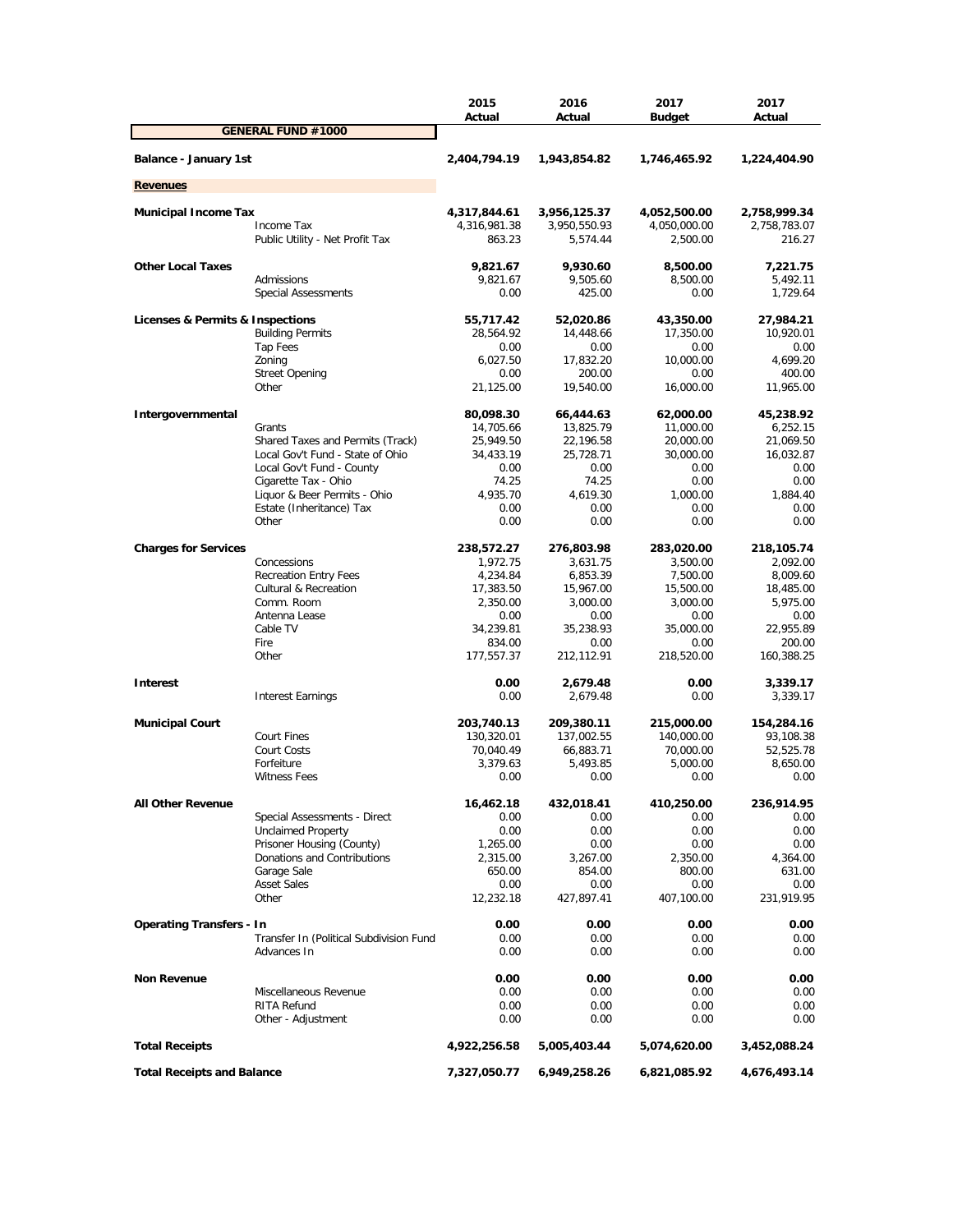|                                        |                                | 2015<br>Actual               | 2016<br>Actual               | 2017<br><b>Budget</b>        | 2017<br>Actual             |
|----------------------------------------|--------------------------------|------------------------------|------------------------------|------------------------------|----------------------------|
| <b>GENERAL FUND (continued)</b>        |                                |                              |                              |                              |                            |
| <b>Expenditures</b>                    |                                |                              |                              |                              |                            |
|                                        |                                |                              |                              |                              |                            |
| <b>Police</b>                          | Personal Services & Benefits   | 2,073,573.01<br>1,863,545.78 | 2,121,147.11<br>1,920,254.25 | 1,986,512.35<br>1,798,412.35 | 1,588,438.37               |
|                                        | Other Operations & Maintenance | 210,027.23                   | 200,892.86                   | 188,100.00                   | 1,341,900.84<br>246,537.53 |
|                                        | Capital Outlay                 | 0.00                         | 0.00                         | 0.00                         | 0.00                       |
|                                        |                                |                              |                              |                              |                            |
| Fire                                   |                                | 525,402.00                   | 535,910.04                   | 564,418.08                   | 409,971.18                 |
|                                        | Other Operations & Maintenance | 525,402.00                   | 535,910.04                   | 564,418.08                   | 409,971.18                 |
| Health                                 |                                | 8,941.52                     | 8,941.52                     | 9,000.00                     | 9,397.72                   |
|                                        | Personal Services & Benefits   | 0.00                         | 0.00                         | 0.00                         | 0.00                       |
|                                        | Other Operations & Maintenance | 8,941.52                     | 8,941.52                     | 9,000.00                     | 9,397.72                   |
| <b>Recreation &amp; Community Life</b> |                                | 206,525.71                   | 224,587.12                   | 242,249.50                   | 179,216.44                 |
|                                        | Personal Services & Benefits   | 109,756.67                   | 120,212.98                   | 131,599.50                   | 100,001.61                 |
|                                        | Other Operations & Maintenance | 96,769.04                    | 104,374.14                   | 110,650.00                   | 79,214.83                  |
|                                        | Capital Outlay                 |                              |                              |                              |                            |
|                                        |                                |                              |                              |                              |                            |
| <b>Housing and Building</b>            | Personal Services & Benefits   | 89,273.35<br>32,079.67       | 58,309.16<br>25,875.00       | 58,736.75<br>26,136.75       | 40,103.92<br>19,735.77     |
|                                        | Other Operations & Maintenance | 57,193.68                    | 32,434.16                    | 32,600.00                    | 20,368.15                  |
|                                        |                                |                              |                              |                              |                            |
| Engineering                            |                                | 22,212.10                    | 21,468.05                    | 23,855.25                    | 17,278.67                  |
|                                        | Personal Services & Benefits   | 22,212.10                    | 21,468.05                    | 23,855.25                    | 17,278.67                  |
|                                        | Other Operations & Maintenance | 0.00                         | 0.00                         | 0.00                         | 0.00                       |
| <b>Basic Utility</b>                   |                                | 294,523.58                   | 282,539.08                   | 265,500.00                   | 223,610.32                 |
|                                        | Electricity                    | 72,375.33                    | 80,469.27                    | 70,000.00                    | 52,290.92                  |
|                                        | Natural Gas                    | 24,695.09                    | 20,990.95                    | 25,000.00                    | 17,667.97                  |
|                                        | Water & Sewage                 | 6,126.78                     | 1,520.18                     | 4,000.00                     | 2,180.49                   |
|                                        | Sewer Fees - Residential       | 690.00                       | 690.00                       | 0.00                         | 0.00                       |
|                                        | Refuse                         | 150,323.02                   | 141,548.17                   | 135,000.00                   | 111,727.46                 |
|                                        | Telephone & Communications     | 40,313.36                    | 37,320.51                    | 31,500.00                    | 39,743.48                  |
| <b>Service</b>                         |                                | 224,913.57                   | 246,346.94                   | 256,247.57                   | 210,227.54                 |
|                                        | Personal Services & Benefits   | 130,593.22                   | 140,180.50                   | 149,047.57                   | 78,400.60                  |
|                                        | Other Operations & Maintenance | 94,320.35                    | 106,166.44                   | 107,200.00                   | 131,826.94                 |
|                                        |                                |                              |                              |                              |                            |
| Mayor                                  |                                | 101,060.05                   | 99,170.21                    | 94,403.93                    | 67,204.23                  |
|                                        | Personal Services & Benefits   | 94,567.67                    | 94,949.84                    | 88,403.93                    | 65,965.23                  |
|                                        | Other Operations & Maintenance | 6,492.38                     | 4,220.37                     | 6,000.00                     | 1,239.00                   |
| Council                                |                                | 75,452.72                    | 77,052.92                    | 76,499.41                    | 56,734.54                  |
|                                        | Personal Services & Benefits   | 75,452.72                    | 77,052.92                    | 76,499.41                    | 56,694.85                  |
|                                        | Other Operations & Maintenance | 0.00                         | 0.00                         | 0.00                         | 39.69                      |
| <b>Municipal Court</b>                 |                                | 87,142.41                    | 123,432.90                   | 132,069.76                   | 91,206.06                  |
|                                        | Personal Services & Benefits   | 81,279.95                    | 120,545.44                   | 129,069.76                   | 88,580.21                  |
|                                        | Other Operations & Maintenance | 5,862.46                     | 2,887.46                     | 3,000.00                     | 2,625.85                   |
|                                        |                                |                              |                              |                              |                            |
| <b>Clerk Treasurer</b>                 |                                | 0.00                         | 0.00                         | 0.00                         | 0.00                       |
|                                        | Personal Services & Benefits   |                              |                              |                              |                            |
|                                        | Other Operations & Maintenance |                              |                              |                              |                            |
| <b>Planning Commission</b>             |                                | 2,154.48                     | 2,083.90                     | 2,243.55                     | 1,779.92                   |
|                                        | Personal Services & Benefits   | 2,154.48                     | 2,083.90                     | 2,243.55                     | 1,779.92                   |
|                                        |                                |                              |                              |                              |                            |
| <b>Zoning Commission</b>               |                                | 3,427.15                     | 3,062.19                     | 3,488.50                     | 2,135.28                   |
|                                        | Personal Services & Benefits   | 3,427.15                     | 3,062.19                     | 3,488.50                     | 2,135.28                   |
|                                        | Other Operations & Maintenance | 0.00                         | 0.00                         | 0.00                         | 0.00                       |
| Law                                    |                                | 99,021.79                    | 140,349.02                   | 75,000.00                    | 55,573.59                  |
|                                        | Personal Services & Benefits   | 63,324.41                    | 65,356.03                    | 60,000.00                    | 688.09                     |
|                                        | Other Operations & Maintenance | 35,697.38                    | 74,992.99                    | 15,000.00                    | 54,885.50                  |
|                                        |                                |                              |                              |                              |                            |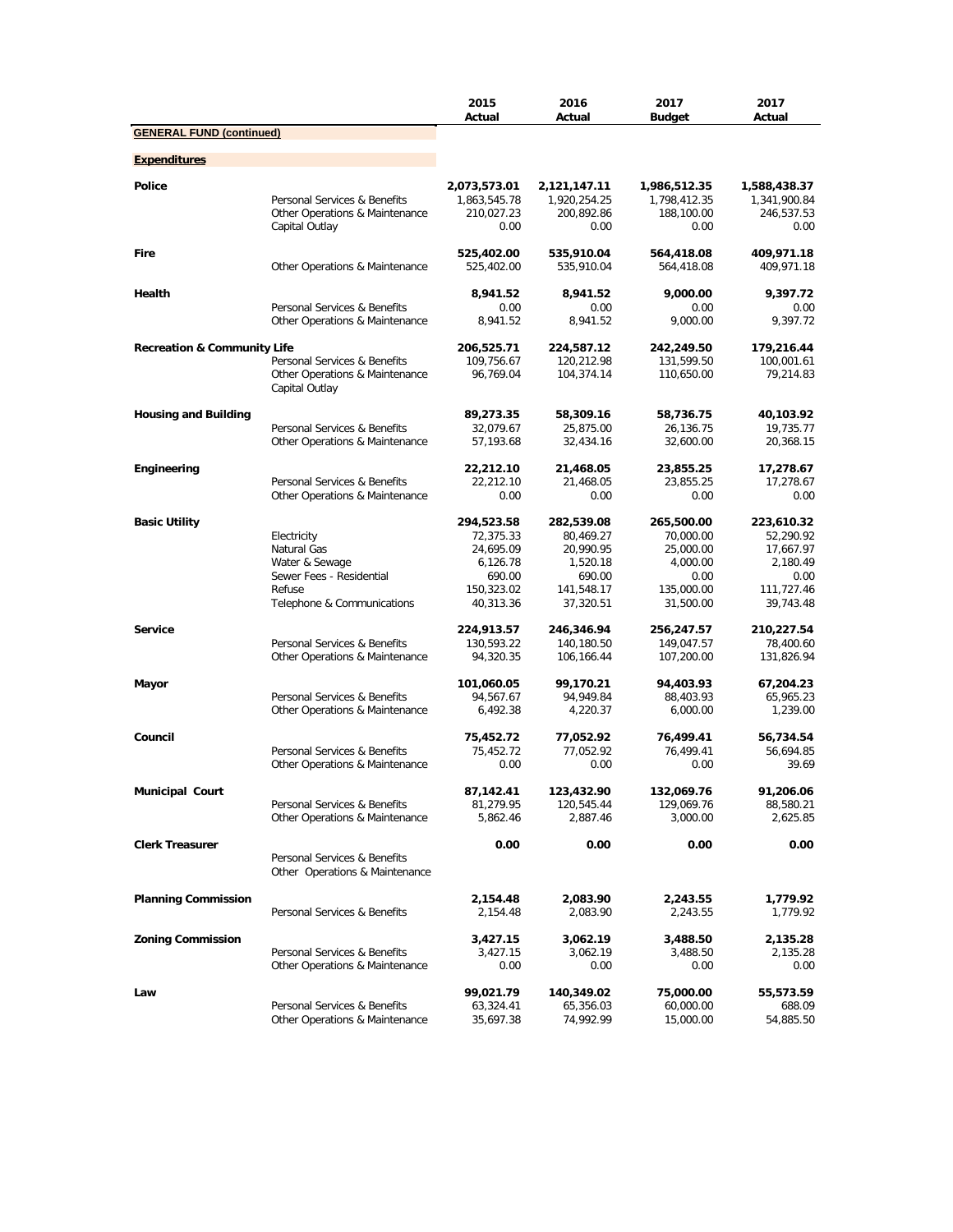|                                                                                                                                     |                                                                                                            | 2015<br>Actual                                                      | 2016<br>Actual                                                    | 2017<br><b>Budget</b>                                         | 2017<br>Actual                                                   |
|-------------------------------------------------------------------------------------------------------------------------------------|------------------------------------------------------------------------------------------------------------|---------------------------------------------------------------------|-------------------------------------------------------------------|---------------------------------------------------------------|------------------------------------------------------------------|
| <b>GENERAL FUND (continued)</b>                                                                                                     |                                                                                                            |                                                                     |                                                                   |                                                               |                                                                  |
| Income tax                                                                                                                          | Personal Services & Benefits                                                                               | 76,503.71                                                           | 252,356.45                                                        | 153,600.00                                                    | 45,076.35                                                        |
|                                                                                                                                     | Other Operations & Maintenance                                                                             | 76,503.71                                                           | 252,356.45                                                        | 153,600.00                                                    | 45,076.35                                                        |
| <b>General Office</b>                                                                                                               | Personal Services & Benefits<br>Other Operations & Maintenance<br><b>UAN Fees</b>                          | 494,257.49<br>313,810.57<br>176,646.92<br>3,800.00                  | 599,096.75<br>332,470.18<br>262,330.57<br>4,296.00                | 517,758.00<br>325,458.00<br>187,800.00<br>4,500.00            | 426,044.49<br>232,203.80<br>190,825.69<br>3,015.00               |
|                                                                                                                                     | Capital Outlay                                                                                             | 0.00                                                                | 0.00                                                              | 0.00                                                          | 0.00                                                             |
| <b>Total General Government</b>                                                                                                     |                                                                                                            | 939,019.80                                                          | 1,296,604.34                                                      | 1,055,063.15                                                  | 745,754.46                                                       |
| <b>Non-Departmental</b>                                                                                                             | Transfers<br>Advances Out<br>Other Operations & Maintenance                                                | 999,000.00<br>999,000.00<br>0.00<br>0.00                            | 929,000.00<br>929,000.00<br>0.00<br>0.00                          | 1,089,500.00<br>1,089,500.00<br>0.00<br>0.00                  | 0.00<br>0.00<br>0.00<br>0.00                                     |
| <b>Total Disbursements</b><br><b>Adjustments</b><br><b>Cash Balance</b><br><b>Less: Encumbrances</b><br><b>Unencumbered Balance</b> |                                                                                                            | 5,383,384.64<br>188.69<br>1,943,854.82<br>56,162.90<br>1,887,691.92 | 5,724,853.36<br>0.00<br>1,224,404.90<br>48,988.00<br>1,175,416.90 | 5,551,082.65<br>0.00<br>1,270,003.27<br>0.00<br>1,270,003.27  | 3,423,998.62<br>0.00<br>1,252,494.52<br>460,896.18<br>791,598.34 |
|                                                                                                                                     |                                                                                                            |                                                                     |                                                                   |                                                               |                                                                  |
|                                                                                                                                     | SCMR Fund #2011                                                                                            |                                                                     |                                                                   |                                                               |                                                                  |
| Balance - January 1st                                                                                                               |                                                                                                            | 48,938.91                                                           | 128,561.33                                                        | 94,861.58                                                     | 100,087.01                                                       |
| <b>Revenues</b>                                                                                                                     |                                                                                                            | 766,545.38                                                          | 829,566.24                                                        | 763,000.00                                                    | 131,051.41                                                       |
|                                                                                                                                     | Gasoline Excise Tax<br>State Motor Vehicle License Tax<br>Interest<br>Other<br>Advances In<br>Transfers-In | 111,547.47<br>64,832.66<br>0.00<br>165.25<br>0.00<br>590,000.00     | 112,069.70<br>55,503.79<br>0.00<br>1.992.75<br>0.00<br>660,000.00 | 110,000.00<br>53,000.00<br>0.00<br>0.00<br>0.00<br>600,000.00 | 84,303.60<br>45,772.61<br>0.00<br>975.20<br>0.00<br>0.00         |
| <b>Total Receipts and Balance</b>                                                                                                   |                                                                                                            | 815,484.29                                                          | 958,127.57                                                        | 857,861.58                                                    | 231,138.42                                                       |
| <b>Expenditures</b>                                                                                                                 | Personal Services & Benefits<br>Other Operations & Maintenance<br>Capital Outlay                           | 686,922.96<br>491,395.79<br>195,527.17                              | 858,040.56<br>600,881.35<br>257, 159. 21                          | 753,735.89<br>559,635.89<br>194,100.00                        | 592,112.76<br>418,179.96<br>173,932.80                           |

| <b>Total Disbursements</b>  | 686,922.96 | 858,040.56 | 753.735.89 | 592.112.76   |
|-----------------------------|------------|------------|------------|--------------|
| Adiustments                 | 0.00       | 0.00       | 0.00       | 0.00         |
| <b>Cash Balance</b>         | 128,561.33 | 100.087.01 | 104.125.69 | (360.974.34) |
| <b>Less: Encumbrances</b>   | 20,978.75  | 4.867.90   | 0.00       | 43.086.86    |
| <b>Unencumbered Balance</b> | 107.582.58 | 95,219.11  | 104.125.69 | (404.061.20) |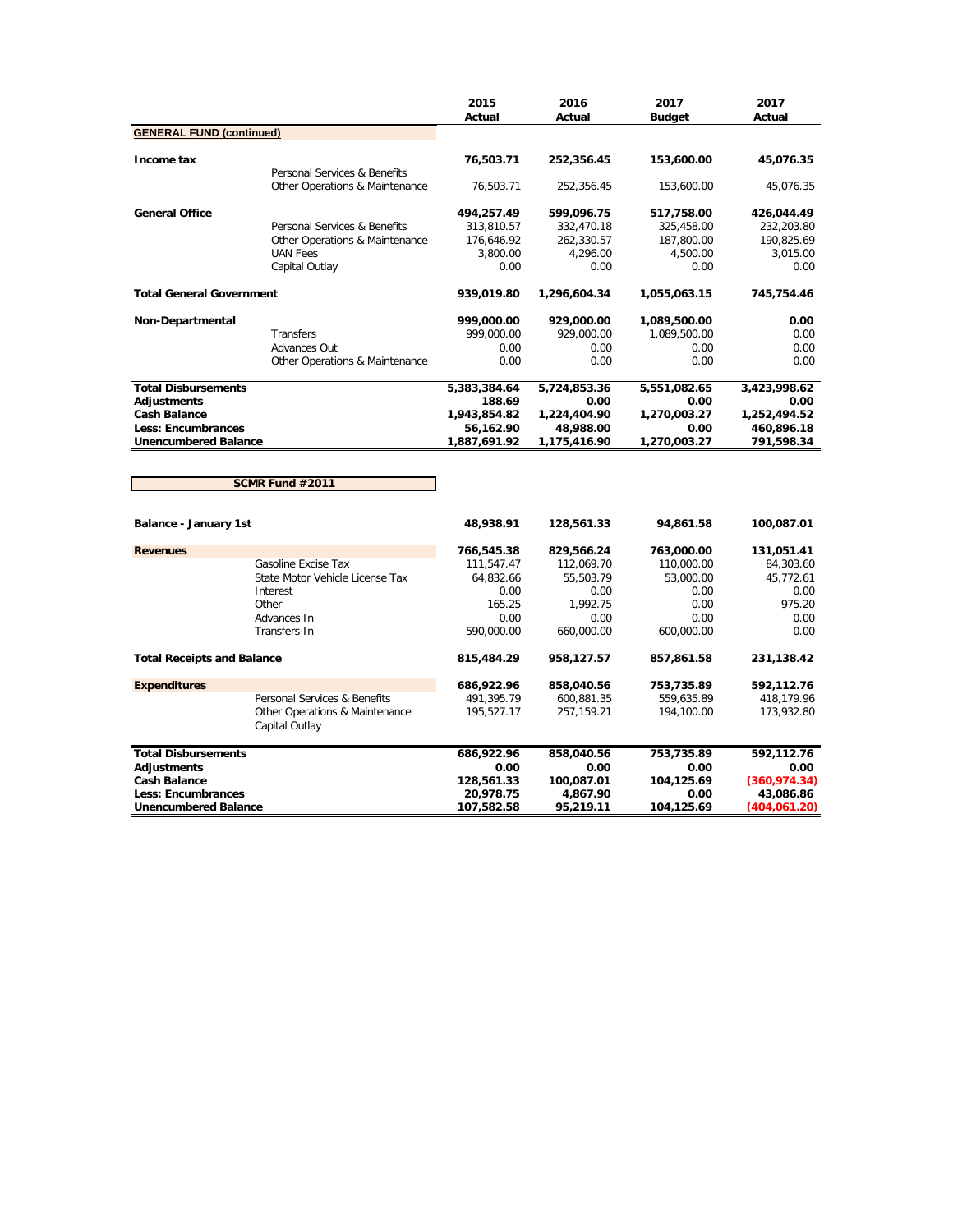|                                                          |                                                                                  | 2015<br>Actual | 2016<br>Actual    | 2017<br>Budget     | 2017<br>Actual |
|----------------------------------------------------------|----------------------------------------------------------------------------------|----------------|-------------------|--------------------|----------------|
| State Highway Fund #2021                                 |                                                                                  |                |                   |                    |                |
| Balance - January 1st                                    |                                                                                  | 572.63         | 3,807.60          | 17,807.60          | 20,420.32      |
| <b>Revenues</b>                                          |                                                                                  | 21,099.87      | 16,612.72         | 16,000.00          | 8,860.16       |
|                                                          | Gasoline Excise Tax                                                              | 9,044.39       | 9,086.76          | 9,000.00           | 5,148.51       |
|                                                          | State Motor Vehicle License Tax                                                  | 5,256.72       | 7,525.96          | 7,000.00           | 3,711.65       |
|                                                          | Interest                                                                         | 0.00           | 0.00              | 0.00               | 0.00           |
|                                                          | Other                                                                            | 6,798.76       | 0.00              | 0.00               | 0.00           |
| <b>Total Receipts and Balance</b>                        |                                                                                  | 21,672.50      | 20,420.32         | 33,807.60          | 29,280.48      |
| <b>Expenditures</b>                                      |                                                                                  | 17,864.90      | 0.00              | 13,000.00          | 0.00           |
|                                                          | Personal Services & Benefits<br>Other Operations & Maintenance<br>Capital Outlay | 17,864.90      | 0.00              | 13,000.00          | 0.00           |
| <b>Total Disbursements</b>                               |                                                                                  | 17,864.90      | 0.00              | 13,000.00          | 0.00           |
| Adjustments                                              |                                                                                  |                |                   |                    |                |
| <b>Cash Balance</b>                                      |                                                                                  | 3,807.60       | 20,420.32         | 20,807.60          | 29,280.48      |
| <b>Less: Encumbrances</b><br><b>Unencumbered Balance</b> |                                                                                  | 0.00           | 0.00<br>20,420.32 | 0.00               | 0.00           |
|                                                          |                                                                                  | 3,807.60       |                   | 20,807.60          | 29,280.48      |
|                                                          |                                                                                  |                |                   |                    |                |
| Law Enforcement Trust Fund #2091                         |                                                                                  |                |                   |                    |                |
|                                                          |                                                                                  |                |                   |                    |                |
| <b>Balance - January 1st</b>                             |                                                                                  | 5,541.63       | 2,139.98          | 36.68              | 2,741.05       |
| <b>Revenues</b>                                          |                                                                                  | 1,705.00       | 5,385.81          | 4,000.00           | 19,738.10      |
|                                                          | Fines                                                                            | 1,705.00       | 1,922.00          | 4,000.00           | 1,635.00       |
|                                                          | Grant                                                                            | 0.00           | 0.00              | 0.00               | 0.00           |
|                                                          | Other                                                                            | 0.00           | 3,463.81          | 0.00               | 18,103.10      |
|                                                          | <b>Transfers In</b>                                                              | 0.00           | 0.00              | 0.00               | 0.00           |
| <b>Total Receipts and Balance</b>                        |                                                                                  | 7,246.63       | 7,525.79          | 4,036.68           | 22,479.15      |
| <b>Expenditures</b>                                      |                                                                                  | 5,106.65       | 4,784.74          | 4,000.00           | 2,865.42       |
|                                                          | Personal Services & Benefits                                                     | 254.65         | 0.00              | 0.00               | 0.00           |
|                                                          | Other Operations & Maintenance                                                   | 4,852.00       | 4,784.74          | 4,000.00           | 2,865.42       |
|                                                          | Capital Outlay                                                                   | 0.00           | 0.00              | 0.00               | 0.00           |
| <b>Total Disbursements</b>                               |                                                                                  | 5,106.65       | 4,784.74          | 4,000.00           | 2,865.42       |
| Adjustments                                              |                                                                                  | 0.00           | 0.00              | 0.00               | 0.00           |
| <b>Cash Balance</b>                                      |                                                                                  | 2,139.98       | 2,741.05          | 36.68              | 19,613.73      |
| <b>Less: Encumbrances</b>                                |                                                                                  | 103.30         | 0.00              | 0.00               | 649.00         |
| <b>Unencumbered Balance</b>                              |                                                                                  | 2,036.68       | 2,741.05          | 36.68              | 18,964.73      |
|                                                          |                                                                                  |                |                   |                    |                |
|                                                          | Motor Vehicle License Tax #2101                                                  |                |                   |                    |                |
| Balance - January 1st                                    |                                                                                  | 138,736.56     | 168,457.72        | 198,457.72         | 194,331.43     |
| <b>Revenues</b>                                          |                                                                                  | 29,721.16      | 25,873.71         | 25,000.00          | 17,839.36      |
|                                                          | State Motor Vehicle License Tax                                                  | 29,721.16      | 25,873.71         | 25,000.00          | 17,839.36      |
|                                                          | Interest                                                                         | 0.00           | 0.00              | 0.00               | 0.00           |
| <b>Total Receipts and Balance</b>                        |                                                                                  | 168,457.72     | 194,331.43        | 223,457.72         | 212,170.79     |
| <b>Expenditures</b>                                      |                                                                                  | 0.00           | 0.00              | 0.00               | 0.00           |
|                                                          | Other Operations & Maintenance                                                   | 0.00           | 0.00              | 0.00               | 0.00           |
|                                                          | Capital Outlay                                                                   | 0.00           | 0.00              | 0.00               | 0.00           |
| <b>Total Disbursements</b>                               |                                                                                  | 0.00           | 0.00              | 0.00               | 0.00           |
| Adjustments                                              |                                                                                  |                |                   |                    |                |
| <b>Cash Balance</b>                                      |                                                                                  | 168,457.72     | 194,331.43        | 223,457.72         | 212,170.79     |
| Less: Encumbrances<br><b>Unencumbered Balance</b>        |                                                                                  | 0.00           | 0.00              | 0.00<br>223,457.72 | 0.00           |
|                                                          |                                                                                  | 168,457.72     | 194,331.43        |                    | 212,170.79     |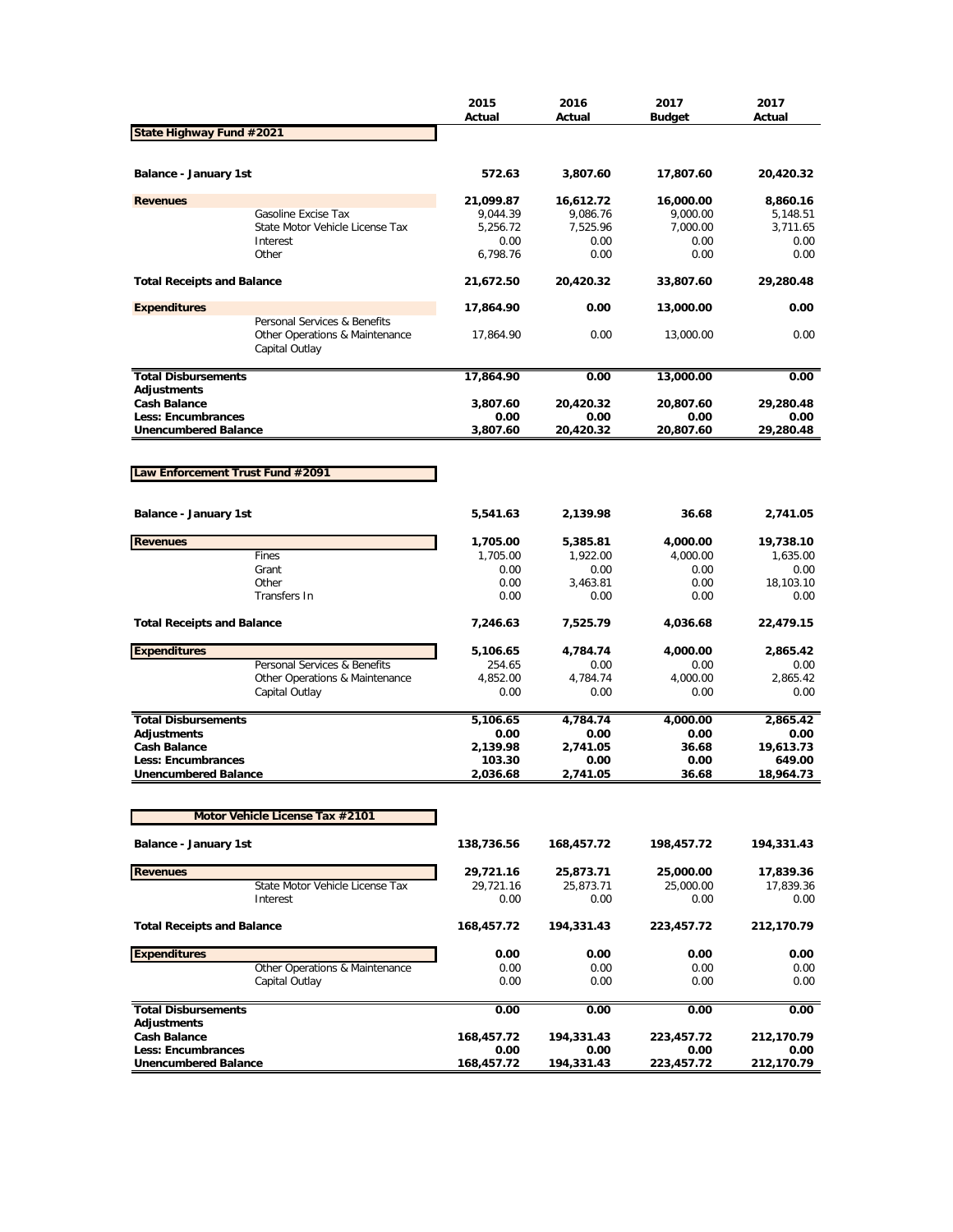|                                                  |                                                | 2015<br>Actual | 2016<br>Actual   | 2017<br><b>Budget</b> | 2017<br>Actual     |
|--------------------------------------------------|------------------------------------------------|----------------|------------------|-----------------------|--------------------|
|                                                  | Police Pension Fund #2131                      |                |                  |                       |                    |
| Balance - January 1st                            |                                                | 9,175.65       | 19,160.12        | 32,760.12             | 19,646.94          |
| <b>Revenues</b>                                  |                                                | 190,247.73     | 188,137.37       | 165,000.00            | 41,553.03          |
|                                                  | Real Estate & Public Utility                   | 38.101.02      | 34,936.91        | 45,000.00             | 38,394.80          |
|                                                  | <b>Tangible Personal Property</b><br>Homestead | 0.00<br>405.09 | 0.00<br>3,200.46 | 0.00<br>0.00          | 0.00<br>3,158.23   |
|                                                  | Rollback                                       | 0.00           | 0.00             | 0.00                  | 0.00               |
|                                                  | CAT Tax                                        | 1,741.62       | 0.00             | 0.00                  | 0.00               |
|                                                  | Other - State Shared Taxes & Per               | 0.00           | 0.00             | 0.00                  | 0.00               |
|                                                  | Transfer in                                    | 150,000.00     | 150,000.00       | 120,000.00            | 0.00               |
| <b>Total Receipts and Balance</b>                |                                                | 199,423.38     | 207,297.49       | 197,760.12            | 61,199.97          |
| <b>Expenditures</b>                              |                                                | 180,263.26     | 187,650.55       | 193,000.00            | 128,711.16         |
|                                                  | <b>Employers Share</b>                         | 179,743.82     | 187,114.80       | 192,000.00            | 128,153.91         |
|                                                  | County fees                                    | 519.44         | 535.75           | 1,000.00              | 557.25             |
| <b>Total Disbursements</b><br><b>Adjustments</b> |                                                | 180,263.26     | 187,650.55       | 193,000.00            | 128,711.16         |
| <b>Cash Balance</b>                              |                                                | 19,160.12      | 19,646.94        | 4,760.12              | (67, 511.19)       |
| <b>Less: Encumbrances</b>                        |                                                | 0.00           | 0.00             | 0.00                  | 0.00               |
| <b>Unencumbered Balance</b>                      |                                                | 19,160.12      | 19,646.94        | 4,760.12              | (67, 511.19)       |
|                                                  | Water Meter & Repair Fund #2901                |                |                  |                       |                    |
| Balance - January 1st                            |                                                | 524.55         | 1,017.19         | 1,017.19              | 1,569.83           |
| <b>Revenues</b>                                  |                                                | 9,340.00       | 9,400.00         | 9,200.00              | 0.00               |
|                                                  | <b>Tap Fees</b>                                | 340.00         | 400.00           | 200.00                | 0.00               |
|                                                  | Interest<br>Transfer (General Fund)            | 9,000.00       | 9,000.00         | 9,000.00              | 0.00               |
| <b>Total Receipts and Balance</b>                |                                                | 9,864.55       | 10,417.19        | 10,217.19             | 1,569.83           |
| <b>Expenditures</b>                              |                                                | 8,847.36       | 8,847.36         | 9,000.00              | 10,371.88          |
|                                                  | Other Operations & Maintenance                 | 8,847.36       | 8,847.36         | 9,000.00              | 10,371.88          |
| <b>Total Disbursements</b>                       |                                                | 8,847.36       | 8,847.36         | 9,000.00              | 10,371.88          |
| <b>Adjustments</b>                               |                                                | 0.00           | 0.00             | 0.00                  | 0.00               |
| <b>Cash Balance</b>                              |                                                | 1,017.19       | 1,569.83         | 1,217.19              | (8,802.05)         |
| <b>Less: Encumbrances</b>                        |                                                | 0.00           | 0.00             | 0.00                  | 0.00<br>(8,802.05) |
| <b>Unencumbered Balance</b>                      |                                                | 1,017.19       | 1,569.83         | 1,217.19              |                    |
|                                                  | <b>FEMA #2902</b>                              |                |                  |                       |                    |
| <b>Balance - January 1st</b>                     |                                                | 0.00           | 0.00             | 0.00                  | 0.00               |
| <b>Revenues</b>                                  |                                                | 0.00           | 0.00             | 0.00                  | 0.00               |
|                                                  | Donations and Contributions                    | 0.00           | 0.00             | 0.00                  | 0.00               |
|                                                  | Transfer (General Fund)                        | 0.00           | 0.00             | 0.00                  | 0.00               |
| <b>Total Receipts and Balance</b>                |                                                | 0.00           | 0.00             | 0.00                  | 0.00               |
|                                                  |                                                |                |                  |                       |                    |
| <b>Expenditures</b>                              | Personal Services & Benefits                   | 0.00<br>0.00   | 0.00<br>0.00     | 0.00<br>0.00          | 0.00<br>0.00       |
|                                                  | Other Operations & Maintenance                 | 0.00           | 0.00             | 0.00                  | 0.00               |
|                                                  | Capital Outlay                                 | 0.00           | 0.00             | 0.00                  | 0.00               |
| <b>Total Disbursements</b>                       |                                                | 0.00           | 0.00             | 0.00                  | 0.00               |
| <b>Cash Balance</b>                              |                                                | 0.00           | 0.00             | 0.00                  | 0.00               |
| Less: Encumbrances                               |                                                | 0.00           | 0.00             | 0.00                  | 0.00               |
| <b>Unencumbered Balance</b>                      |                                                | 0.00           | 0.00             | 0.00                  | 0.00               |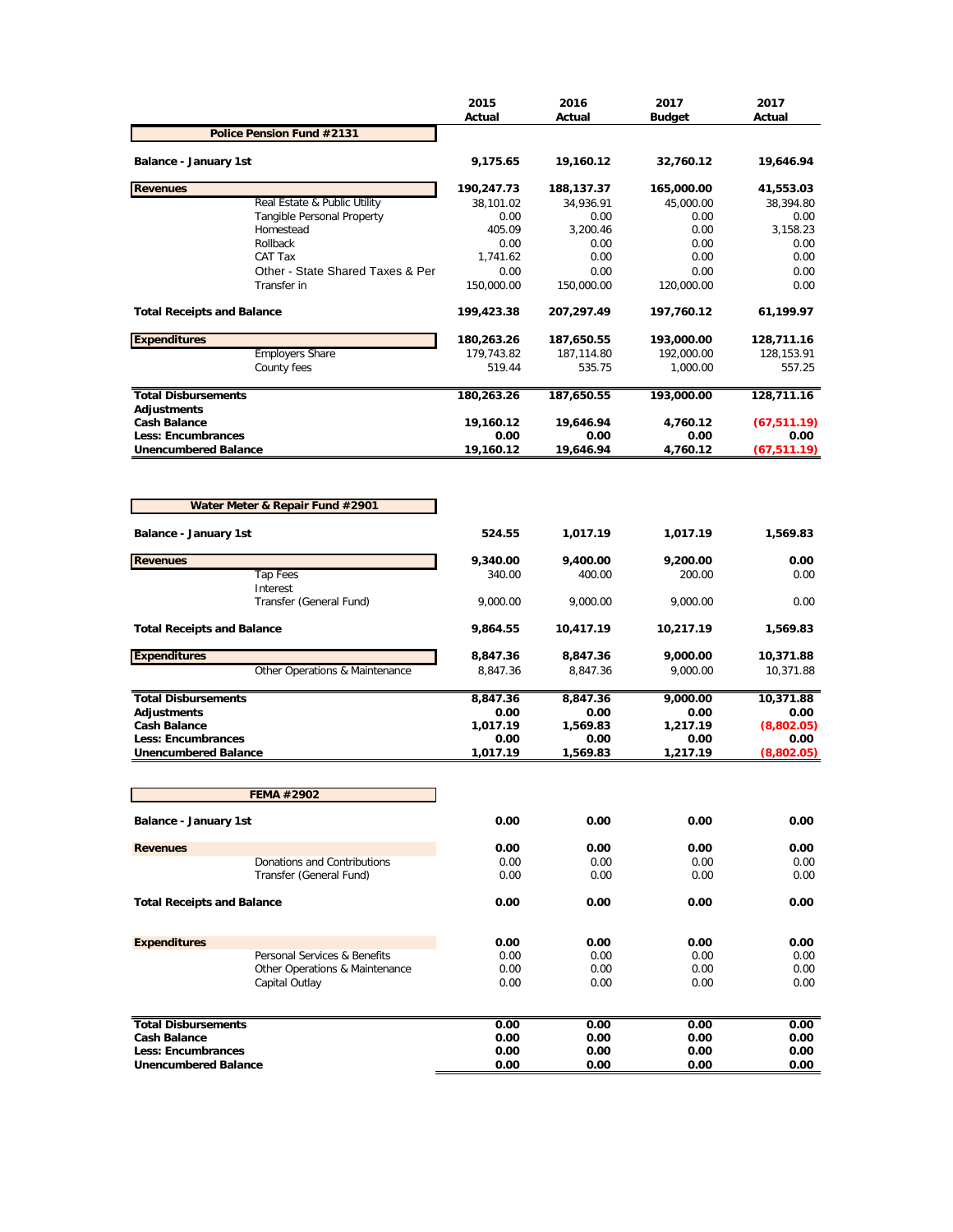|                                     | 2015<br>Actual | 2016<br>Actual | 2017<br><b>Budget</b> | 2017<br>Actual |
|-------------------------------------|----------------|----------------|-----------------------|----------------|
| Mayor's Court Computer #2903        |                |                |                       |                |
| Balance - January 1st               | 13,605.68      | 17,800.68      | 20,300.68             | 21,882.68      |
| <b>Revenues</b>                     | 6,105.00       | 6,030.00       | 6,000.00              | 4,230.00       |
| <b>Court Fines</b>                  | 6,105.00       | 6,030.00       | 6,000.00              | 4,230.00       |
| <b>Total Receipts and Balance</b>   | 19,710.68      | 23,830.68      | 26,300.68             | 26,112.68      |
| <b>Expenditures</b>                 | 1,910.00       | 1,948.00       | 3,000.00              | 2,246.37       |
| Other Operations & Maintenance      | 0.00           | 0.00           | 0.00                  | 0.00           |
| Capital Outlay                      | 1,910.00       | 1,948.00       | 3,000.00              | 2,246.37       |
| <b>Total Disbursements</b>          | 1,910.00       | 1,948.00       | 3,000.00              | 2,246.37       |
| <b>Adjustments</b>                  | 0.00           | 0.00           | 0.00                  | 0.00           |
| <b>Cash Balance</b>                 | 17,800.68      | 21,882.68      | 23,300.68             | 23,866.31      |
| <b>Less: Encumbrances</b>           | 0.00           | 0.00           | 0.00                  | 240.16         |
| <b>Unencumbered Balance</b>         | 17,800.68      | 21,882.68      | 23,300.68             | 23,626.15      |
| Special Bond Retirement #3101       |                |                |                       |                |
|                                     |                |                |                       |                |
| <b>Balance - January 1st</b>        | 272.11         | 1,050.42       | 4,078.42              | 15,555.48      |
| <b>Revenues</b>                     | 475,000.00     | 1,349,828.00   | 120,000.00            | 0.00           |
| <b>Special Assessments</b>          | 0.00           | 0.00           | 0.00                  | 0.00           |
| Bond/Note Proceeds                  | 375,000.00     | 1,179,828.00   | 0.00                  | 0.00           |
| Transfer In - Capital<br>Interest   | 100,000.00     | 170,000.00     | 120,000.00            | 0.00           |
|                                     | 0.00           | 0.00           | 0.00                  | 0.00           |
| <b>Total Receipts and Balance</b>   | 475,272.11     | 1,350,878.42   | 124,078.42            | 15,555.48      |
| <b>Expenditures</b>                 | 474,221.69     | 1,335,322.94   | 62,271.67             | 20,281.23      |
| Principal                           | 457,534.49     | 1,309,702.80   | 36,471.67             | 20,281.23      |
| Interest                            | 16,687.20      | 25,620.14      | 25,800.00             | 0.00           |
| Other                               | 0.00           | 0.00           | 0.00                  | 0.00           |
| County fees                         | 0.00           | 0.00           | 0.00                  | 0.00           |
| <b>Total Disbursements</b>          | 474,221.69     | 1,335,322.94   | 62,271.67             | 20,281.23      |
| <b>Adjustments</b>                  | 0.00           | 0.00           | 0.00                  | 0.00           |
| <b>Cash Balance</b>                 | 1,050.42       | 15,555.48      | 61,806.75             | (4,725.75)     |
| <b>Less: Encumbrances</b>           | 0.00           | 0.00           | 0.00                  | 0.00           |
| <b>Unencumbered Balance</b>         | 1,050.42       | 15,555.48      | 61,806.75             | (4, 725.75)    |
|                                     |                |                |                       |                |
| <b>Bond Construction Fund #4101</b> |                |                |                       |                |
| Balance - January 1st               | 0.00           | 0.00           | 0.00                  | 0.00           |
| <b>Revenues</b>                     | 0.00           | 0.00           | 0.00                  | 0.00           |
| Transfers - in                      | 0.00           | 0.00           | 0.00                  | 0.00           |
| Other                               | 0.00           | 0.00           | 0.00                  | 0.00           |
| <b>Total Receipts and Balance</b>   | 0.00           | 0.00           | 0.00                  | 0.00           |
| <b>Expenditures</b>                 | 0.00           | 0.00           | 0.00                  | 0.00           |
| Other Operations & Maintenance      | 0.00           | 0.00           | 0.00                  | 0.00           |
| <b>Total Disbursements</b>          |                | 0.00           | 0.00                  | 0.00           |
| <b>Adjustments</b>                  | 0.00           |                |                       |                |
| <b>Cash Balance</b>                 | 0.00           | 0.00           | 0.00                  | 0.00           |
| Less: Encumbrances                  | 0.00           | 0.00           | 0.00                  | 0.00           |
| <b>Unencumbered Balance</b>         | 0.00           | 0.00           | 0.00                  | 0.00           |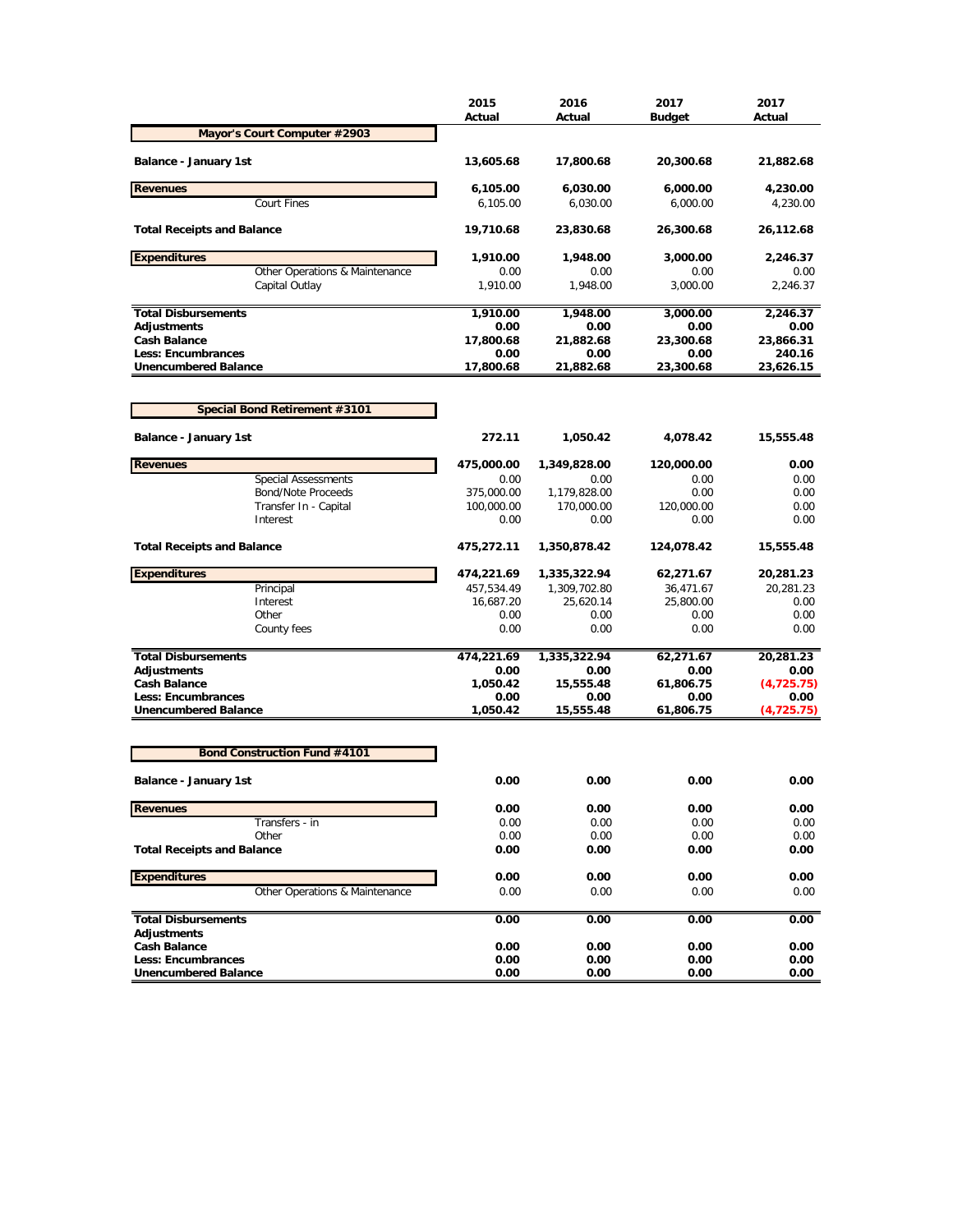| Issue I and II - Capital Funds #4201<br>Balance - January 1st<br>0.00<br>0.00<br>0.00<br>0.00<br><b>Revenues</b><br>0.00<br>0.00<br>0.00<br>0.00<br><b>Special Assessments</b><br>0.00<br>0.00<br>0.00<br>0.00<br>Other<br>0.00<br>0.00<br>0.00<br>0.00<br>Transfer - In<br><b>Total Receipts and Balance</b><br>0.00<br>0.00<br>0.00<br>0.00<br><b>Expenditures</b><br>0.00<br>0.00<br>0.00<br>0.00<br>Sreets, Sidewalks, Highways & Curbs<br>0.00<br>0.00<br>0.00<br>0.00<br>Dunham - Water & Sewer<br>0.00<br>0.00<br>0.00<br>0.00<br><b>Transfers Out</b><br>0.00<br>0.00<br>0.00<br>0.00<br>Adjustments<br><b>Total Disbursements</b><br>0.00<br>0.00<br>0.00<br>0.00<br>Adjustments<br><b>Cash Balance</b><br>0.00<br>0.00<br>0.00<br>0.00<br>Less: Encumbrances<br>0.00<br>0.00<br>0.00<br>0.00<br><b>Unencumbered Balance</b><br>0.00<br>0.00<br>0.00<br>0.00<br>Capital Improvement Fund #4901<br>Balance - January 1st<br>568,599.01<br>562,415.01<br>936,901.01<br>167,353.96<br><b>Revenues</b><br>3,486,642.36<br>1,102,503.12<br>758,000.00<br>52,524.91<br>Grants<br>2,294,321.65<br>369,546.93<br>380,000.00<br>16,687.66<br>Interest<br>14,226.56<br>19,125.00<br>0.00<br>0.00<br>Other<br>928,094.15<br>583,096.19<br>18,000.00<br>20,286.00<br><b>Sewer Fees</b><br>0.00<br>15,551.25<br>20,735.00<br>0.00<br>Transfers - in<br>250,000.00<br>360,000.00<br>110,000.00<br>0.00<br><b>Total Receipts and Balance</b><br>4,055,241.37<br>1,664,918.13<br>1,694,901.01<br>219,878.87<br><b>Expenditures</b><br>3,492,826.36<br>775,000.00<br>1,497,564.17<br>448,288.07<br>Capital Outlay<br>3,392,826.36<br>1,327,564.17<br>655,000.00<br>448,288.07<br>Advances - Out<br>0.00<br>0.00<br>0.00<br>0.00<br>Transfer - Out/Debt Service<br>100,000.00<br>170,000.00<br>120,000.00<br>0.00<br><b>Total Disbursements</b><br>3,492,826.36<br>1,497,564.17<br>775,000.00<br>448,288.07<br><b>Adjustments</b><br>0.00<br>0.00<br>0.00<br>0.00<br><b>Cash Balance</b><br>562,415.01<br>167,353.96<br>919,901.01<br>(228, 409.20)<br>Less: Encumbrances<br>493,332.32<br>142,180.00<br>0.00<br>84,470.72<br><b>Unencumbered Balance</b><br>919,901.01<br>69,082.69<br>25,173.96<br>(312, 879.92)<br>Veteran's Memorial Fund #4902<br>Balance - January 1st<br>8,272.11<br>6,888.56<br>3,588.56<br>5,772.51<br><b>Revenues</b><br>1,621.92<br>694.45<br>1,100.00<br>534.53<br>Transfers - in<br>0.00<br>0.00<br>500.00<br>0.00<br>Other<br>600.00<br>1,621.92<br>694.45<br>534.53<br><b>Total Receipts and Balance</b><br>9,894.03<br>7,583.01<br>4,688.56<br>6,307.04<br><b>Expenditures</b><br>3,005.47<br>4,500.00<br>140.00<br>1,810.50<br>Other Operations & Maintenance<br>140.00<br>3,005.47<br>1,810.50<br>4,500.00<br><b>Transfers Out</b><br><b>Total Disbursements</b><br>3,005.47<br>1,810.50<br>4,500.00<br>140.00<br><b>Adjustments</b><br>0.00<br>0.00<br>0.00<br>0.00<br><b>Cash Balance</b><br>5,772.51<br>188.56<br>6,167.04<br>6,888.56<br>Less: Encumbrances<br>135.00<br>0.00<br>0.00<br>0.00<br><b>Unencumbered Balance</b><br>6,753.56<br>5,772.51<br>188.56<br>6,167.04 |  | 2015<br>Actual | 2016<br>Actual | 2017<br><b>Budget</b> | 2017<br>Actual |
|---------------------------------------------------------------------------------------------------------------------------------------------------------------------------------------------------------------------------------------------------------------------------------------------------------------------------------------------------------------------------------------------------------------------------------------------------------------------------------------------------------------------------------------------------------------------------------------------------------------------------------------------------------------------------------------------------------------------------------------------------------------------------------------------------------------------------------------------------------------------------------------------------------------------------------------------------------------------------------------------------------------------------------------------------------------------------------------------------------------------------------------------------------------------------------------------------------------------------------------------------------------------------------------------------------------------------------------------------------------------------------------------------------------------------------------------------------------------------------------------------------------------------------------------------------------------------------------------------------------------------------------------------------------------------------------------------------------------------------------------------------------------------------------------------------------------------------------------------------------------------------------------------------------------------------------------------------------------------------------------------------------------------------------------------------------------------------------------------------------------------------------------------------------------------------------------------------------------------------------------------------------------------------------------------------------------------------------------------------------------------------------------------------------------------------------------------------------------------------------------------------------------------------------------------------------------------------------------------------------------------------------------------------------------------------------------------------------------------------------------------------------------------------------------------------------------------------------------------------------------------------------------------------------------------------------------------------------------------------------------------------------------------------------------------------------------------------------------------------|--|----------------|----------------|-----------------------|----------------|
|                                                                                                                                                                                                                                                                                                                                                                                                                                                                                                                                                                                                                                                                                                                                                                                                                                                                                                                                                                                                                                                                                                                                                                                                                                                                                                                                                                                                                                                                                                                                                                                                                                                                                                                                                                                                                                                                                                                                                                                                                                                                                                                                                                                                                                                                                                                                                                                                                                                                                                                                                                                                                                                                                                                                                                                                                                                                                                                                                                                                                                                                                                         |  |                |                |                       |                |
|                                                                                                                                                                                                                                                                                                                                                                                                                                                                                                                                                                                                                                                                                                                                                                                                                                                                                                                                                                                                                                                                                                                                                                                                                                                                                                                                                                                                                                                                                                                                                                                                                                                                                                                                                                                                                                                                                                                                                                                                                                                                                                                                                                                                                                                                                                                                                                                                                                                                                                                                                                                                                                                                                                                                                                                                                                                                                                                                                                                                                                                                                                         |  |                |                |                       |                |
|                                                                                                                                                                                                                                                                                                                                                                                                                                                                                                                                                                                                                                                                                                                                                                                                                                                                                                                                                                                                                                                                                                                                                                                                                                                                                                                                                                                                                                                                                                                                                                                                                                                                                                                                                                                                                                                                                                                                                                                                                                                                                                                                                                                                                                                                                                                                                                                                                                                                                                                                                                                                                                                                                                                                                                                                                                                                                                                                                                                                                                                                                                         |  |                |                |                       |                |
|                                                                                                                                                                                                                                                                                                                                                                                                                                                                                                                                                                                                                                                                                                                                                                                                                                                                                                                                                                                                                                                                                                                                                                                                                                                                                                                                                                                                                                                                                                                                                                                                                                                                                                                                                                                                                                                                                                                                                                                                                                                                                                                                                                                                                                                                                                                                                                                                                                                                                                                                                                                                                                                                                                                                                                                                                                                                                                                                                                                                                                                                                                         |  |                |                |                       |                |
|                                                                                                                                                                                                                                                                                                                                                                                                                                                                                                                                                                                                                                                                                                                                                                                                                                                                                                                                                                                                                                                                                                                                                                                                                                                                                                                                                                                                                                                                                                                                                                                                                                                                                                                                                                                                                                                                                                                                                                                                                                                                                                                                                                                                                                                                                                                                                                                                                                                                                                                                                                                                                                                                                                                                                                                                                                                                                                                                                                                                                                                                                                         |  |                |                |                       |                |
|                                                                                                                                                                                                                                                                                                                                                                                                                                                                                                                                                                                                                                                                                                                                                                                                                                                                                                                                                                                                                                                                                                                                                                                                                                                                                                                                                                                                                                                                                                                                                                                                                                                                                                                                                                                                                                                                                                                                                                                                                                                                                                                                                                                                                                                                                                                                                                                                                                                                                                                                                                                                                                                                                                                                                                                                                                                                                                                                                                                                                                                                                                         |  |                |                |                       |                |
|                                                                                                                                                                                                                                                                                                                                                                                                                                                                                                                                                                                                                                                                                                                                                                                                                                                                                                                                                                                                                                                                                                                                                                                                                                                                                                                                                                                                                                                                                                                                                                                                                                                                                                                                                                                                                                                                                                                                                                                                                                                                                                                                                                                                                                                                                                                                                                                                                                                                                                                                                                                                                                                                                                                                                                                                                                                                                                                                                                                                                                                                                                         |  |                |                |                       |                |
|                                                                                                                                                                                                                                                                                                                                                                                                                                                                                                                                                                                                                                                                                                                                                                                                                                                                                                                                                                                                                                                                                                                                                                                                                                                                                                                                                                                                                                                                                                                                                                                                                                                                                                                                                                                                                                                                                                                                                                                                                                                                                                                                                                                                                                                                                                                                                                                                                                                                                                                                                                                                                                                                                                                                                                                                                                                                                                                                                                                                                                                                                                         |  |                |                |                       |                |
|                                                                                                                                                                                                                                                                                                                                                                                                                                                                                                                                                                                                                                                                                                                                                                                                                                                                                                                                                                                                                                                                                                                                                                                                                                                                                                                                                                                                                                                                                                                                                                                                                                                                                                                                                                                                                                                                                                                                                                                                                                                                                                                                                                                                                                                                                                                                                                                                                                                                                                                                                                                                                                                                                                                                                                                                                                                                                                                                                                                                                                                                                                         |  |                |                |                       |                |
|                                                                                                                                                                                                                                                                                                                                                                                                                                                                                                                                                                                                                                                                                                                                                                                                                                                                                                                                                                                                                                                                                                                                                                                                                                                                                                                                                                                                                                                                                                                                                                                                                                                                                                                                                                                                                                                                                                                                                                                                                                                                                                                                                                                                                                                                                                                                                                                                                                                                                                                                                                                                                                                                                                                                                                                                                                                                                                                                                                                                                                                                                                         |  |                |                |                       |                |
|                                                                                                                                                                                                                                                                                                                                                                                                                                                                                                                                                                                                                                                                                                                                                                                                                                                                                                                                                                                                                                                                                                                                                                                                                                                                                                                                                                                                                                                                                                                                                                                                                                                                                                                                                                                                                                                                                                                                                                                                                                                                                                                                                                                                                                                                                                                                                                                                                                                                                                                                                                                                                                                                                                                                                                                                                                                                                                                                                                                                                                                                                                         |  |                |                |                       |                |
|                                                                                                                                                                                                                                                                                                                                                                                                                                                                                                                                                                                                                                                                                                                                                                                                                                                                                                                                                                                                                                                                                                                                                                                                                                                                                                                                                                                                                                                                                                                                                                                                                                                                                                                                                                                                                                                                                                                                                                                                                                                                                                                                                                                                                                                                                                                                                                                                                                                                                                                                                                                                                                                                                                                                                                                                                                                                                                                                                                                                                                                                                                         |  |                |                |                       |                |
|                                                                                                                                                                                                                                                                                                                                                                                                                                                                                                                                                                                                                                                                                                                                                                                                                                                                                                                                                                                                                                                                                                                                                                                                                                                                                                                                                                                                                                                                                                                                                                                                                                                                                                                                                                                                                                                                                                                                                                                                                                                                                                                                                                                                                                                                                                                                                                                                                                                                                                                                                                                                                                                                                                                                                                                                                                                                                                                                                                                                                                                                                                         |  |                |                |                       |                |
|                                                                                                                                                                                                                                                                                                                                                                                                                                                                                                                                                                                                                                                                                                                                                                                                                                                                                                                                                                                                                                                                                                                                                                                                                                                                                                                                                                                                                                                                                                                                                                                                                                                                                                                                                                                                                                                                                                                                                                                                                                                                                                                                                                                                                                                                                                                                                                                                                                                                                                                                                                                                                                                                                                                                                                                                                                                                                                                                                                                                                                                                                                         |  |                |                |                       |                |
|                                                                                                                                                                                                                                                                                                                                                                                                                                                                                                                                                                                                                                                                                                                                                                                                                                                                                                                                                                                                                                                                                                                                                                                                                                                                                                                                                                                                                                                                                                                                                                                                                                                                                                                                                                                                                                                                                                                                                                                                                                                                                                                                                                                                                                                                                                                                                                                                                                                                                                                                                                                                                                                                                                                                                                                                                                                                                                                                                                                                                                                                                                         |  |                |                |                       |                |
|                                                                                                                                                                                                                                                                                                                                                                                                                                                                                                                                                                                                                                                                                                                                                                                                                                                                                                                                                                                                                                                                                                                                                                                                                                                                                                                                                                                                                                                                                                                                                                                                                                                                                                                                                                                                                                                                                                                                                                                                                                                                                                                                                                                                                                                                                                                                                                                                                                                                                                                                                                                                                                                                                                                                                                                                                                                                                                                                                                                                                                                                                                         |  |                |                |                       |                |
|                                                                                                                                                                                                                                                                                                                                                                                                                                                                                                                                                                                                                                                                                                                                                                                                                                                                                                                                                                                                                                                                                                                                                                                                                                                                                                                                                                                                                                                                                                                                                                                                                                                                                                                                                                                                                                                                                                                                                                                                                                                                                                                                                                                                                                                                                                                                                                                                                                                                                                                                                                                                                                                                                                                                                                                                                                                                                                                                                                                                                                                                                                         |  |                |                |                       |                |
|                                                                                                                                                                                                                                                                                                                                                                                                                                                                                                                                                                                                                                                                                                                                                                                                                                                                                                                                                                                                                                                                                                                                                                                                                                                                                                                                                                                                                                                                                                                                                                                                                                                                                                                                                                                                                                                                                                                                                                                                                                                                                                                                                                                                                                                                                                                                                                                                                                                                                                                                                                                                                                                                                                                                                                                                                                                                                                                                                                                                                                                                                                         |  |                |                |                       |                |
|                                                                                                                                                                                                                                                                                                                                                                                                                                                                                                                                                                                                                                                                                                                                                                                                                                                                                                                                                                                                                                                                                                                                                                                                                                                                                                                                                                                                                                                                                                                                                                                                                                                                                                                                                                                                                                                                                                                                                                                                                                                                                                                                                                                                                                                                                                                                                                                                                                                                                                                                                                                                                                                                                                                                                                                                                                                                                                                                                                                                                                                                                                         |  |                |                |                       |                |
|                                                                                                                                                                                                                                                                                                                                                                                                                                                                                                                                                                                                                                                                                                                                                                                                                                                                                                                                                                                                                                                                                                                                                                                                                                                                                                                                                                                                                                                                                                                                                                                                                                                                                                                                                                                                                                                                                                                                                                                                                                                                                                                                                                                                                                                                                                                                                                                                                                                                                                                                                                                                                                                                                                                                                                                                                                                                                                                                                                                                                                                                                                         |  |                |                |                       |                |
|                                                                                                                                                                                                                                                                                                                                                                                                                                                                                                                                                                                                                                                                                                                                                                                                                                                                                                                                                                                                                                                                                                                                                                                                                                                                                                                                                                                                                                                                                                                                                                                                                                                                                                                                                                                                                                                                                                                                                                                                                                                                                                                                                                                                                                                                                                                                                                                                                                                                                                                                                                                                                                                                                                                                                                                                                                                                                                                                                                                                                                                                                                         |  |                |                |                       |                |
|                                                                                                                                                                                                                                                                                                                                                                                                                                                                                                                                                                                                                                                                                                                                                                                                                                                                                                                                                                                                                                                                                                                                                                                                                                                                                                                                                                                                                                                                                                                                                                                                                                                                                                                                                                                                                                                                                                                                                                                                                                                                                                                                                                                                                                                                                                                                                                                                                                                                                                                                                                                                                                                                                                                                                                                                                                                                                                                                                                                                                                                                                                         |  |                |                |                       |                |
|                                                                                                                                                                                                                                                                                                                                                                                                                                                                                                                                                                                                                                                                                                                                                                                                                                                                                                                                                                                                                                                                                                                                                                                                                                                                                                                                                                                                                                                                                                                                                                                                                                                                                                                                                                                                                                                                                                                                                                                                                                                                                                                                                                                                                                                                                                                                                                                                                                                                                                                                                                                                                                                                                                                                                                                                                                                                                                                                                                                                                                                                                                         |  |                |                |                       |                |
|                                                                                                                                                                                                                                                                                                                                                                                                                                                                                                                                                                                                                                                                                                                                                                                                                                                                                                                                                                                                                                                                                                                                                                                                                                                                                                                                                                                                                                                                                                                                                                                                                                                                                                                                                                                                                                                                                                                                                                                                                                                                                                                                                                                                                                                                                                                                                                                                                                                                                                                                                                                                                                                                                                                                                                                                                                                                                                                                                                                                                                                                                                         |  |                |                |                       |                |
|                                                                                                                                                                                                                                                                                                                                                                                                                                                                                                                                                                                                                                                                                                                                                                                                                                                                                                                                                                                                                                                                                                                                                                                                                                                                                                                                                                                                                                                                                                                                                                                                                                                                                                                                                                                                                                                                                                                                                                                                                                                                                                                                                                                                                                                                                                                                                                                                                                                                                                                                                                                                                                                                                                                                                                                                                                                                                                                                                                                                                                                                                                         |  |                |                |                       |                |
|                                                                                                                                                                                                                                                                                                                                                                                                                                                                                                                                                                                                                                                                                                                                                                                                                                                                                                                                                                                                                                                                                                                                                                                                                                                                                                                                                                                                                                                                                                                                                                                                                                                                                                                                                                                                                                                                                                                                                                                                                                                                                                                                                                                                                                                                                                                                                                                                                                                                                                                                                                                                                                                                                                                                                                                                                                                                                                                                                                                                                                                                                                         |  |                |                |                       |                |
|                                                                                                                                                                                                                                                                                                                                                                                                                                                                                                                                                                                                                                                                                                                                                                                                                                                                                                                                                                                                                                                                                                                                                                                                                                                                                                                                                                                                                                                                                                                                                                                                                                                                                                                                                                                                                                                                                                                                                                                                                                                                                                                                                                                                                                                                                                                                                                                                                                                                                                                                                                                                                                                                                                                                                                                                                                                                                                                                                                                                                                                                                                         |  |                |                |                       |                |
|                                                                                                                                                                                                                                                                                                                                                                                                                                                                                                                                                                                                                                                                                                                                                                                                                                                                                                                                                                                                                                                                                                                                                                                                                                                                                                                                                                                                                                                                                                                                                                                                                                                                                                                                                                                                                                                                                                                                                                                                                                                                                                                                                                                                                                                                                                                                                                                                                                                                                                                                                                                                                                                                                                                                                                                                                                                                                                                                                                                                                                                                                                         |  |                |                |                       |                |
|                                                                                                                                                                                                                                                                                                                                                                                                                                                                                                                                                                                                                                                                                                                                                                                                                                                                                                                                                                                                                                                                                                                                                                                                                                                                                                                                                                                                                                                                                                                                                                                                                                                                                                                                                                                                                                                                                                                                                                                                                                                                                                                                                                                                                                                                                                                                                                                                                                                                                                                                                                                                                                                                                                                                                                                                                                                                                                                                                                                                                                                                                                         |  |                |                |                       |                |
|                                                                                                                                                                                                                                                                                                                                                                                                                                                                                                                                                                                                                                                                                                                                                                                                                                                                                                                                                                                                                                                                                                                                                                                                                                                                                                                                                                                                                                                                                                                                                                                                                                                                                                                                                                                                                                                                                                                                                                                                                                                                                                                                                                                                                                                                                                                                                                                                                                                                                                                                                                                                                                                                                                                                                                                                                                                                                                                                                                                                                                                                                                         |  |                |                |                       |                |
|                                                                                                                                                                                                                                                                                                                                                                                                                                                                                                                                                                                                                                                                                                                                                                                                                                                                                                                                                                                                                                                                                                                                                                                                                                                                                                                                                                                                                                                                                                                                                                                                                                                                                                                                                                                                                                                                                                                                                                                                                                                                                                                                                                                                                                                                                                                                                                                                                                                                                                                                                                                                                                                                                                                                                                                                                                                                                                                                                                                                                                                                                                         |  |                |                |                       |                |
|                                                                                                                                                                                                                                                                                                                                                                                                                                                                                                                                                                                                                                                                                                                                                                                                                                                                                                                                                                                                                                                                                                                                                                                                                                                                                                                                                                                                                                                                                                                                                                                                                                                                                                                                                                                                                                                                                                                                                                                                                                                                                                                                                                                                                                                                                                                                                                                                                                                                                                                                                                                                                                                                                                                                                                                                                                                                                                                                                                                                                                                                                                         |  |                |                |                       |                |
|                                                                                                                                                                                                                                                                                                                                                                                                                                                                                                                                                                                                                                                                                                                                                                                                                                                                                                                                                                                                                                                                                                                                                                                                                                                                                                                                                                                                                                                                                                                                                                                                                                                                                                                                                                                                                                                                                                                                                                                                                                                                                                                                                                                                                                                                                                                                                                                                                                                                                                                                                                                                                                                                                                                                                                                                                                                                                                                                                                                                                                                                                                         |  |                |                |                       |                |
|                                                                                                                                                                                                                                                                                                                                                                                                                                                                                                                                                                                                                                                                                                                                                                                                                                                                                                                                                                                                                                                                                                                                                                                                                                                                                                                                                                                                                                                                                                                                                                                                                                                                                                                                                                                                                                                                                                                                                                                                                                                                                                                                                                                                                                                                                                                                                                                                                                                                                                                                                                                                                                                                                                                                                                                                                                                                                                                                                                                                                                                                                                         |  |                |                |                       |                |
|                                                                                                                                                                                                                                                                                                                                                                                                                                                                                                                                                                                                                                                                                                                                                                                                                                                                                                                                                                                                                                                                                                                                                                                                                                                                                                                                                                                                                                                                                                                                                                                                                                                                                                                                                                                                                                                                                                                                                                                                                                                                                                                                                                                                                                                                                                                                                                                                                                                                                                                                                                                                                                                                                                                                                                                                                                                                                                                                                                                                                                                                                                         |  |                |                |                       |                |
|                                                                                                                                                                                                                                                                                                                                                                                                                                                                                                                                                                                                                                                                                                                                                                                                                                                                                                                                                                                                                                                                                                                                                                                                                                                                                                                                                                                                                                                                                                                                                                                                                                                                                                                                                                                                                                                                                                                                                                                                                                                                                                                                                                                                                                                                                                                                                                                                                                                                                                                                                                                                                                                                                                                                                                                                                                                                                                                                                                                                                                                                                                         |  |                |                |                       |                |
|                                                                                                                                                                                                                                                                                                                                                                                                                                                                                                                                                                                                                                                                                                                                                                                                                                                                                                                                                                                                                                                                                                                                                                                                                                                                                                                                                                                                                                                                                                                                                                                                                                                                                                                                                                                                                                                                                                                                                                                                                                                                                                                                                                                                                                                                                                                                                                                                                                                                                                                                                                                                                                                                                                                                                                                                                                                                                                                                                                                                                                                                                                         |  |                |                |                       |                |
|                                                                                                                                                                                                                                                                                                                                                                                                                                                                                                                                                                                                                                                                                                                                                                                                                                                                                                                                                                                                                                                                                                                                                                                                                                                                                                                                                                                                                                                                                                                                                                                                                                                                                                                                                                                                                                                                                                                                                                                                                                                                                                                                                                                                                                                                                                                                                                                                                                                                                                                                                                                                                                                                                                                                                                                                                                                                                                                                                                                                                                                                                                         |  |                |                |                       |                |
|                                                                                                                                                                                                                                                                                                                                                                                                                                                                                                                                                                                                                                                                                                                                                                                                                                                                                                                                                                                                                                                                                                                                                                                                                                                                                                                                                                                                                                                                                                                                                                                                                                                                                                                                                                                                                                                                                                                                                                                                                                                                                                                                                                                                                                                                                                                                                                                                                                                                                                                                                                                                                                                                                                                                                                                                                                                                                                                                                                                                                                                                                                         |  |                |                |                       |                |
|                                                                                                                                                                                                                                                                                                                                                                                                                                                                                                                                                                                                                                                                                                                                                                                                                                                                                                                                                                                                                                                                                                                                                                                                                                                                                                                                                                                                                                                                                                                                                                                                                                                                                                                                                                                                                                                                                                                                                                                                                                                                                                                                                                                                                                                                                                                                                                                                                                                                                                                                                                                                                                                                                                                                                                                                                                                                                                                                                                                                                                                                                                         |  |                |                |                       |                |
|                                                                                                                                                                                                                                                                                                                                                                                                                                                                                                                                                                                                                                                                                                                                                                                                                                                                                                                                                                                                                                                                                                                                                                                                                                                                                                                                                                                                                                                                                                                                                                                                                                                                                                                                                                                                                                                                                                                                                                                                                                                                                                                                                                                                                                                                                                                                                                                                                                                                                                                                                                                                                                                                                                                                                                                                                                                                                                                                                                                                                                                                                                         |  |                |                |                       |                |
|                                                                                                                                                                                                                                                                                                                                                                                                                                                                                                                                                                                                                                                                                                                                                                                                                                                                                                                                                                                                                                                                                                                                                                                                                                                                                                                                                                                                                                                                                                                                                                                                                                                                                                                                                                                                                                                                                                                                                                                                                                                                                                                                                                                                                                                                                                                                                                                                                                                                                                                                                                                                                                                                                                                                                                                                                                                                                                                                                                                                                                                                                                         |  |                |                |                       |                |
|                                                                                                                                                                                                                                                                                                                                                                                                                                                                                                                                                                                                                                                                                                                                                                                                                                                                                                                                                                                                                                                                                                                                                                                                                                                                                                                                                                                                                                                                                                                                                                                                                                                                                                                                                                                                                                                                                                                                                                                                                                                                                                                                                                                                                                                                                                                                                                                                                                                                                                                                                                                                                                                                                                                                                                                                                                                                                                                                                                                                                                                                                                         |  |                |                |                       |                |
|                                                                                                                                                                                                                                                                                                                                                                                                                                                                                                                                                                                                                                                                                                                                                                                                                                                                                                                                                                                                                                                                                                                                                                                                                                                                                                                                                                                                                                                                                                                                                                                                                                                                                                                                                                                                                                                                                                                                                                                                                                                                                                                                                                                                                                                                                                                                                                                                                                                                                                                                                                                                                                                                                                                                                                                                                                                                                                                                                                                                                                                                                                         |  |                |                |                       |                |
|                                                                                                                                                                                                                                                                                                                                                                                                                                                                                                                                                                                                                                                                                                                                                                                                                                                                                                                                                                                                                                                                                                                                                                                                                                                                                                                                                                                                                                                                                                                                                                                                                                                                                                                                                                                                                                                                                                                                                                                                                                                                                                                                                                                                                                                                                                                                                                                                                                                                                                                                                                                                                                                                                                                                                                                                                                                                                                                                                                                                                                                                                                         |  |                |                |                       |                |
|                                                                                                                                                                                                                                                                                                                                                                                                                                                                                                                                                                                                                                                                                                                                                                                                                                                                                                                                                                                                                                                                                                                                                                                                                                                                                                                                                                                                                                                                                                                                                                                                                                                                                                                                                                                                                                                                                                                                                                                                                                                                                                                                                                                                                                                                                                                                                                                                                                                                                                                                                                                                                                                                                                                                                                                                                                                                                                                                                                                                                                                                                                         |  |                |                |                       |                |
|                                                                                                                                                                                                                                                                                                                                                                                                                                                                                                                                                                                                                                                                                                                                                                                                                                                                                                                                                                                                                                                                                                                                                                                                                                                                                                                                                                                                                                                                                                                                                                                                                                                                                                                                                                                                                                                                                                                                                                                                                                                                                                                                                                                                                                                                                                                                                                                                                                                                                                                                                                                                                                                                                                                                                                                                                                                                                                                                                                                                                                                                                                         |  |                |                |                       |                |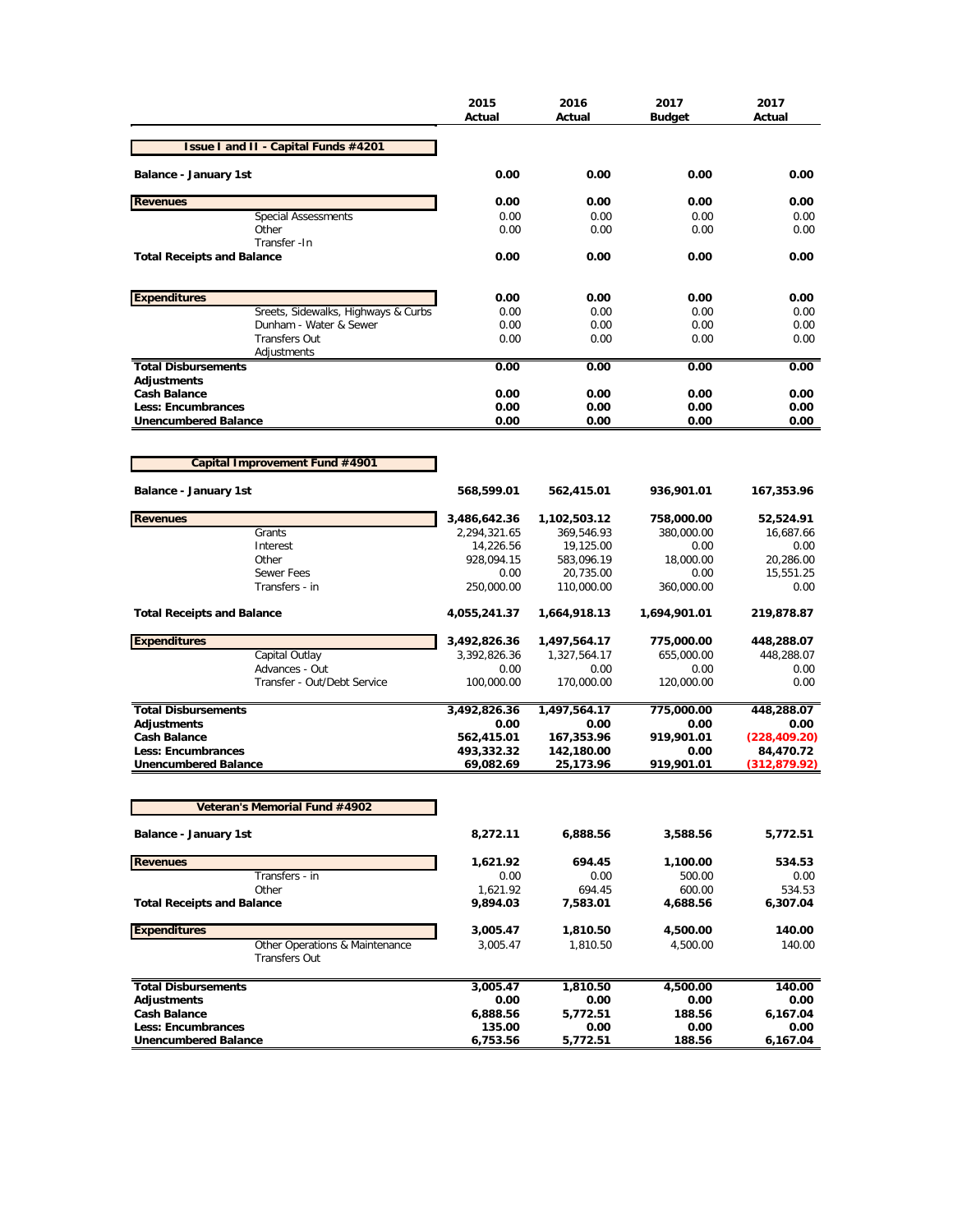| <b>Building Bond Fund #7001</b><br>0.00<br>0.00<br>0.00<br>0.00<br>Balance - January 1st<br>0.00<br>0.00<br>0.00<br>0.00<br><b>Revenues</b><br>Transfers - in<br>0.00<br>0.00<br>0.00<br>0.00<br>Other<br>0.00<br>0.00<br>0.00<br>0.00<br><b>Total Receipts and Balance</b><br>0.00<br>0.00<br>0.00<br>0.00<br><b>Expenditures</b><br>0.00<br>0.00<br>0.00<br>0.00<br>Other Operations & Maintenance<br>0.00<br>0.00<br>0.00<br>0.00<br><b>Transfers Out</b><br>0.00<br>0.00<br>0.00<br>0.00<br><b>Total Disbursements</b><br>0.00<br>0.00<br>0.00<br>0.00<br>0.00<br><b>Cash Balance</b><br>0.00<br>0.00<br>0.00<br><b>Less: Encumbrances</b><br>0.00<br>0.00<br>0.00<br>0.00<br><b>Unencumbered Balance</b><br>0.00<br>0.00<br>0.00<br>0.00<br><b>Unclaimed Monies #9101</b><br>50.00<br>50.00<br>50.00<br>50.00<br><b>Balance - January 1st</b><br><b>Revenues</b><br>0.00<br>0.00<br>0.00<br>0.00<br>Other<br>0.00<br>0.00<br>0.00<br>0.00<br>50.00<br><b>Total Receipts and Balance</b><br>50.00<br>50.00<br>50.00<br><b>Expenditures</b><br>0.00<br>0.00<br>0.00<br>0.00<br>Other Operations & Maintenance<br>0.00<br>0.00<br>0.00<br>0.00<br><b>Total Disbursements</b><br>0.00<br>0.00<br>0.00<br>0.00<br><b>Adjustments</b><br>0.00<br>0.00<br>0.00<br>0.00<br><b>Cash Balance</b><br>50.00<br>50.00<br>50.00<br>50.00<br>Less: Encumbrances<br><b>Unencumbered Balance</b><br>50.00<br>50.00<br>50.00<br>50.00 |                             | 2015<br>Actual | 2016<br>Actual | 2017<br><b>Budget</b> | 2017<br>Actual |
|--------------------------------------------------------------------------------------------------------------------------------------------------------------------------------------------------------------------------------------------------------------------------------------------------------------------------------------------------------------------------------------------------------------------------------------------------------------------------------------------------------------------------------------------------------------------------------------------------------------------------------------------------------------------------------------------------------------------------------------------------------------------------------------------------------------------------------------------------------------------------------------------------------------------------------------------------------------------------------------------------------------------------------------------------------------------------------------------------------------------------------------------------------------------------------------------------------------------------------------------------------------------------------------------------------------------------------------------------------------------------------------------------------------------------|-----------------------------|----------------|----------------|-----------------------|----------------|
|                                                                                                                                                                                                                                                                                                                                                                                                                                                                                                                                                                                                                                                                                                                                                                                                                                                                                                                                                                                                                                                                                                                                                                                                                                                                                                                                                                                                                          |                             |                |                |                       |                |
|                                                                                                                                                                                                                                                                                                                                                                                                                                                                                                                                                                                                                                                                                                                                                                                                                                                                                                                                                                                                                                                                                                                                                                                                                                                                                                                                                                                                                          |                             |                |                |                       |                |
|                                                                                                                                                                                                                                                                                                                                                                                                                                                                                                                                                                                                                                                                                                                                                                                                                                                                                                                                                                                                                                                                                                                                                                                                                                                                                                                                                                                                                          |                             |                |                |                       |                |
|                                                                                                                                                                                                                                                                                                                                                                                                                                                                                                                                                                                                                                                                                                                                                                                                                                                                                                                                                                                                                                                                                                                                                                                                                                                                                                                                                                                                                          |                             |                |                |                       |                |
|                                                                                                                                                                                                                                                                                                                                                                                                                                                                                                                                                                                                                                                                                                                                                                                                                                                                                                                                                                                                                                                                                                                                                                                                                                                                                                                                                                                                                          |                             |                |                |                       |                |
|                                                                                                                                                                                                                                                                                                                                                                                                                                                                                                                                                                                                                                                                                                                                                                                                                                                                                                                                                                                                                                                                                                                                                                                                                                                                                                                                                                                                                          |                             |                |                |                       |                |
|                                                                                                                                                                                                                                                                                                                                                                                                                                                                                                                                                                                                                                                                                                                                                                                                                                                                                                                                                                                                                                                                                                                                                                                                                                                                                                                                                                                                                          |                             |                |                |                       |                |
|                                                                                                                                                                                                                                                                                                                                                                                                                                                                                                                                                                                                                                                                                                                                                                                                                                                                                                                                                                                                                                                                                                                                                                                                                                                                                                                                                                                                                          |                             |                |                |                       |                |
|                                                                                                                                                                                                                                                                                                                                                                                                                                                                                                                                                                                                                                                                                                                                                                                                                                                                                                                                                                                                                                                                                                                                                                                                                                                                                                                                                                                                                          |                             |                |                |                       |                |
|                                                                                                                                                                                                                                                                                                                                                                                                                                                                                                                                                                                                                                                                                                                                                                                                                                                                                                                                                                                                                                                                                                                                                                                                                                                                                                                                                                                                                          |                             |                |                |                       |                |
|                                                                                                                                                                                                                                                                                                                                                                                                                                                                                                                                                                                                                                                                                                                                                                                                                                                                                                                                                                                                                                                                                                                                                                                                                                                                                                                                                                                                                          |                             |                |                |                       |                |
|                                                                                                                                                                                                                                                                                                                                                                                                                                                                                                                                                                                                                                                                                                                                                                                                                                                                                                                                                                                                                                                                                                                                                                                                                                                                                                                                                                                                                          |                             |                |                |                       |                |
|                                                                                                                                                                                                                                                                                                                                                                                                                                                                                                                                                                                                                                                                                                                                                                                                                                                                                                                                                                                                                                                                                                                                                                                                                                                                                                                                                                                                                          |                             |                |                |                       |                |
|                                                                                                                                                                                                                                                                                                                                                                                                                                                                                                                                                                                                                                                                                                                                                                                                                                                                                                                                                                                                                                                                                                                                                                                                                                                                                                                                                                                                                          |                             |                |                |                       |                |
|                                                                                                                                                                                                                                                                                                                                                                                                                                                                                                                                                                                                                                                                                                                                                                                                                                                                                                                                                                                                                                                                                                                                                                                                                                                                                                                                                                                                                          |                             |                |                |                       |                |
|                                                                                                                                                                                                                                                                                                                                                                                                                                                                                                                                                                                                                                                                                                                                                                                                                                                                                                                                                                                                                                                                                                                                                                                                                                                                                                                                                                                                                          |                             |                |                |                       |                |
|                                                                                                                                                                                                                                                                                                                                                                                                                                                                                                                                                                                                                                                                                                                                                                                                                                                                                                                                                                                                                                                                                                                                                                                                                                                                                                                                                                                                                          |                             |                |                |                       |                |
|                                                                                                                                                                                                                                                                                                                                                                                                                                                                                                                                                                                                                                                                                                                                                                                                                                                                                                                                                                                                                                                                                                                                                                                                                                                                                                                                                                                                                          |                             |                |                |                       |                |
|                                                                                                                                                                                                                                                                                                                                                                                                                                                                                                                                                                                                                                                                                                                                                                                                                                                                                                                                                                                                                                                                                                                                                                                                                                                                                                                                                                                                                          |                             |                |                |                       |                |
|                                                                                                                                                                                                                                                                                                                                                                                                                                                                                                                                                                                                                                                                                                                                                                                                                                                                                                                                                                                                                                                                                                                                                                                                                                                                                                                                                                                                                          |                             |                |                |                       |                |
|                                                                                                                                                                                                                                                                                                                                                                                                                                                                                                                                                                                                                                                                                                                                                                                                                                                                                                                                                                                                                                                                                                                                                                                                                                                                                                                                                                                                                          |                             |                |                |                       |                |
|                                                                                                                                                                                                                                                                                                                                                                                                                                                                                                                                                                                                                                                                                                                                                                                                                                                                                                                                                                                                                                                                                                                                                                                                                                                                                                                                                                                                                          |                             |                |                |                       |                |
|                                                                                                                                                                                                                                                                                                                                                                                                                                                                                                                                                                                                                                                                                                                                                                                                                                                                                                                                                                                                                                                                                                                                                                                                                                                                                                                                                                                                                          |                             |                |                |                       |                |
|                                                                                                                                                                                                                                                                                                                                                                                                                                                                                                                                                                                                                                                                                                                                                                                                                                                                                                                                                                                                                                                                                                                                                                                                                                                                                                                                                                                                                          |                             |                |                |                       |                |
|                                                                                                                                                                                                                                                                                                                                                                                                                                                                                                                                                                                                                                                                                                                                                                                                                                                                                                                                                                                                                                                                                                                                                                                                                                                                                                                                                                                                                          |                             |                |                |                       |                |
|                                                                                                                                                                                                                                                                                                                                                                                                                                                                                                                                                                                                                                                                                                                                                                                                                                                                                                                                                                                                                                                                                                                                                                                                                                                                                                                                                                                                                          |                             |                |                |                       |                |
|                                                                                                                                                                                                                                                                                                                                                                                                                                                                                                                                                                                                                                                                                                                                                                                                                                                                                                                                                                                                                                                                                                                                                                                                                                                                                                                                                                                                                          | <b>Building Bonds #9901</b> |                |                |                       |                |
|                                                                                                                                                                                                                                                                                                                                                                                                                                                                                                                                                                                                                                                                                                                                                                                                                                                                                                                                                                                                                                                                                                                                                                                                                                                                                                                                                                                                                          |                             |                |                |                       |                |
| Balance - January 1st<br>125,116.99<br>131,116.99<br>131,116.99<br>126,071.23                                                                                                                                                                                                                                                                                                                                                                                                                                                                                                                                                                                                                                                                                                                                                                                                                                                                                                                                                                                                                                                                                                                                                                                                                                                                                                                                            |                             |                |                |                       |                |
| <b>Revenues</b><br>6,000.00<br>2,500.00<br>0.00<br>0.00                                                                                                                                                                                                                                                                                                                                                                                                                                                                                                                                                                                                                                                                                                                                                                                                                                                                                                                                                                                                                                                                                                                                                                                                                                                                                                                                                                  |                             |                |                |                       |                |
| Other<br>6,000.00<br>2,500.00<br>0.00<br>0.00                                                                                                                                                                                                                                                                                                                                                                                                                                                                                                                                                                                                                                                                                                                                                                                                                                                                                                                                                                                                                                                                                                                                                                                                                                                                                                                                                                            |                             |                |                |                       |                |
| <b>Total Receipts and Balance</b><br>131,116.99<br>133,616.99<br>131,116.99<br>126,071.23                                                                                                                                                                                                                                                                                                                                                                                                                                                                                                                                                                                                                                                                                                                                                                                                                                                                                                                                                                                                                                                                                                                                                                                                                                                                                                                                |                             |                |                |                       |                |
| <b>Expenditures</b><br>0.00<br>0.00<br>0.00<br>7,545.76                                                                                                                                                                                                                                                                                                                                                                                                                                                                                                                                                                                                                                                                                                                                                                                                                                                                                                                                                                                                                                                                                                                                                                                                                                                                                                                                                                  |                             |                |                |                       |                |
| Other Operations & Maintenance<br>0.00<br>7,545.76<br>0.00<br>0.00                                                                                                                                                                                                                                                                                                                                                                                                                                                                                                                                                                                                                                                                                                                                                                                                                                                                                                                                                                                                                                                                                                                                                                                                                                                                                                                                                       |                             |                |                |                       |                |
| <b>Total Disbursements</b><br>0.00<br>0.00<br>0.00<br>7,545.76                                                                                                                                                                                                                                                                                                                                                                                                                                                                                                                                                                                                                                                                                                                                                                                                                                                                                                                                                                                                                                                                                                                                                                                                                                                                                                                                                           |                             |                |                |                       |                |
| <b>Adjustments</b><br>0.00<br>0.00<br>0.00<br>0.00                                                                                                                                                                                                                                                                                                                                                                                                                                                                                                                                                                                                                                                                                                                                                                                                                                                                                                                                                                                                                                                                                                                                                                                                                                                                                                                                                                       |                             |                |                |                       |                |
| <b>Cash Balance</b><br>131,116.99<br>126,071.23<br>131,116.99<br>126,071.23                                                                                                                                                                                                                                                                                                                                                                                                                                                                                                                                                                                                                                                                                                                                                                                                                                                                                                                                                                                                                                                                                                                                                                                                                                                                                                                                              |                             |                |                |                       |                |
| <b>Less: Encumbrances</b><br>0.00<br>0.00<br>0.00<br>0.00<br>131,116.99<br>126,071.23<br>131,116.99<br>126,071.23<br><b>Unencumbered Balance</b>                                                                                                                                                                                                                                                                                                                                                                                                                                                                                                                                                                                                                                                                                                                                                                                                                                                                                                                                                                                                                                                                                                                                                                                                                                                                         |                             |                |                |                       |                |